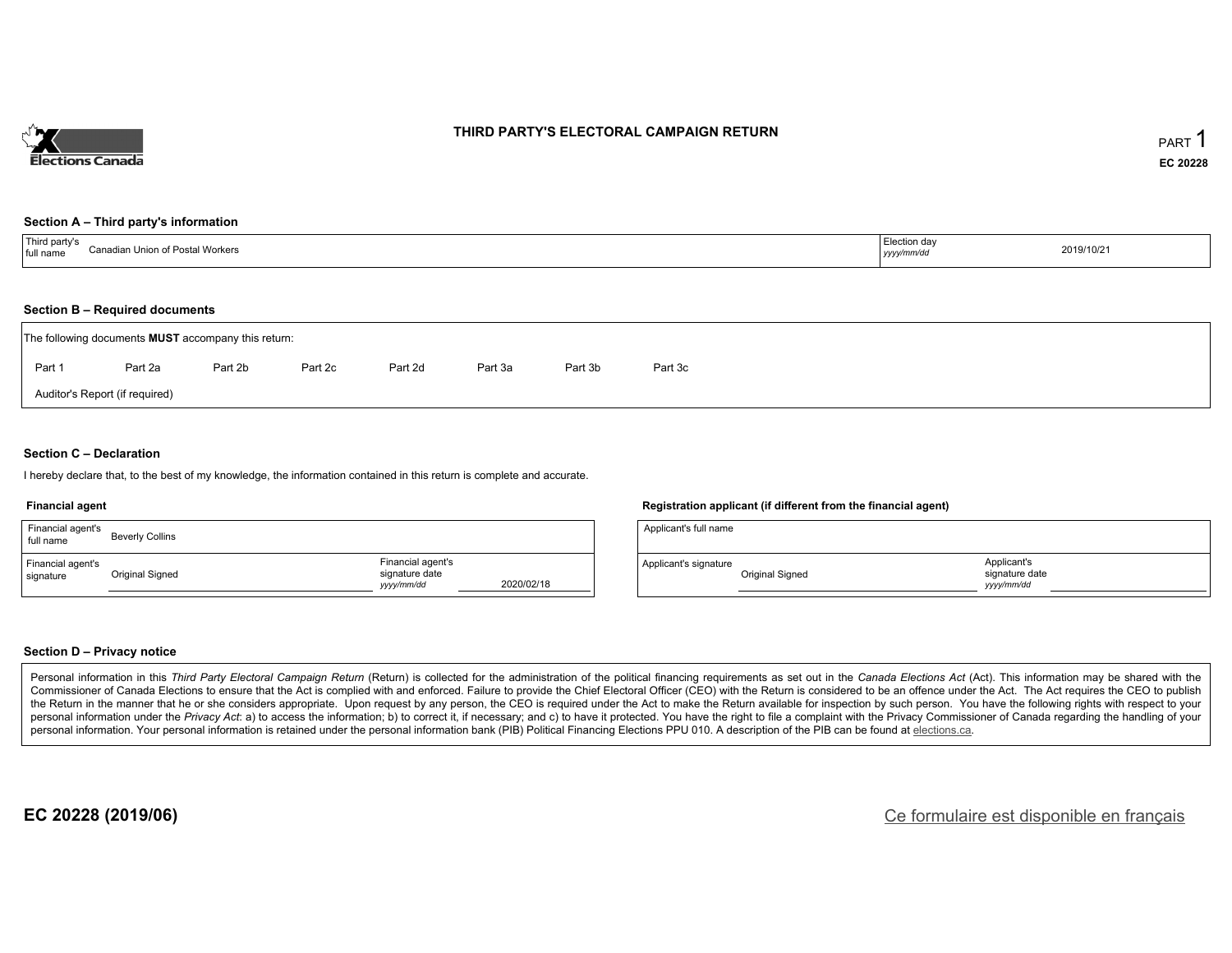

#### **THIRD PARTY'S ELECTORAL CAMPAIGN RETURN HIRD PARTY'S ELECTORAL CAMPAIGN RETURN<br>Statement of monetary contributions received PART 2a PART 2a**

**EC 20228**

| No. | Full name                                     | <b>Street</b><br>no. | <b>Street</b> | Apt. | City | Prov./<br>Terr. | Postal<br>code | Date<br>received                                                                    | Individual | <b>Business /</b><br>Commercial<br>organization | Government | Trade union | Corporation<br>without share<br>capital | Unincorporated<br>organization or<br>association |
|-----|-----------------------------------------------|----------------------|---------------|------|------|-----------------|----------------|-------------------------------------------------------------------------------------|------------|-------------------------------------------------|------------|-------------|-----------------------------------------|--------------------------------------------------|
|     |                                               |                      |               |      |      |                 |                | yyyy/mm/dd                                                                          | \$         | \$                                              | \$         | \$          | \$                                      | \$                                               |
|     |                                               |                      |               |      |      |                 |                |                                                                                     |            |                                                 |            |             |                                         |                                                  |
|     |                                               |                      |               |      |      |                 |                |                                                                                     |            |                                                 |            |             |                                         |                                                  |
|     |                                               |                      |               |      |      |                 |                |                                                                                     |            |                                                 |            |             |                                         |                                                  |
|     |                                               |                      |               |      |      |                 |                |                                                                                     |            |                                                 |            |             |                                         |                                                  |
|     |                                               |                      |               |      |      |                 |                |                                                                                     |            |                                                 |            |             |                                         |                                                  |
|     |                                               |                      |               |      |      |                 |                |                                                                                     |            |                                                 |            |             |                                         |                                                  |
|     |                                               |                      |               |      |      |                 |                |                                                                                     |            |                                                 |            |             |                                         |                                                  |
|     |                                               |                      |               |      |      |                 |                |                                                                                     |            |                                                 |            |             |                                         |                                                  |
|     |                                               |                      |               |      |      |                 |                |                                                                                     |            |                                                 |            |             |                                         |                                                  |
|     |                                               |                      |               |      |      |                 |                |                                                                                     |            |                                                 |            |             |                                         |                                                  |
|     |                                               |                      |               |      |      |                 |                |                                                                                     |            |                                                 |            |             |                                         |                                                  |
|     |                                               |                      |               |      |      |                 |                |                                                                                     |            |                                                 |            |             |                                         |                                                  |
|     |                                               |                      |               |      |      |                 |                |                                                                                     |            |                                                 |            |             |                                         |                                                  |
|     |                                               |                      |               |      |      |                 |                |                                                                                     |            |                                                 |            |             |                                         |                                                  |
|     |                                               |                      |               |      |      |                 |                | Totals carried forward from previous page \$                                        |            |                                                 |            |             |                                         |                                                  |
|     |                                               |                      |               |      |      |                 |                | Total amount of monetary contributions by contributors who gave over \$200 (A)      |            |                                                 |            |             |                                         |                                                  |
|     | Number of contributors who gave over \$200    |                      |               |      |      |                 |                |                                                                                     |            |                                                 |            |             |                                         |                                                  |
|     |                                               |                      |               |      |      |                 |                | Total amount of monetary contributions by contributors who gave \$200 or less $(B)$ |            |                                                 |            |             |                                         |                                                  |
|     | Number of contributors who gave \$200 or less |                      |               |      |      |                 |                |                                                                                     |            |                                                 |            |             |                                         |                                                  |
|     |                                               |                      |               |      |      |                 |                | Total amount of all monetary contributions (A+B)                                    |            |                                                 |            |             |                                         |                                                  |
|     |                                               |                      |               |      |      |                 |                | Number of contributors who gave monetary contributions                              |            |                                                 |            |             |                                         |                                                  |

|  | <b>Third</b><br>' party | ⊦of Postal<br>Union<br>Workers | ∘ da∖<br>.<br>am/di.<br>,,,,, | 2019/10/2 | Page |  |  |  |
|--|-------------------------|--------------------------------|-------------------------------|-----------|------|--|--|--|
|--|-------------------------|--------------------------------|-------------------------------|-----------|------|--|--|--|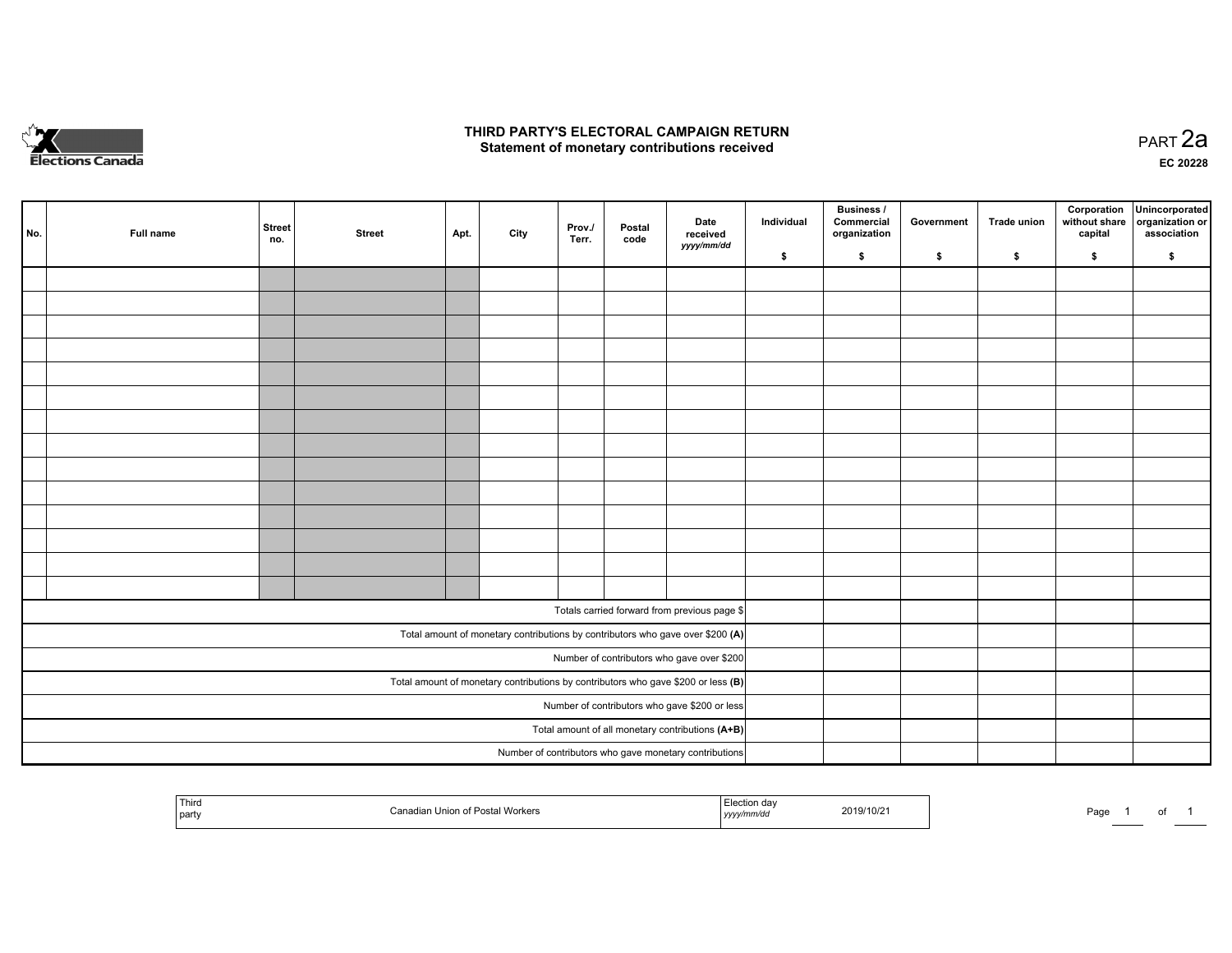

#### **THIRD PARTY'S ELECTORAL CAMPAIGN RETURN**  THIRD PARTY'S ELECTORAL CAMPAIGN RETURN<br>Statement of non-monetary contributions received

of 1

| No. | Full name                                     | <b>Street</b><br>no. | <b>Street</b> | Apt. | City | Prov./<br>Terr. | Postal<br>code | Date<br>received<br>yyyy/mm/dd                                                          | Individual | <b>Business /</b><br>Commercial<br>organization | Government | Trade union | Corporation<br>without share<br>capital | Unincorporated<br>organization or<br>association |
|-----|-----------------------------------------------|----------------------|---------------|------|------|-----------------|----------------|-----------------------------------------------------------------------------------------|------------|-------------------------------------------------|------------|-------------|-----------------------------------------|--------------------------------------------------|
|     |                                               |                      |               |      |      |                 |                |                                                                                         | \$         | \$                                              | \$         | s.          | \$                                      | \$                                               |
|     |                                               |                      |               |      |      |                 |                |                                                                                         |            |                                                 |            |             |                                         |                                                  |
|     |                                               |                      |               |      |      |                 |                |                                                                                         |            |                                                 |            |             |                                         |                                                  |
|     |                                               |                      |               |      |      |                 |                |                                                                                         |            |                                                 |            |             |                                         |                                                  |
|     |                                               |                      |               |      |      |                 |                |                                                                                         |            |                                                 |            |             |                                         |                                                  |
|     |                                               |                      |               |      |      |                 |                |                                                                                         |            |                                                 |            |             |                                         |                                                  |
|     |                                               |                      |               |      |      |                 |                |                                                                                         |            |                                                 |            |             |                                         |                                                  |
|     |                                               |                      |               |      |      |                 |                |                                                                                         |            |                                                 |            |             |                                         |                                                  |
|     |                                               |                      |               |      |      |                 |                |                                                                                         |            |                                                 |            |             |                                         |                                                  |
|     |                                               |                      |               |      |      |                 |                |                                                                                         |            |                                                 |            |             |                                         |                                                  |
|     |                                               |                      |               |      |      |                 |                |                                                                                         |            |                                                 |            |             |                                         |                                                  |
|     |                                               |                      |               |      |      |                 |                |                                                                                         |            |                                                 |            |             |                                         |                                                  |
|     |                                               |                      |               |      |      |                 |                |                                                                                         |            |                                                 |            |             |                                         |                                                  |
|     |                                               |                      |               |      |      |                 |                |                                                                                         |            |                                                 |            |             |                                         |                                                  |
|     |                                               |                      |               |      |      |                 |                |                                                                                         |            |                                                 |            |             |                                         |                                                  |
|     |                                               |                      |               |      |      |                 |                |                                                                                         |            |                                                 |            |             |                                         |                                                  |
|     |                                               |                      |               |      |      |                 |                | Totals carried forward from previous page \$                                            |            |                                                 |            |             |                                         |                                                  |
|     |                                               |                      |               |      |      |                 |                | Total amount of non-monetary contributions by contributors who gave over \$200 (A)      |            |                                                 |            |             |                                         |                                                  |
|     |                                               |                      |               |      |      |                 |                | Number of contributors who gave over \$200                                              |            |                                                 |            |             |                                         |                                                  |
|     |                                               |                      |               |      |      |                 |                | Total amount of non-monetary contributions by contributors who gave \$200 or less $(B)$ |            |                                                 |            |             |                                         |                                                  |
|     | Number of contributors who gave \$200 or less |                      |               |      |      |                 |                |                                                                                         |            |                                                 |            |             |                                         |                                                  |
|     |                                               |                      |               |      |      |                 |                | Total amount of all non-monetary contributions (A+B)                                    |            |                                                 |            |             |                                         |                                                  |
|     |                                               |                      |               |      |      |                 |                | Number of contributors who gave non-monetary contributions                              |            |                                                 |            |             |                                         |                                                  |
|     |                                               |                      |               |      |      |                 |                |                                                                                         |            |                                                 |            |             |                                         |                                                  |

| Third<br>part | of Postal Workers | aa<br>nmrac<br>  <i>yyy</i> | 2019/10/2 | Page |  |
|---------------|-------------------|-----------------------------|-----------|------|--|
|---------------|-------------------|-----------------------------|-----------|------|--|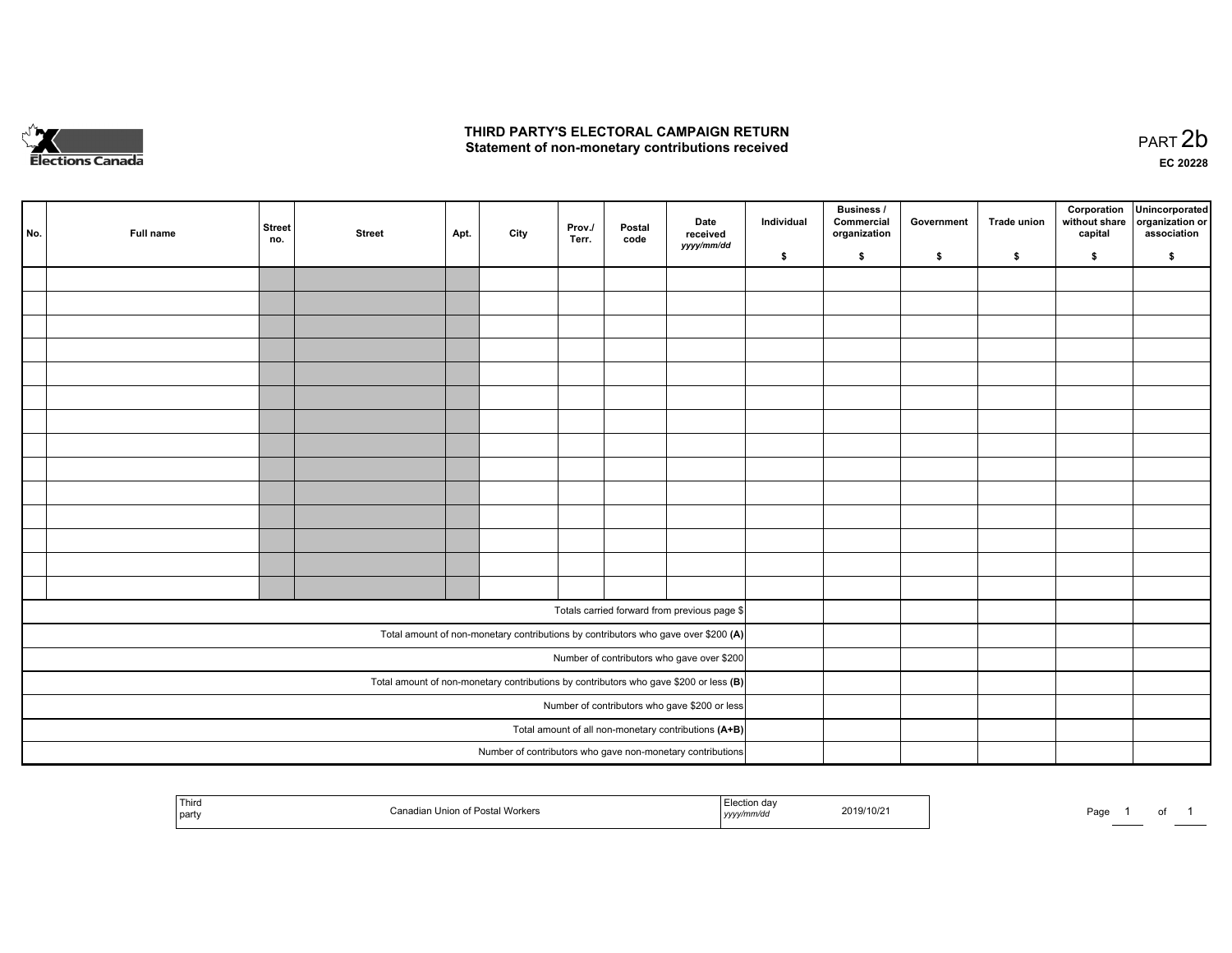

### **THIRD PARTY'S ELECTORAL CAMPAIGN RETURN STATE:** PRACT OF OPPRESS TO PART 2C STATE STATE STATE STATE STATE STATE STATE STATE STATE STATE STATE STATE STA<br>PART 2C Statement of operating loans received

**EC 20228**

| No.                                          | Full name | <b>Street</b><br>no. | <b>Street</b> | Apt. | City | Prov./<br>Terr. | Postal<br>code | Date<br>received                                                | Individual | <b>Business /</b><br>Commercial<br>organization | Government | <b>Trade union</b> | Corporation<br>capital | Unincorporated<br>without share   organization or<br>association |
|----------------------------------------------|-----------|----------------------|---------------|------|------|-----------------|----------------|-----------------------------------------------------------------|------------|-------------------------------------------------|------------|--------------------|------------------------|------------------------------------------------------------------|
|                                              |           |                      |               |      |      |                 |                | yyyy/mm/dd                                                      | \$         | \$                                              | \$         | \$                 | \$                     | \$                                                               |
|                                              |           |                      |               |      |      |                 |                |                                                                 |            |                                                 |            |                    |                        |                                                                  |
|                                              |           |                      |               |      |      |                 |                |                                                                 |            |                                                 |            |                    |                        |                                                                  |
|                                              |           |                      |               |      |      |                 |                |                                                                 |            |                                                 |            |                    |                        |                                                                  |
|                                              |           |                      |               |      |      |                 |                |                                                                 |            |                                                 |            |                    |                        |                                                                  |
|                                              |           |                      |               |      |      |                 |                |                                                                 |            |                                                 |            |                    |                        |                                                                  |
|                                              |           |                      |               |      |      |                 |                |                                                                 |            |                                                 |            |                    |                        |                                                                  |
|                                              |           |                      |               |      |      |                 |                |                                                                 |            |                                                 |            |                    |                        |                                                                  |
|                                              |           |                      |               |      |      |                 |                |                                                                 |            |                                                 |            |                    |                        |                                                                  |
|                                              |           |                      |               |      |      |                 |                |                                                                 |            |                                                 |            |                    |                        |                                                                  |
|                                              |           |                      |               |      |      |                 |                |                                                                 |            |                                                 |            |                    |                        |                                                                  |
|                                              |           |                      |               |      |      |                 |                |                                                                 |            |                                                 |            |                    |                        |                                                                  |
|                                              |           |                      |               |      |      |                 |                |                                                                 |            |                                                 |            |                    |                        |                                                                  |
|                                              |           |                      |               |      |      |                 |                |                                                                 |            |                                                 |            |                    |                        |                                                                  |
|                                              |           |                      |               |      |      |                 |                |                                                                 |            |                                                 |            |                    |                        |                                                                  |
|                                              |           |                      |               |      |      |                 |                | Totals carried forward from previous page \$                    |            |                                                 |            |                    |                        |                                                                  |
|                                              |           |                      |               |      |      |                 |                | Total amount of loans by lenders who provided over \$200 (A)    |            |                                                 |            |                    |                        |                                                                  |
|                                              |           |                      |               |      |      |                 |                | Number of lenders who provided over \$200                       |            |                                                 |            |                    |                        |                                                                  |
|                                              |           |                      |               |      |      |                 |                | Total amount of loans by lenders who provided \$200 or less (B) |            |                                                 |            |                    |                        |                                                                  |
| Number of lenders who provided \$200 or less |           |                      |               |      |      |                 |                |                                                                 |            |                                                 |            |                    |                        |                                                                  |
|                                              |           |                      |               |      |      |                 |                | Total amount of all loans (A+B)                                 |            |                                                 |            |                    |                        |                                                                  |
|                                              |           |                      |               |      |      |                 |                | Number of all lenders who provided loans                        |            |                                                 |            |                    |                        |                                                                  |

| Third<br>dian Union of Postal Workers<br>`party | Election dav<br>2019/10/21<br>yyyy/mm/dd | Page<br>. . |
|-------------------------------------------------|------------------------------------------|-------------|
|-------------------------------------------------|------------------------------------------|-------------|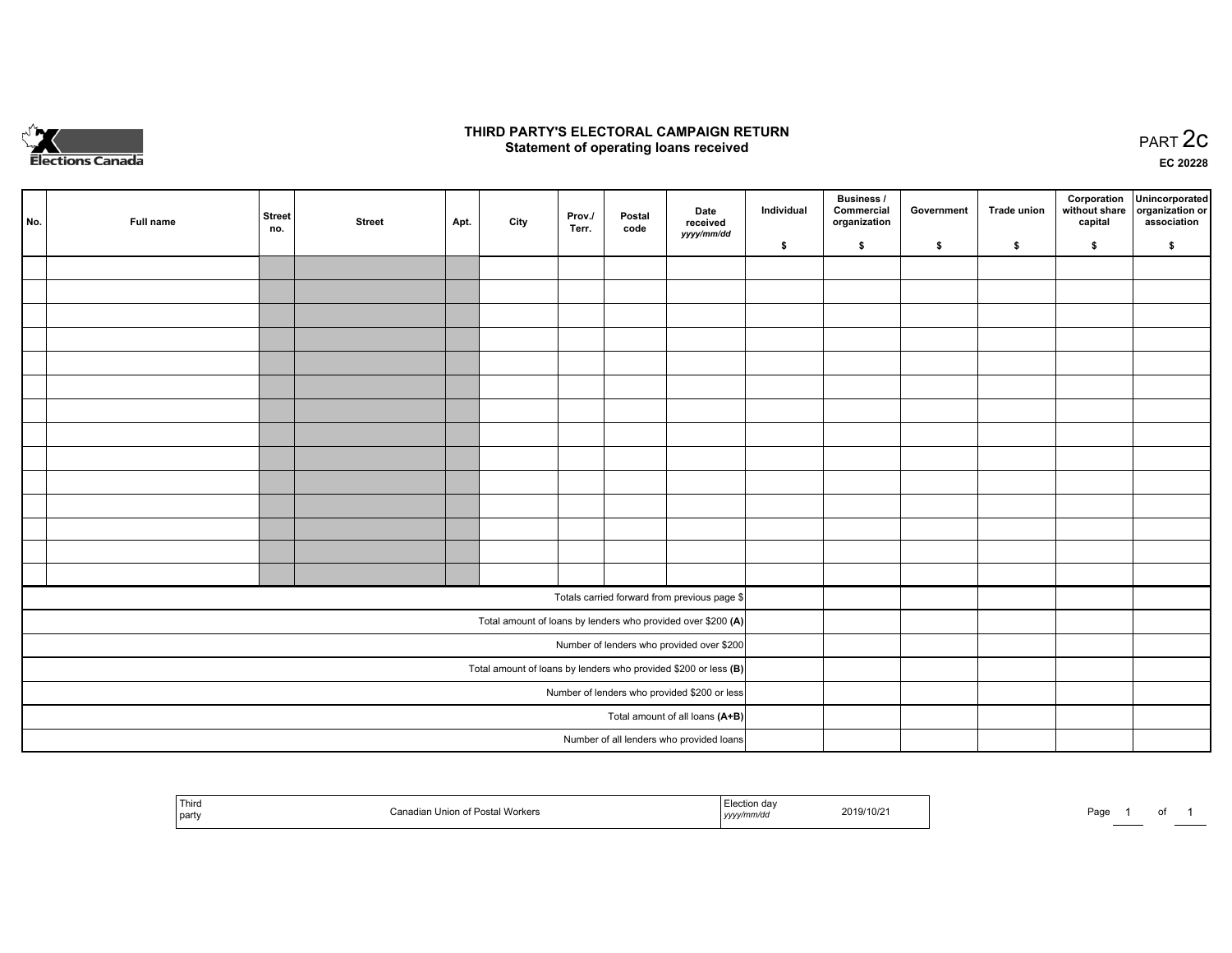

## **THIRD PARTY'S ELECTORAL CAMPAIGN RETURN S** ELECTORAL CAMPAIGN RETURN<br>Summary of inflows PART 2d

٦

| No.   | Type of contributor / lender                    | <b>Monetary</b><br>contributions<br>(Part 2a)<br>\$ | Non-monetary<br>contributions<br>(Part 2b)<br>\$ | Loans<br>(Part 2c)<br>\$ | <b>Total</b><br>\$ | Number of<br>contributors and<br>lenders |
|-------|-------------------------------------------------|-----------------------------------------------------|--------------------------------------------------|--------------------------|--------------------|------------------------------------------|
|       |                                                 |                                                     |                                                  |                          |                    |                                          |
| 1.    | Individuals                                     |                                                     |                                                  |                          |                    |                                          |
|       | 2. Businesses / Commercial organizations        |                                                     |                                                  |                          |                    |                                          |
|       | 3. Governments                                  |                                                     |                                                  |                          |                    |                                          |
| 4.    | Trade unions                                    |                                                     |                                                  |                          |                    |                                          |
| 5.    | Corporations without share capital              |                                                     |                                                  |                          |                    |                                          |
|       | 6. Unincorporated organizations or associations |                                                     |                                                  |                          |                    |                                          |
| 7.    | Total (items 1 to 6)                            |                                                     |                                                  |                          |                    |                                          |
| Total |                                                 |                                                     |                                                  |                          |                    |                                          |
|       | 8. Amount of third party's resources used       |                                                     |                                                  |                          |                    |                                          |
|       | 9. Grand total (items $7$ and $8$ )             |                                                     |                                                  |                          |                    |                                          |

| Third<br>  party | Canadian Union of Postal Workers | Election dav<br>yyyy/mm/dd | 2019/10/21 |
|------------------|----------------------------------|----------------------------|------------|
|------------------|----------------------------------|----------------------------|------------|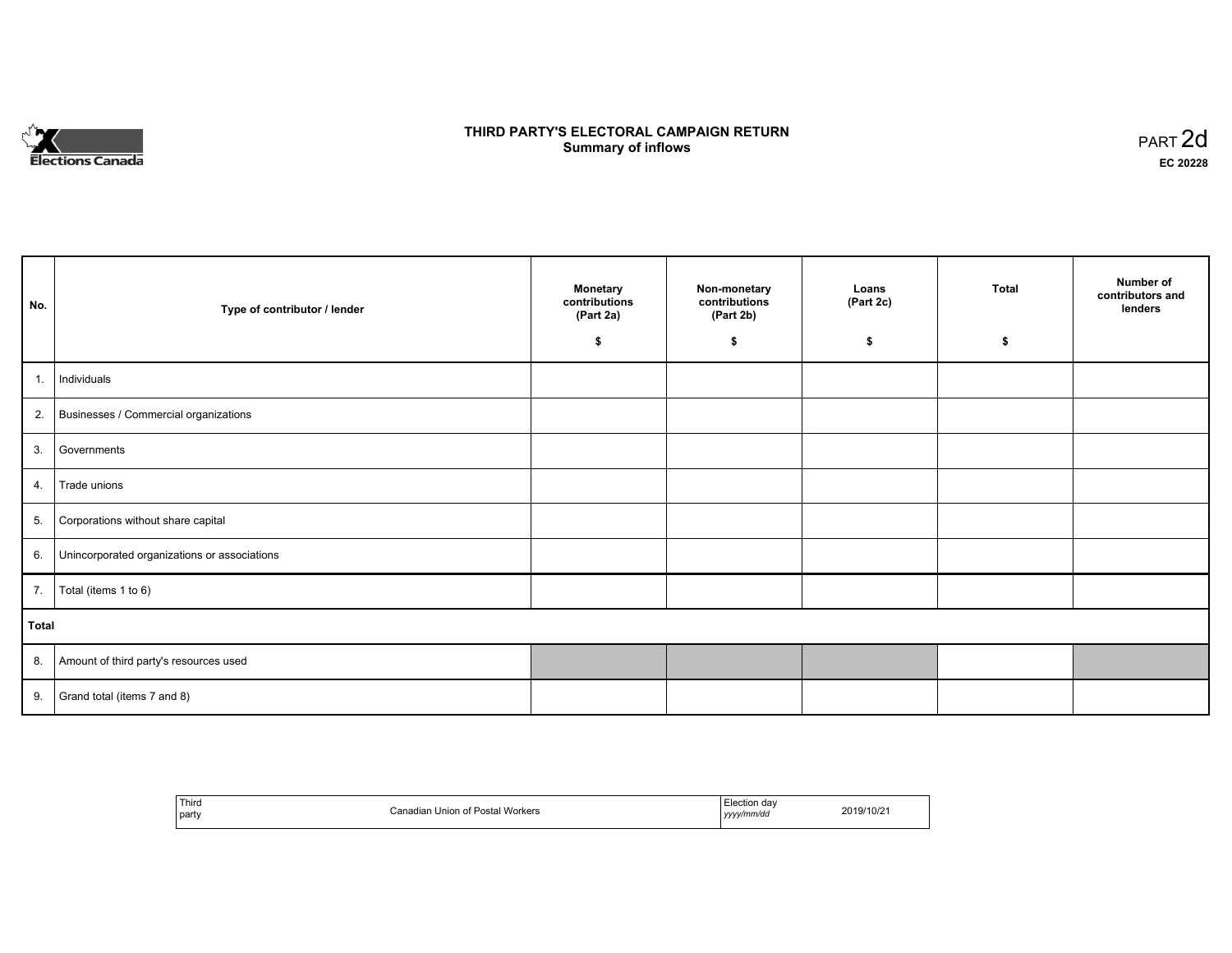

PART 3a **EC 20228**

| No.            | Date<br>incurred<br>yyyy/mm/dd | <b>ED Code</b><br>(if applicable) | <b>Supplier</b>                | <b>Expense type</b>  | <b>Expense</b><br>category | <b>Expense</b><br>subcategory   | <b>Starting date</b><br>of activity.<br>advertisement<br>or survey<br>yyyy/mm/dd | <b>Ending date</b><br>of activity,<br>advertisement<br>or survey<br>yyyy/mm/dd | Place of activity or<br>advertisement        | <b>Expense amount</b> |
|----------------|--------------------------------|-----------------------------------|--------------------------------|----------------------|----------------------------|---------------------------------|----------------------------------------------------------------------------------|--------------------------------------------------------------------------------|----------------------------------------------|-----------------------|
|                |                                |                                   |                                |                      |                            |                                 |                                                                                  |                                                                                |                                              | \$                    |
|                | 2019/07/30                     |                                   | The Greek Souvlaki             | Partisan Activity    | Events                     | Kick-off meetings               | 2019/07/30                                                                       | 2019/07/30                                                                     | 35075                                        | 512.39                |
| $\overline{2}$ | 2019/07/01                     |                                   | Angela Jones                   | Partisan Activity    | Office                     | Telephone & Internet            |                                                                                  |                                                                                |                                              | 35.00                 |
| 3              | 2019/07/01                     |                                   | Angela Jones                   | Partisan Activity    | Canvassing                 | Transportation                  | 2019/07/29                                                                       | 2019/07/31                                                                     | 35108                                        | 90.15                 |
| $\overline{4}$ | 2019/07/01                     |                                   | Angela Jones                   | Partisan Activity    | Meals & Entert             | Meals & Entert                  | 2019/07/29                                                                       | 2019/07/31                                                                     | 35108                                        | 160.63                |
| 5              | 2019/07/22                     |                                   | Cda Post Corp                  | Partisan Activity    | Canvassing                 | Remuneration                    | 2019/07/22                                                                       | 2019/07/31                                                                     | 35108                                        | 1,724.40              |
| 6              | 2019/08/15                     |                                   | Conference Interpreters of Cda | Partisan Activity    | Events                     | Kick off meetings               | 2019/08/15                                                                       | 2019/08/15                                                                     | 35075                                        | 1,806.70              |
| $\overline{7}$ | 2019/08/15                     |                                   | Fed Quebecoises des Municip    | Partisan Activity    | Events                     | Others - Kiosque Salon affaires | 2019/08/15                                                                       | 2019/08/15                                                                     | 24059                                        | 3,753.93              |
| 8              | 2019/08/20                     |                                   | Open Door Press                | Partisan Advertising | Advertising                | Mail outs - CUPW Locals         |                                                                                  |                                                                                | National                                     | 319.20                |
| 9              | 2019/07/30                     |                                   | Conference Interpreters of Cda | Partisan Activity    | <b>Other</b>               | Other - Training Session        | 2019/07/30                                                                       | 2019/07/30                                                                     | 35075                                        | 3,613.40              |
| 10             | 2019/08/19                     |                                   | Magali Giroux                  | Partisan Activity    | Canvassing                 | Transportation                  | 2019/08/13                                                                       | 2019/08/14                                                                     | 24059                                        | 82.88                 |
| 11             |                                |                                   | Magali Giroux                  | Partisan Activity    | <b>Office</b>              | Telephone & Internet            |                                                                                  |                                                                                |                                              | 100.00                |
| 12             |                                |                                   | Magali Giroux                  | Partisan Activity    | Meals & Entert             | Meals & Entert                  | 2019/08/13                                                                       | 2019/08/17                                                                     | 24059                                        | 96.29                 |
| 13             |                                |                                   | Magali Giroux                  | Partisan Activity    | Other                      | Other Accommodation             | 2019/08/13                                                                       | 2019/08/14                                                                     | 24059                                        | 173.38                |
| 14             |                                |                                   | Magali Giroux                  | Partisan Activity    | Meals & Entert             | Meals & Entert                  | 2019/08/17                                                                       | 2019/08/17                                                                     | 24052                                        | 32.17                 |
| 15             |                                |                                   | Magali Giroux                  | Partisan Activity    | Meals & Entert             | Meals & Entert                  | 2019/08/30                                                                       | 2019/08/30                                                                     | 24038                                        | 16.03                 |
| 16             |                                |                                   | Magali Giroux                  | Partisan Activity    | Events                     | Others - Foire Écosphère        | 2019/08/15                                                                       | 2019/08/15                                                                     | 24077                                        | 459.90                |
| 17             | 2019/08/01                     |                                   | Angela Jones                   | Partisan Activity    | Office                     | Telephone & Internet            |                                                                                  |                                                                                |                                              | 35.00                 |
|                |                                |                                   |                                |                      |                            |                                 |                                                                                  |                                                                                | Totals carried forward from previous page \$ |                       |
|                |                                |                                   |                                |                      |                            |                                 |                                                                                  |                                                                                | Total \$                                     |                       |

| Third<br>$\mathbf{a}$<br>part<br>uan | Union of Postal Workers<br> | ,,,,, | 10/2 | Page |  |  |  |
|--------------------------------------|-----------------------------|-------|------|------|--|--|--|
|--------------------------------------|-----------------------------|-------|------|------|--|--|--|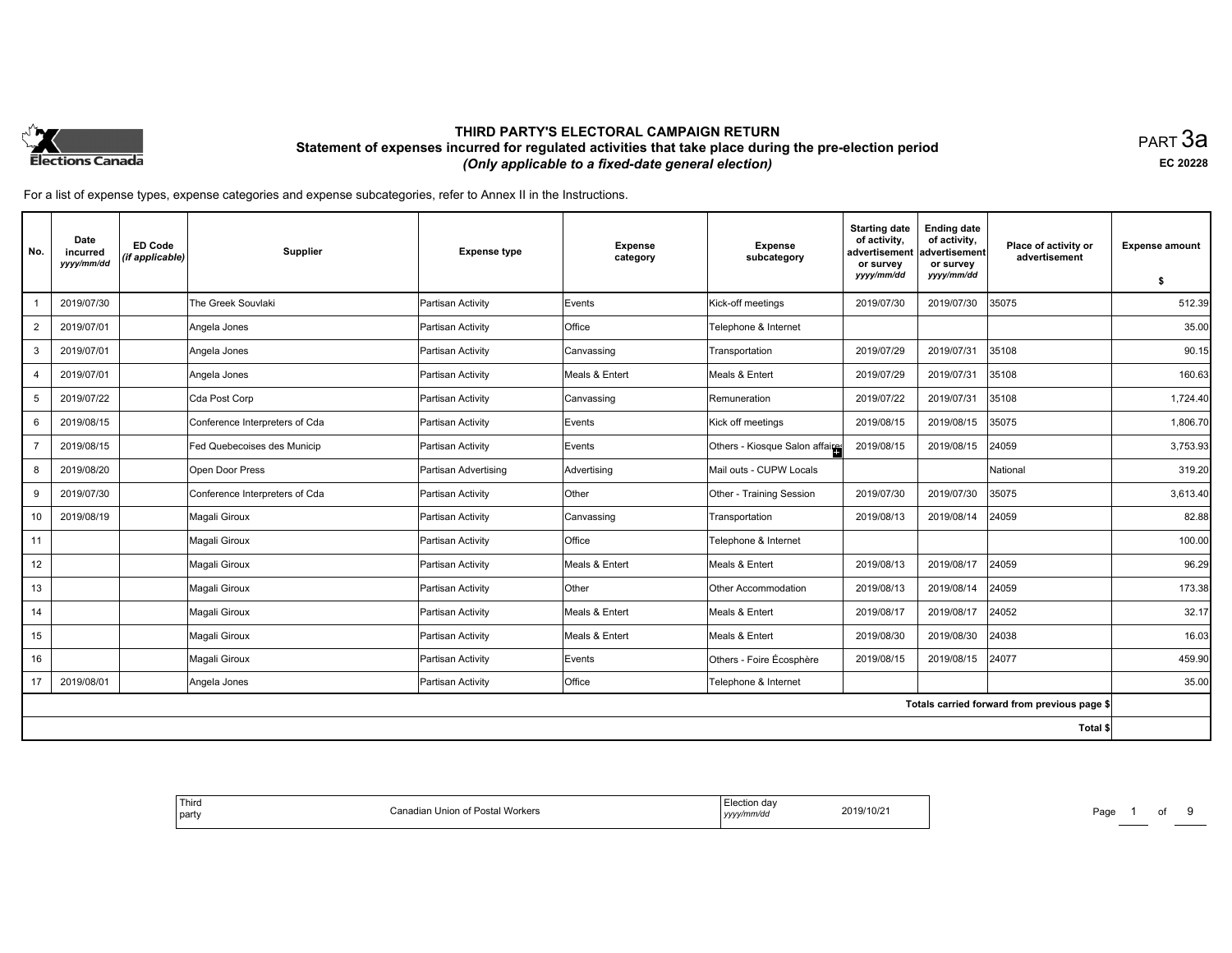

PART 3a **EC 20228**

| No. | Date<br>incurred<br>yyyy/mm/dd | <b>ED Code</b><br>(if applicable) | <b>Supplier</b>  | <b>Expense type</b> | <b>Expense</b><br>category | <b>Expense</b><br>subcategory | <b>Starting date</b><br>of activity,<br>advertisement<br>or survey<br>yyyy/mm/dd | <b>Ending date</b><br>of activity,<br>advertisement<br>or survey<br>yyyy/mm/dd | Place of activity or<br>advertisement        | <b>Expense amount</b> |
|-----|--------------------------------|-----------------------------------|------------------|---------------------|----------------------------|-------------------------------|----------------------------------------------------------------------------------|--------------------------------------------------------------------------------|----------------------------------------------|-----------------------|
|     |                                |                                   |                  |                     |                            |                               |                                                                                  |                                                                                |                                              | \$                    |
| 18  | 2019/08/15                     |                                   | Angela Jones     | Partisan Activity   | Meals & Entert             | Meals & Entert                | 2019/08/15                                                                       | 2019/08/22                                                                     | 35108                                        | 112.43                |
| 19  | 2019/08/01                     |                                   | Angela Jones     | Partisan Activity   | Canvassing                 | Transportation                | 2019/08/11                                                                       | 2019/08/26                                                                     | 35108                                        | 165.13                |
| 20  | 2019/08/08                     |                                   | Kevin Matthews   | Partisan Activity   | Other                      | Other - Training Session      | 2019/08/08                                                                       | 2019/08/08                                                                     | 35108                                        | 384.64                |
| 21  | 2019/07/01                     |                                   | Daniela McMaster | Partisan Activity   | Office                     | Telephone & Internet          |                                                                                  |                                                                                |                                              | 35.00                 |
| 22  | 2019/07/01                     |                                   | Daniela McMaster | Partisan Activity   | Canvassing                 | Transportation                | 2019/07/29                                                                       | 2019/07/31                                                                     | 35075                                        | 46.64                 |
| 23  | 2019/07/01                     |                                   | Daniela McMaster | Partisan Activity   | Meals & Entert             | Meals & Entert                | 2019/07/29                                                                       | 2019/07/31                                                                     | 35075                                        | 160.63                |
| 24  | 2019/07/01                     |                                   | Diane Mitchell   | Partisan Activity   | Office                     | Telephone & Internet          |                                                                                  |                                                                                |                                              | 35.00                 |
| 25  | 2019/08/01                     |                                   | Diane Mitchell   | Partisan Activity   | Office                     | Telephone & Internet          |                                                                                  |                                                                                |                                              | 65.00                 |
| 26  | 2019/08/01                     |                                   | Diane Mitchell   | Partisan Activity   | Canvassing                 | Transportation                | 2019/08/18                                                                       | 2019/08/24                                                                     | 35075                                        | 75.53                 |
| 27  | 2019/08/01                     |                                   | Diane Mitchell   | Partisan Activity   | Meals & Entert             | Meals & Entert                | 2019/08/18                                                                       | 2019/08/19                                                                     | 35075                                        | 134.43                |
| 28  | 2019/08/01                     |                                   | Diane Mitchell   | Partisan Activity   | Office                     | Others - tables and chairs    |                                                                                  |                                                                                |                                              | 380.80                |
| 29  | 2019/08/01                     |                                   | George Nickerson | Partisan Activity   | Canvassing                 | Transportation                | 2019/08/01                                                                       | 2019/08/01                                                                     | 12005                                        | 70.00                 |
| 30  | 2019/08/01                     |                                   | George Nickerson | Partisan Activity   | Meals & Entert             | Meals & Entert                | 2019/08/01                                                                       | 2019/08/31                                                                     | 12005                                        | 851.47                |
| 31  | 2019/09/10                     |                                   | Amanda Nichols   | Partisan Activity   | Canvassing                 | Transportation                | 2019/08/28                                                                       | 2019/08/28                                                                     | 46011                                        | 5.90                  |
| 32  | 2019/08/27                     |                                   | Amanda Nichols   | Partisan Activity   | Office                     | Others - Mailing Locals       |                                                                                  |                                                                                |                                              | 87.34                 |
| 33  | 2019/09/10                     |                                   | Amanda Nichols   | Partisan Activity   | Events                     | Others - Room rental U of Sas | 2019/09/10                                                                       | 2019/09/10                                                                     | 47011                                        | 105.00                |
| 34  | 2019/07/01                     |                                   | Amanda Nichols   | Partisan Activity   | Office                     | Telephone & Internet          |                                                                                  |                                                                                |                                              | 35.00                 |
|     |                                |                                   |                  |                     |                            |                               |                                                                                  |                                                                                | Totals carried forward from previous page \$ |                       |
|     |                                |                                   |                  |                     |                            |                               |                                                                                  |                                                                                | Total \$                                     |                       |

| <sup>l</sup> Third<br>party | <b>। Workers</b><br>usiai | ำๆ dav<br>2019/10/2<br>yyyy | Paqe |
|-----------------------------|---------------------------|-----------------------------|------|
|-----------------------------|---------------------------|-----------------------------|------|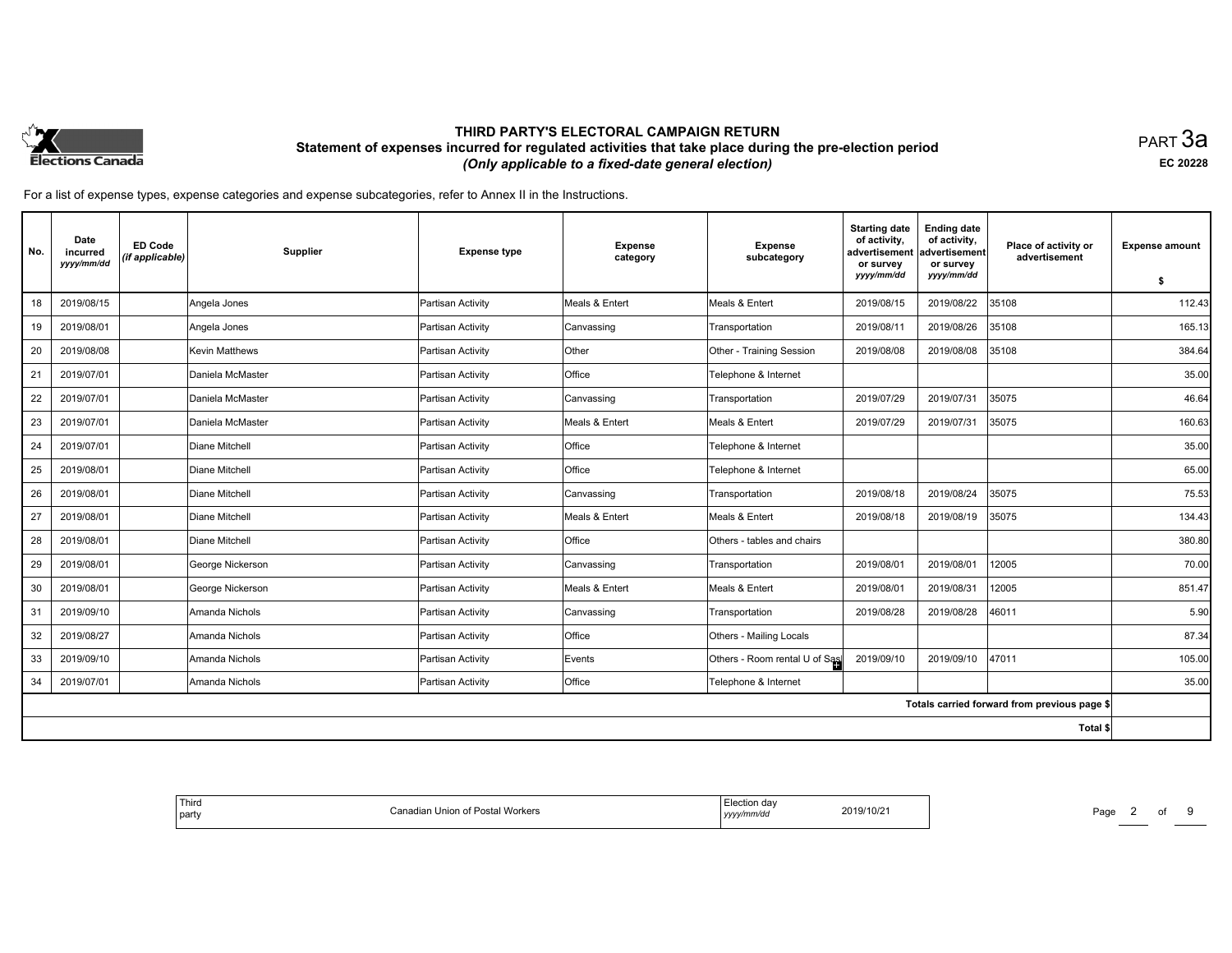

PART 3a **EC 20228**

| No.      | Date<br>incurred<br>yyyy/mm/dd | <b>ED Code</b><br>(if applicable) | Supplier         | <b>Expense type</b> | <b>Expense</b><br>category | <b>Expense</b><br>subcategory | <b>Starting date</b><br>of activity,<br>advertisement<br>or survey<br>yyyy/mm/dd | <b>Ending date</b><br>of activity,<br>ladvertisement<br>or survey<br>yyyy/mm/dd | Place of activity or<br>advertisement        | <b>Expense amount</b> |
|----------|--------------------------------|-----------------------------------|------------------|---------------------|----------------------------|-------------------------------|----------------------------------------------------------------------------------|---------------------------------------------------------------------------------|----------------------------------------------|-----------------------|
|          |                                |                                   |                  |                     |                            |                               |                                                                                  |                                                                                 |                                              | \$                    |
| 35       | 2019/07/01                     |                                   | Amanda Nichols   | Partisan Activity   | Canvassing                 | Transportation                | 2019/07/29                                                                       | 2019/07/31                                                                      | 35075                                        | 79.48                 |
| 36       | 2019/07/01                     |                                   | Amanda Nichols   | Partisan Activity   | Meals & Entert             | Meals & Entert                | 2019/07/29                                                                       | 2019/07/31                                                                      | 35075                                        | 80.35                 |
| 37       | 2019/07/01                     |                                   | George Nickerson | Partisan Activity   | Canvassing                 | Transportation                | 2019/07/14                                                                       | 2019/07/29                                                                      | 12005                                        | 255.86                |
| 38       | 2019/07/01                     |                                   | George Nickerson | Partisan Activity   | Meals & Entert             | Meals & Entert                | 2019/07/14                                                                       | 2019/07/31                                                                      | 12005                                        | 618.33                |
| 39       | 2019/07/01                     |                                   | Derek Richmond   | Partisan Activity   | Canvassing                 | Transportation                | 2019/07/17                                                                       | 2019/07/17                                                                      | 35094                                        | 5.48                  |
| 40       | 2019/07/01                     |                                   | Derek Richmond   | Partisan Activity   | Office                     | Others - Mailing Locals       |                                                                                  |                                                                                 |                                              | 30.45                 |
| 41       | 2019/07/01                     |                                   | Derek Richmond   | Partisan Activity   | Office                     | Telephone & Internet          |                                                                                  |                                                                                 |                                              | 35.00                 |
| 42       | 2019/07/01                     |                                   | Derek Richmond   | Partisan Activity   | Canvassing                 | Transportation                | 2019/07/29                                                                       | 2019/07/31                                                                      | 35074                                        | 42.20                 |
| 43       | 2019/07/01                     |                                   | Derek Richmond   | Partisan Activity   | Canvassing                 | Transportation                | 2019/07/16                                                                       | 2019/07/17                                                                      | 35015                                        | 111.37                |
| 44       | 2019/07/01                     |                                   | Derek Richmond   | Partisan Activity   | Meals & Entert             | Meals & Entert                | 2019/07/29                                                                       | 2019/07/31                                                                      | 35075                                        | 160.63                |
| 45       | 2019/08/01                     |                                   | Derek Richmond   | Partisan Activity   | Office                     | Others - Mailing Locals       |                                                                                  |                                                                                 |                                              | 14.51                 |
| 46       | 2019/08/01                     |                                   | Derek Richmond   | Partisan Activity   | Canvassing                 | Transportation                | 2019/08/29                                                                       | 2019/08/29                                                                      | 35094                                        | 26.64                 |
| 47       | 2019/08/01                     |                                   | Derek Richmond   | Partisan Activity   | Canvassing                 | Transportation                | 2019/08/20                                                                       | 2019/08/27                                                                      | 35094                                        | 51.74                 |
| 48       | 2019/08/01                     |                                   | Derek Richmond   | Partisan Activity   | Office                     | Telephone & Internet          |                                                                                  |                                                                                 |                                              | 65.00                 |
| 49       | 2019/08/01                     |                                   | Derek Richmond   | Partisan Activity   | Canvassing                 | Transportation                | 2019/08/29                                                                       | 2019/08/29                                                                      | 35084                                        | 71.78                 |
| 50       | 2019/08/01                     |                                   | Derek Richmond   | Partisan Activity   | Canvassing                 | Transportation                | 2019/08/28                                                                       | 2019/08/28                                                                      | 35052                                        | 151.70                |
| 51       | 2019/08/01                     |                                   | Derek Richmond   | Partisan Activity   | Meals & Entert             | Meals & Entert                | 2019/08/17                                                                       | 2019/08/20                                                                      | 35075                                        | 208.72                |
|          |                                |                                   |                  |                     |                            |                               |                                                                                  |                                                                                 | Totals carried forward from previous page \$ |                       |
| Total \$ |                                |                                   |                  |                     |                            |                               |                                                                                  |                                                                                 |                                              |                       |

| Third<br>of Postal Workers<br>. Union<br><b>STATISTICS</b><br>I part, | Election dav<br>2019/10/2<br>,,,,,,,,<br>,,,,,<br>$\sim$ $\sim$ | Page |
|-----------------------------------------------------------------------|-----------------------------------------------------------------|------|
|-----------------------------------------------------------------------|-----------------------------------------------------------------|------|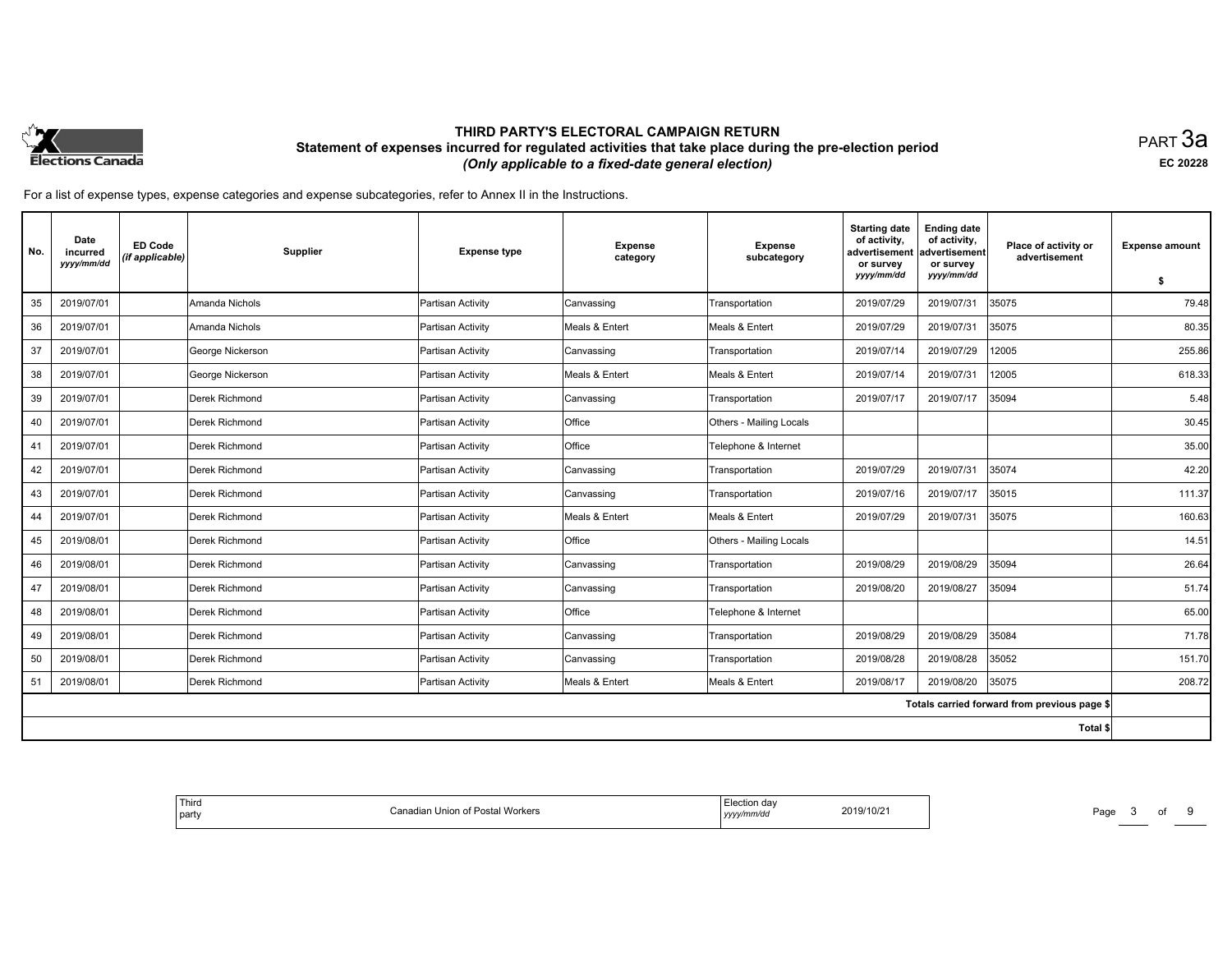

PART 3a **EC 20228**

| No. | Date<br>incurred<br>yyyy/mm/dd | <b>ED Code</b><br>(if applicable) | <b>Supplier</b>                  | <b>Expense type</b>  | <b>Expense</b><br>category | Expense<br>subcategory   | <b>Starting date</b><br>of activity,<br>advertisement<br>or survey | <b>Ending date</b><br>of activity,<br>advertisement<br>or survey | Place of activity or<br>advertisement        | <b>Expense amount</b> |
|-----|--------------------------------|-----------------------------------|----------------------------------|----------------------|----------------------------|--------------------------|--------------------------------------------------------------------|------------------------------------------------------------------|----------------------------------------------|-----------------------|
|     |                                |                                   |                                  |                      |                            |                          | yyyy/mm/dd                                                         | yyyy/mm/dd                                                       |                                              | -\$                   |
| 52  | 2019/07/01                     |                                   | Laurie Toms                      | Partisan Activity    | Office                     | Telephone & Internet     |                                                                    |                                                                  |                                              | 35.00                 |
| 53  | 2019/08/16                     |                                   | <b>Bell Mobility</b>             | Partisan Activity    | Office                     | Telephone & Internet     |                                                                    |                                                                  |                                              | 85.99                 |
| 54  | 2019/07/24                     |                                   | Rogers Wireless                  | Partisan Activity    | Office                     | Telephone & Internet     |                                                                    |                                                                  |                                              | 123.62                |
| 55  | 2019/08/15                     |                                   | Section Local de Montréal        | Partisan Activity    | Salaries & Wages           | Remuneration             |                                                                    |                                                                  | 35075                                        | 1,737.20              |
| 56  | 2019/07/26                     |                                   | Conference Interpreters of Cda   | Partisan Activity    | Other                      | Other - Training Session |                                                                    |                                                                  | National                                     | 2,710.06              |
| 57  | 2019/08/16                     |                                   | Flight Centre (Amex)             | Partisan Activity    | Canvassing                 | Transportation           | 2019/07/19                                                         | 2019/07/31                                                       | National                                     | 4,141.28              |
| 58  |                                |                                   | Canadian Union of Postal Workers | Partisan Activity    | Salaries & Wages           | Remuneration             |                                                                    |                                                                  | National                                     | 32,331.85             |
| 59  | 2019/08/08                     |                                   | Emily Tobin                      | Partisan Activity    | Salaries & Wages           | Remuneration             |                                                                    |                                                                  | National                                     | 339.39                |
| 60  | 2019/08/08                     |                                   | <b>Kevin Matthews</b>            | Partisan Activity    | Salaries & Wages           | Remuneration             |                                                                    |                                                                  | National                                     | 339.39                |
| 61  | 2019/08/08                     |                                   | Emilie Tobin                     | Partisan Activity    | Other                      | Other - Training Session | 2018/08/08                                                         | 2019/08/08                                                       | 35108                                        | 384.64                |
| 62  | 43699                          |                                   | Certified Folder Display         | Partisan Activity    | Advertising                | <b>Placement Costs</b>   | 2019/08/15                                                         | 2019/11/14                                                       | 59027                                        | 503.09                |
| 63  | 2019/09/01                     |                                   | Chloé Benoit                     | Partisan Activity    | Salaries & Wages           | Remuneration             | 2019/08/15                                                         | 2019/09/10                                                       | 35075                                        | 466.72                |
| 64  | 43718                          |                                   | Jeremy Gillies                   | Partisan Activity    | Salaries & Wages           | Remuneration             | 2019/08/15                                                         | 2019/09/10                                                       | 35075                                        | 562.18                |
| 65  | 2019/09/08                     |                                   | Open Door Process                | Partisan Advertising | Advertising                | Flyers - CUPW Locals     |                                                                    |                                                                  | National                                     | 560.00                |
| 66  | 2019/08/26                     |                                   | Grand & Toy                      | Partisan Activity    | Office                     | White mailing labels     |                                                                    |                                                                  |                                              | 103.10                |
| 67  | 2019/07/31                     |                                   | George Nickerson                 | Partisan Activity    | Canvassing                 | Transportation           | 2019/07/31                                                         | 2019/07/31                                                       | 35075                                        | 43.75                 |
| 68  | 2019/08/20                     |                                   | Derek Richmond                   | Partisan Activity    | Canvassing                 | Transportation           | 2019/08/20                                                         | 2019/08/20                                                       | 35075                                        | 16.09                 |
|     |                                |                                   |                                  |                      |                            |                          |                                                                    |                                                                  | Totals carried forward from previous page \$ |                       |
|     |                                |                                   |                                  |                      |                            |                          |                                                                    |                                                                  | Total \$                                     |                       |

| ' Third<br>  party | Workers<br>∵ ini∩n i …<br>. האש | .n der<br>2019/10/2<br>yyyymmaa | Page |
|--------------------|---------------------------------|---------------------------------|------|
|--------------------|---------------------------------|---------------------------------|------|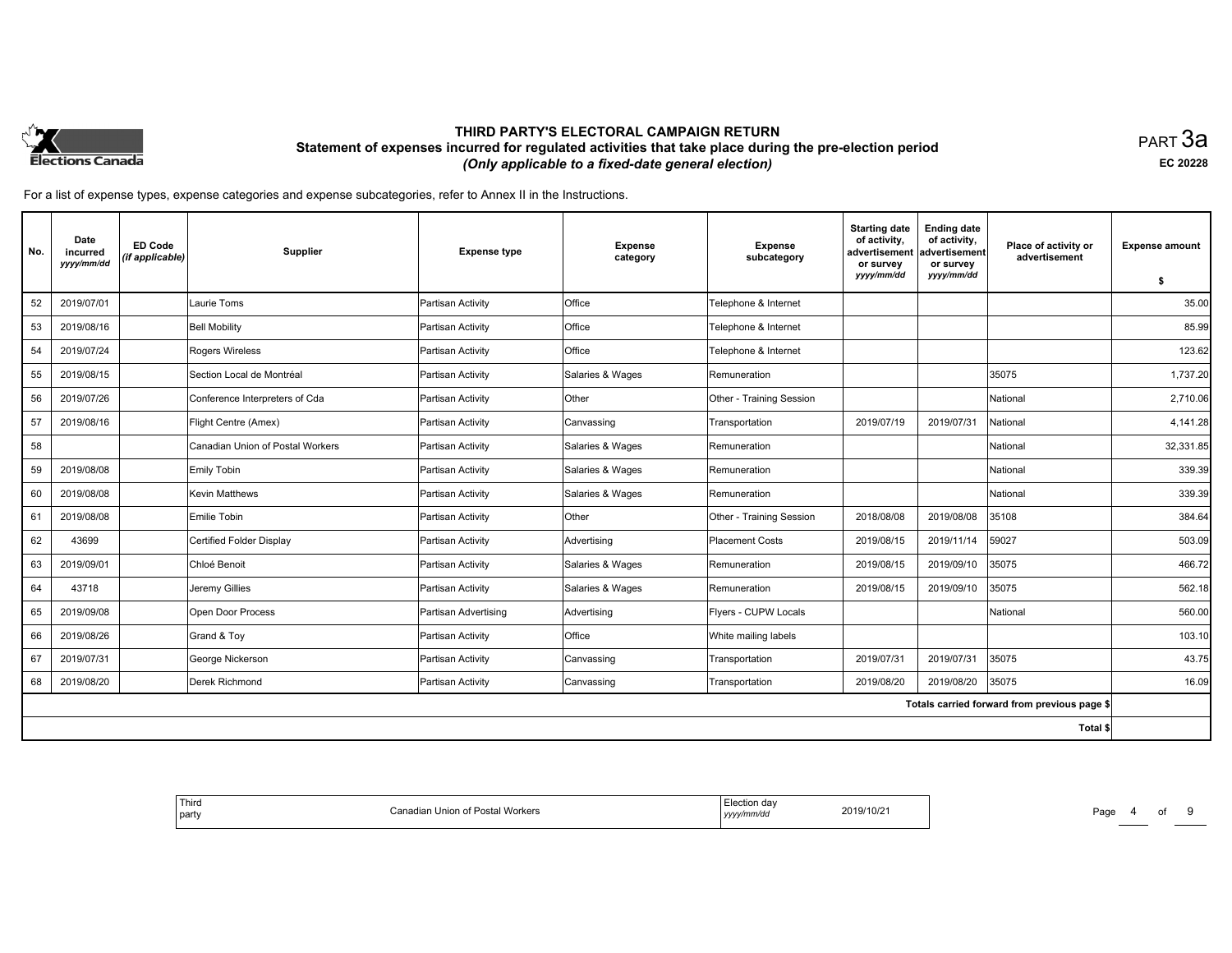

PART 3a **EC 20228**

| No. | Date<br>incurred<br>yyyy/mm/dd | <b>ED Code</b><br>(if applicable) | Supplier               | <b>Expense type</b>  | <b>Expense</b><br>category | <b>Expense</b><br>subcategory | <b>Starting date</b><br>of activity,<br>advertisement<br>or survey | <b>Ending date</b><br>of activity,<br>advertisement<br>or survey | Place of activity or<br>advertisement        | <b>Expense amount</b> |
|-----|--------------------------------|-----------------------------------|------------------------|----------------------|----------------------------|-------------------------------|--------------------------------------------------------------------|------------------------------------------------------------------|----------------------------------------------|-----------------------|
|     |                                |                                   |                        |                      |                            |                               | yyyy/mm/dd                                                         | yyyy/mm/dd                                                       |                                              | \$                    |
| 69  | 2019/07/19                     |                                   | Amanda Nichols         | Partisan Activity    | Canvassing                 | Transportation                | 2019/07/19                                                         | 2019/07/19                                                       | 35075                                        | 37.25                 |
| 70  | 2019/07/29                     |                                   | Derek Richmond         | Partisan Activity    | Canvassing                 | Transportation                | 2019/07/29                                                         | 2019/07/29                                                       | 35075                                        | 16.57                 |
| 71  | 2019/07/30                     |                                   | D. McMaster            | Partisan Activity    | Canvassing                 | Transportation                | 2019/07/30                                                         | 2019/07/30                                                       | 35075                                        | 17.91                 |
| 72  | 2019/07/19                     |                                   | Angela Jones           | Partisan Activity    | Canvassing                 | Transportation                | 2019/07/19                                                         | 2019/07/19                                                       | 35075                                        | 17.69                 |
| 73  | 2019/07/31                     |                                   | <b>Blue Line</b>       | Partisan Activity    | Canvassing                 | Transportation                | 2019/07/31                                                         | 2019/07/31                                                       | 35075                                        | 18.81                 |
| 74  | 2019/07/25                     |                                   | Daniella McMaster      | Partisan Activity    | Canvassing                 | Transportation                | 2019/07/25                                                         | 2019/07/25                                                       | 35075                                        | 16.00                 |
| 75  | 2019/08/14                     |                                   | Andre Jacob            | Partisan Activity    | Canvassing                 | Transportation                | 2019/08/14                                                         | 2019/08/14                                                       | 24059                                        | 12.00                 |
| 76  | 2019/07/31                     |                                   | Daniella McMaster      | Partisan Activity    | Canvassing                 | Transportation                | 2019/07/31                                                         | 2019/07/31                                                       | 35116                                        | 14.80                 |
| 78  | 2019/08/20                     |                                   | Daniella McMaster      | Partisan Activity    | Office                     | Others - Mailing              |                                                                    |                                                                  | 35116                                        | 21.70                 |
| 79  | 2019/07/25                     |                                   | Daniella McMaster      | Partisan Activity    | Canvassing                 | Transportation                | 2019/07/25                                                         | 2019/07/25                                                       | 35116                                        | 14.28                 |
| 80  | 2019/08/07                     |                                   | Daniella McMaster      | Partisan Activity    | Canvassing                 | Transportation                | 2019/08/07                                                         | 2019/08/07                                                       | 35117                                        | 5.40                  |
| 81  | 2019/08/11                     |                                   | Daniella McMaster      | Partisan Activity    | Canvassing                 | Transportation                | 2019/08/11                                                         | 2019/08/11                                                       | 35117                                        | 5.40                  |
| 82  | 2019/08/13                     |                                   | Daniella McMaster      | Partisan Activity    | Canvassing                 | Transportation                | 2019/08/13                                                         | 2019/08/13                                                       | 35117                                        | 14.06                 |
| 83  | 2019/08/26                     |                                   | Daniella McMaster      | Partisan Activity    | Canvassing                 | Transportation                | 2019/08/26                                                         | 2019/08/26                                                       | 35117                                        | 10.74                 |
| 84  | 2019/08/31                     |                                   | Daniella McMaster      | Partisan Activity    | Office                     | Telephone & Internet          |                                                                    |                                                                  |                                              | 65.00                 |
| 85  | 2019/09/06                     |                                   | Imprimerie Plantagenet | Partisan Advertising | Advertising                | Others - Buttons              |                                                                    |                                                                  | National                                     | 3,811.64              |
| 86  | 2019/08/31                     |                                   | <b>Rogers Wireless</b> | Partisan Activity    | Office                     | Telephone & Internet          |                                                                    |                                                                  |                                              | 59.78                 |
|     |                                |                                   |                        |                      |                            |                               |                                                                    |                                                                  | Totals carried forward from previous page \$ |                       |
|     |                                |                                   |                        |                      |                            |                               |                                                                    |                                                                  | Total \$                                     |                       |

| Third<br>  party | ,nior<br>i workers | ักn da∿<br>2019/10/2<br>, уууу | $P$ aqe |
|------------------|--------------------|--------------------------------|---------|
|------------------|--------------------|--------------------------------|---------|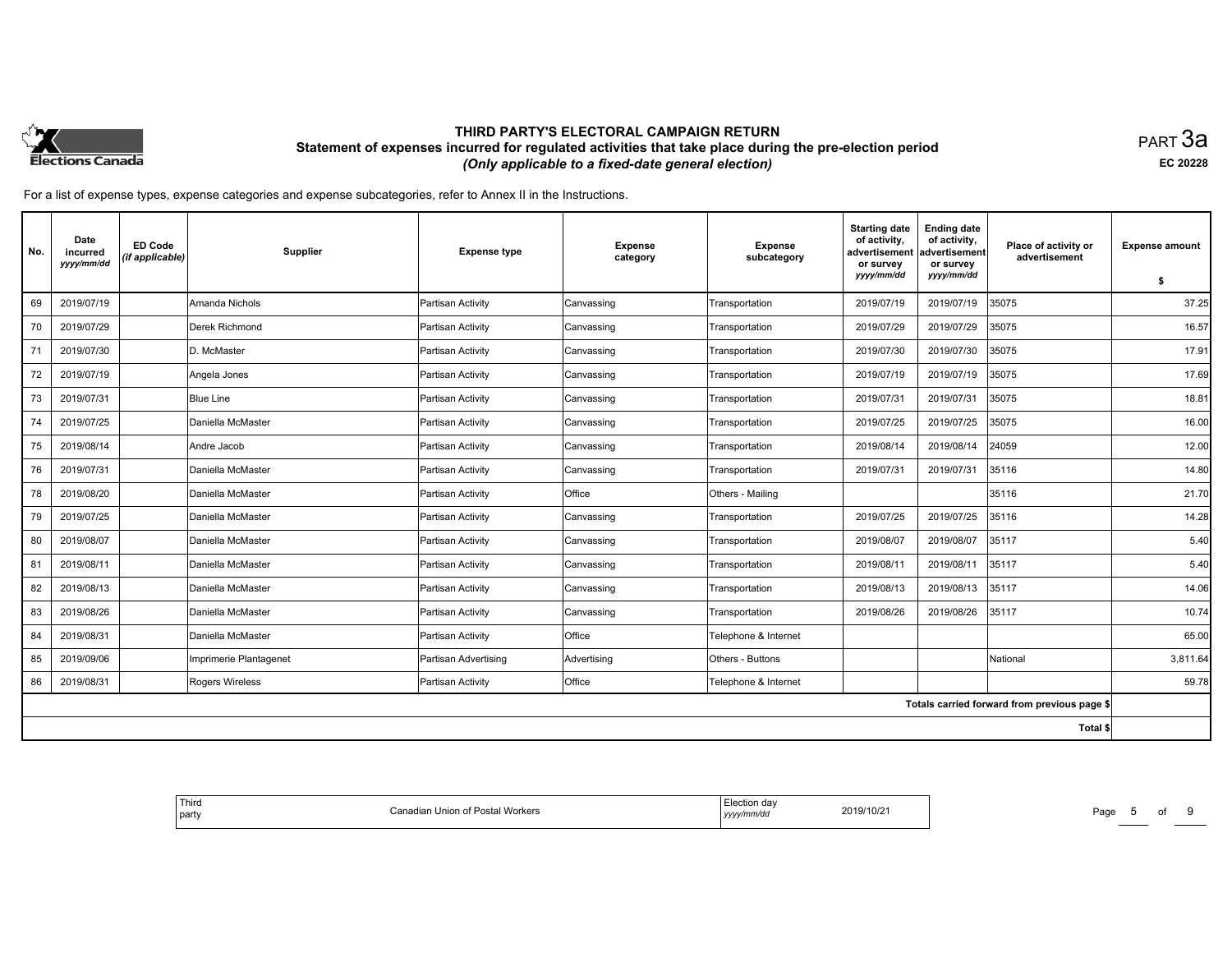

PART 3a **EC 20228**

| No. | Date<br>incurred<br>yyyy/mm/dd | <b>ED Code</b><br>(if applicable) | Supplier                         | <b>Expense type</b>  | <b>Expense</b><br>category | <b>Expense</b><br>subcategory  | <b>Starting date</b><br>of activity,<br>advertisement<br>or survey<br>yyyy/mm/dd | <b>Ending date</b><br>of activity,<br>advertisement<br>or survey<br>yyyy/mm/dd | Place of activity or<br>advertisement        | <b>Expense amount</b><br>\$ |
|-----|--------------------------------|-----------------------------------|----------------------------------|----------------------|----------------------------|--------------------------------|----------------------------------------------------------------------------------|--------------------------------------------------------------------------------|----------------------------------------------|-----------------------------|
| 87  | 2019/09/06                     |                                   | Cavan                            | Partisan Advertising | Advertising                | Can Holder, Clicker pens       |                                                                                  |                                                                                | National                                     | 8,493.27                    |
| 88  | 2019/07/31                     |                                   | Imprimerie Plantagenet           | Partisan Advertising | Advertising                | Brochure                       |                                                                                  |                                                                                | National                                     | 7,454.14                    |
| 89  | 2019/08/30                     |                                   | Imprimerie Plantagenet           | Partisan Advertising | Advertising                | Brochure                       |                                                                                  |                                                                                | National                                     | 5,717.22                    |
| 90  | 2019/09/10                     |                                   | <b>CUPW</b>                      | Partisan Activity    | Salaries & Wages           | Remuneration                   | 2019/09/10                                                                       | 2019/09/10                                                                     | 13010                                        | 224.81                      |
| 91  | 2019/08/27                     |                                   | Canada Post                      | Partisan Activity    | Office                     | Other - mail out               | 2019/08/27                                                                       | 2019/08/27                                                                     | 46001                                        | 17.18                       |
| 92  | 2019/08/29                     |                                   | Canada Post                      | Partisan Activity    | Office                     | Other - mail out               | 2019/08/29                                                                       | 2019/08/29                                                                     | 48014                                        | 15.39                       |
| 93  | 2019/08/29                     |                                   | Canada Post                      | Partisan Activity    | Office                     | Other - mail out               | 2019/08/29                                                                       | 2019/08/29                                                                     | 47012                                        | 31.25                       |
| 94  | 2019/09/10                     |                                   | Canadian Union of Postal Workers | Partisan Activity    | Salaries & Wages           | Remuneration                   | 2019/08/25                                                                       | 2019/09/10                                                                     | National                                     | 3,712.75                    |
| 95  | 2019/08/12                     |                                   | Lethbridge Local                 | Partisan Activity    | Event                      | Other: Exhibitor space in Mark | 2019/09/21                                                                       | 2019/09/21                                                                     | 48026                                        | 150.00                      |
| 96  | 2019/08/29                     |                                   | Angela Jones                     | Partisan Activity    | Canvassing                 | Transportation                 | 2019/08/29                                                                       | 2019/08/29                                                                     | 35108                                        | 15.24                       |
| 97  | 2019/08/30                     |                                   | Angela Jones                     | Partisan Activity    | Canvassing                 | Transportation                 | 2019/08/30                                                                       | 2019/08/30                                                                     | 35108                                        | 12.58                       |
| 98  | 2019/09/02                     |                                   | Angela Jones                     | Partisan Activity    | Canvassing                 | Transportation                 | 2019/09/02                                                                       | 2019/09/02                                                                     | 35108                                        | 13.62                       |
| 99  | 2019/09/02                     |                                   | Angela Jones                     | Partisan Activity    | Meals & Entertainment      | Meals & Entertainment          | 2019/09/02                                                                       | 2019/09/02                                                                     | 35108                                        | 16.03                       |
| 100 | 2019/09/03                     |                                   | Angela Jones                     | Partisan Activity    | Canvassing                 | Transportation                 | 2019/09/03                                                                       | 2019/09/03                                                                     | 35108                                        | 62.01                       |
| 101 | 2019/09/03                     |                                   | Angela Jones                     | Partisan Activity    | Meals & Entertainment      | Meals & Entertainment          | 2019/09/03                                                                       | 2019/09/03                                                                     | 35108                                        | 4.50                        |
| 102 | 2019/09/05                     |                                   | Angela Jones                     | Partisan Activity    | Canvassing                 | Transportation                 | 2019/09/05                                                                       | 2019/09/05                                                                     | 35108                                        | 27.03                       |
| 103 | 2019/09/05                     |                                   | Angela Jones                     | Partisan Activity    | Meals & Entertainment      | Meals & Entertainment          | 2019/09/05                                                                       | 2019/09/05                                                                     | 35108                                        | 32.06                       |
|     |                                |                                   |                                  |                      |                            |                                |                                                                                  |                                                                                | Totals carried forward from previous page \$ |                             |
|     |                                |                                   |                                  |                      |                            |                                |                                                                                  |                                                                                | Total \$                                     |                             |

| Third<br>idian Union of<br>  party | ਾਂ ੀ Postal Workers<br>mnvuc<br>נעצען |  | Page |  |  |  |
|------------------------------------|---------------------------------------|--|------|--|--|--|
|------------------------------------|---------------------------------------|--|------|--|--|--|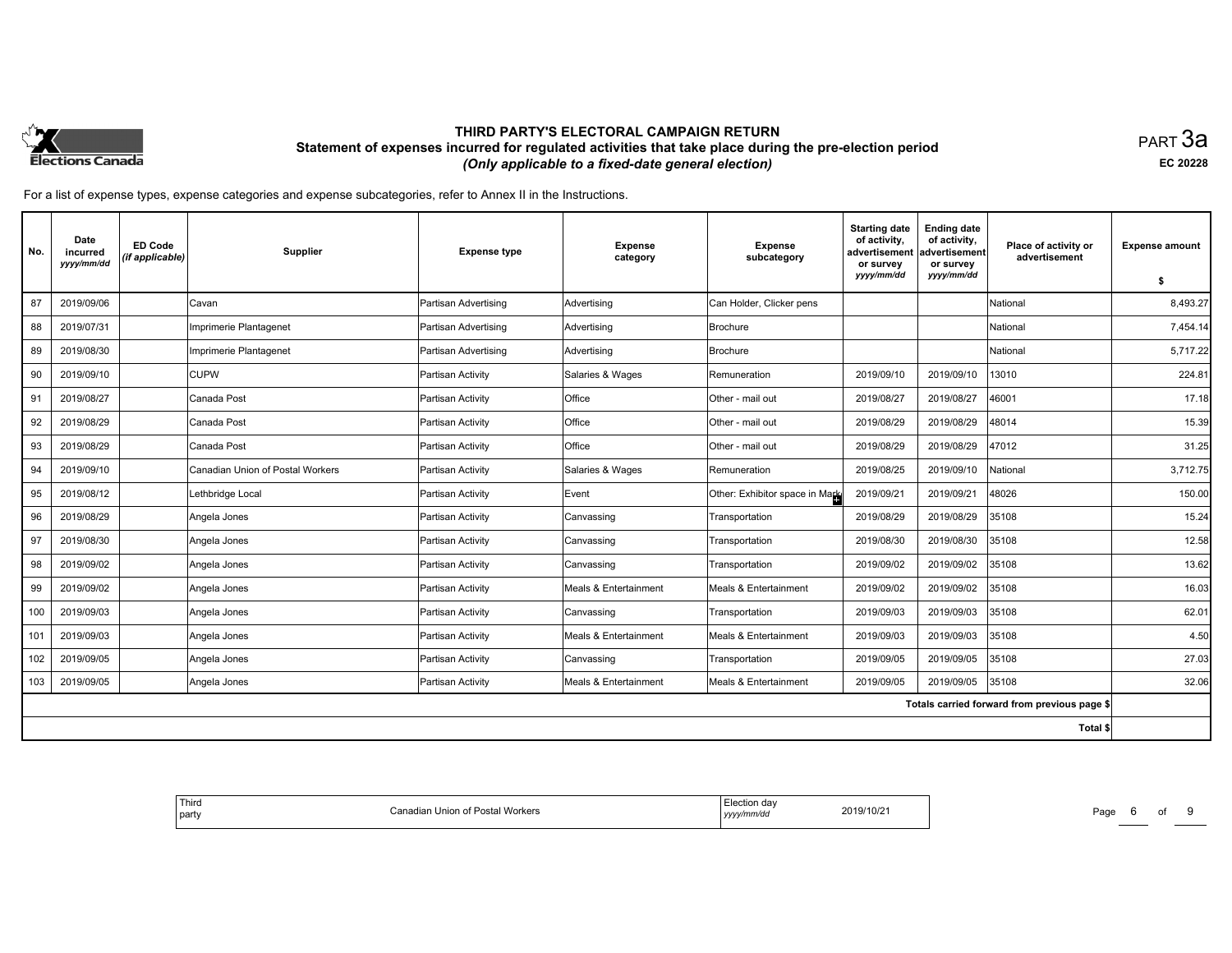

PART 3a **EC 20228**

| No. | Date<br>incurred<br>yyyy/mm/dd | <b>ED Code</b><br>(if applicable) | Supplier          | <b>Expense type</b> | <b>Expense</b><br>category | <b>Expense</b><br>subcategory | <b>Starting date</b><br>of activity,<br>advertisement<br>or survey | <b>Ending date</b><br>of activity,<br>advertisement<br>or survey | Place of activity or<br>advertisement        | <b>Expense amount</b> |
|-----|--------------------------------|-----------------------------------|-------------------|---------------------|----------------------------|-------------------------------|--------------------------------------------------------------------|------------------------------------------------------------------|----------------------------------------------|-----------------------|
|     |                                |                                   |                   |                     |                            |                               | yyyy/mm/dd                                                         | yyyy/mm/dd                                                       |                                              | \$                    |
| 104 | 2019/09/06                     |                                   | Angela Jones      | Partisan Activity   | Canvassing                 | Transportation                | 2019/09/06                                                         | 2019/09/06                                                       | 35108                                        | 39.16                 |
| 105 | 2019/09/06                     |                                   | Angela Jones      | Partisan Activity   | Canvassing                 | Transportation                | 2019/09/06                                                         | 2019/09/06                                                       | 35101                                        | 8.44                  |
| 106 | 2019/09/09                     |                                   | Angela Jones      | Partisan Activity   | Canvassing                 | Transportation                | 2019/09/09                                                         | 2019/09/09                                                       | 35109                                        | 29.57                 |
| 107 | 2019/09/10                     |                                   | Angela Jones      | Partisan Activity   | Canvassing                 | Transportation                | 2019/09/10                                                         | 2019/09/10                                                       | 35108                                        | 34.79                 |
| 108 | 2019/09/10                     |                                   | Angela Jones      | Partisan Activity   | Meals & Entertainment      | Meals & Entertainment         | 2019/09/10                                                         | 2019/09/10                                                       | 35108                                        | 36.51                 |
| 109 | 2019/08/01                     |                                   | Scarborough Local | Partisan Activity   | Salaries & Wages           | Remuneration                  | 2019/08/01                                                         | 2019/08/01                                                       | 35094                                        | 212.80                |
| 110 | 2019/10/15                     |                                   | Canada Post       | Partisan Activity   | Salaries & Wages           | Remuneration                  | 2019/09/01                                                         | 2019/09/10                                                       | National                                     | 1,676.28              |
| 111 | 2019/09/03                     |                                   | Magali Giroux     | Partisan Activity   | Canvassing                 | Transportation                | 2019/09/03                                                         | 2019/09/03                                                       | 24051                                        | 99.16                 |
| 112 | 2019/09/30                     |                                   | Daniela McMaster  | Partisan Activity   | Canvassing                 | Transportation                | 2019/09/04                                                         | 2019/09/04                                                       | 35026                                        | 7.40                  |
| 113 | 2019/09/30                     |                                   | Daniela McMaster  | Partisan Activity   | Canvassing                 | Transportation                | 2019/09/04                                                         | 2019/09/04                                                       | 35117                                        | 7.40                  |
| 114 | 2019/09/30                     |                                   | Homewood Suites   | Partisan Activity   | Other                      | Accommodation                 | 2019/07/14                                                         | 2019/09/10                                                       | 12005                                        | 4,792.05              |
| 115 | 2019/09/30                     |                                   | Homewood Suites   | Partisan Activity   | Other                      | Accommodation                 | 2019/07/14                                                         | 2019/09/10                                                       | 12006                                        | 4,792.05              |
| 116 | 2019/09/30                     |                                   | George Nickerson  | Partisan Activity   | Meals & Entert             | Meals & Entert                | 2019/09/02                                                         | 2019/09/02                                                       | 13009                                        | 48.20                 |
| 117 | 2019/09/30                     |                                   | George Nickerson  | Partisan Activity   | Meals & Entert             | Meals & Entert                | 2019/09/03                                                         | 2019/09/09                                                       | 12005                                        | 208.82                |
| 118 | 2019/09/30                     |                                   | George Nickerson  | Partisan Activity   | Meals & Entert             | Meals & Entert                | 2019/09/10                                                         | 2019/09/10                                                       | 12005                                        | 64.23                 |
| 119 | 2019/09/30                     |                                   | George Nickerson  | Partisan Activity   | Canvassing                 | Transportation                | 2019/09/02                                                         | 2019/09/02                                                       | 13008                                        | 193.88                |
| 120 | 2019/09/30                     |                                   | George Nickerson  | Partisan Activity   | Canvassing                 | Transportation                | 2019/09/09                                                         | 2019/09/09                                                       | 13003                                        | 157.25                |
|     |                                |                                   |                   |                     |                            |                               |                                                                    |                                                                  | Totals carried forward from previous page \$ |                       |
|     |                                |                                   |                   |                     |                            |                               |                                                                    |                                                                  | Total \$                                     |                       |

| <sup>1</sup> Third<br>  party | adian Union of Postal Workers | Election dav<br>2019/10/2<br>yyyymmvaa | Page |
|-------------------------------|-------------------------------|----------------------------------------|------|
|-------------------------------|-------------------------------|----------------------------------------|------|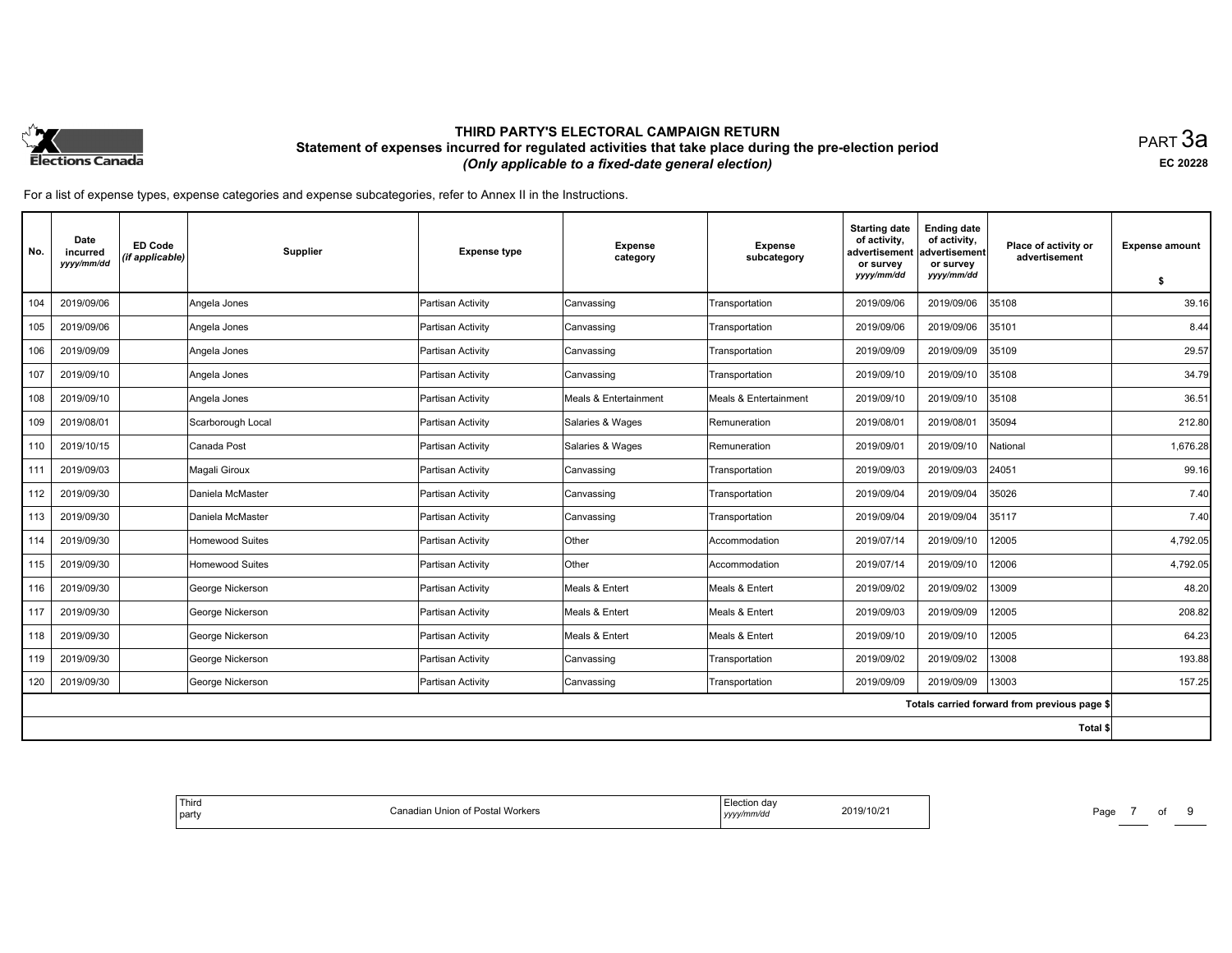

PART 3a **EC 20228**

| No. | Date<br>incurred<br>yyyy/mm/dd | <b>ED Code</b><br>(if applicable) | Supplier         | <b>Expense type</b> | <b>Expense</b><br>category | <b>Expense</b><br>subcategory | <b>Starting date</b><br>of activity,<br>advertisement<br>or survey | <b>Ending date</b><br>of activity,<br>advertisement<br>or survey | Place of activity or<br>advertisement        | <b>Expense amount</b> |
|-----|--------------------------------|-----------------------------------|------------------|---------------------|----------------------------|-------------------------------|--------------------------------------------------------------------|------------------------------------------------------------------|----------------------------------------------|-----------------------|
|     |                                |                                   |                  |                     |                            |                               | yyyy/mm/dd                                                         | yyyy/mm/dd                                                       |                                              | \$                    |
| 121 | 2019/09/30                     |                                   | George Nickerson | Partisan Activity   | Canvassing                 | Transportation                | 2019/09/10                                                         | 2019/09/10                                                       | 12005                                        | 234.21                |
| 122 | 2019/09/30                     |                                   | Laurie Toms      | Partisan Activity   | Meals & Entert             | Meals & Entert                | 2019/09/02                                                         | 2019/09/02                                                       | 35083                                        | 32.06                 |
| 123 | 2019/09/30                     |                                   | Laurie Toms      | Partisan Activity   | Canvassing                 | Transportation                | 2019/09/02                                                         | 2019/09/02                                                       | 35083                                        | 61.42                 |
| 124 | 2019/09/30                     |                                   | Magali Giroux    | Partisan Activity   | Meals & Entert             | Meals & Entert                | 2019/09/03                                                         | 2019/09/03                                                       | 24076                                        | 32.06                 |
| 125 | 2019/09/30                     |                                   | Magali Giroux    | Partisan Activity   | Others                     | Others - Balloons             | 2019/09/03                                                         | 2019/09/03                                                       | 24076                                        | 32.88                 |
| 126 | 2019/09/30                     |                                   | Magali Giroux    | Partisan Activity   | Meals & Entert             | Meals & Entert                | 2019/09/05                                                         | 2019/09/08                                                       | 24070                                        | 192.80                |
| 127 | 2019/09/30                     |                                   | Magali Giroux    | Partisan Activity   | Others                     | Others - Balloons             | 2019/09/05                                                         | 2019/09/05                                                       | 24070                                        | 33.28                 |
| 128 | 2019/09/30                     |                                   | Magali Giroux    | Partisan Activity   | Others                     | Others - Balloons             | 2019/09/08                                                         | 2019/09/08                                                       | 24070                                        | 14.40                 |
| 129 | 2019/09/30                     |                                   | Magali Giroux    | Partisan Activity   | Others                     | Others - Balloons             | 2019/09/10                                                         | 2019/09/10                                                       | 24076                                        | 32.88                 |
| 130 | 2019/09/30                     |                                   | Judith Nadeau    | Partisan Activity   | Canvassing                 | Transportation                | 2019/09/03                                                         | 2019/09/03                                                       | 24076                                        | 94.35                 |
| 131 | 2019/09/30                     |                                   | Judith Nadeau    | Partisan Activity   | Meals & Entert             | Meals & Entert                | 2019/09/03                                                         | 2019/09/03                                                       | 24076                                        | 32.06                 |
| 132 | 2019/09/30                     |                                   | Judith Nadeau    | Partisan Activity   | Canvassing                 | Transportation                | 2019/09/08                                                         | 2019/09/10                                                       | 24077                                        | 208.02                |
| 134 | 2019/09/30                     |                                   | Judith Nadeau    | Partisan Activity   | Canvassing                 | Accommodation                 | 2019/09/08                                                         | 2019/09/10                                                       | 24077                                        | 477.39                |
| 135 | 2019/09/30                     |                                   | Judith Nadeau    | Partisan Activity   | Meals & Entert             | Meals & Entert                | 2019/09/08                                                         | 2019/09/10                                                       | 24077                                        | 128.57                |
| 136 | 2019/09/30                     |                                   | Judith Nadeau    | Partisan Activity   | Canvassing                 | Transportation                | 2019/09/18                                                         | 2019/09/18                                                       | 24077                                        | 159.10                |
| 137 | 2019/09/30                     |                                   | Patrick Ward     | Partisan Activity   | Canvassing                 | Transporation                 | 2019/09/01                                                         | 2019/09/10                                                       | 59034                                        | 54.97                 |
| 138 | 2019/09/30                     |                                   | Patrick Ward     | Partisan Activity   | Other                      | Meals & Entert                | 2019/09/01                                                         | 2019/09/10                                                       | 59034                                        | 272.95                |
|     |                                |                                   |                  |                     |                            |                               |                                                                    |                                                                  | Totals carried forward from previous page \$ |                       |
|     |                                |                                   |                  |                     |                            |                               |                                                                    |                                                                  | Total \$                                     |                       |

| <sup>l</sup> Third<br>party | <sup>f</sup> Postal Workers | n dav<br>сесло<br>2019/10/2<br>, уууу/ | Page |
|-----------------------------|-----------------------------|----------------------------------------|------|
|-----------------------------|-----------------------------|----------------------------------------|------|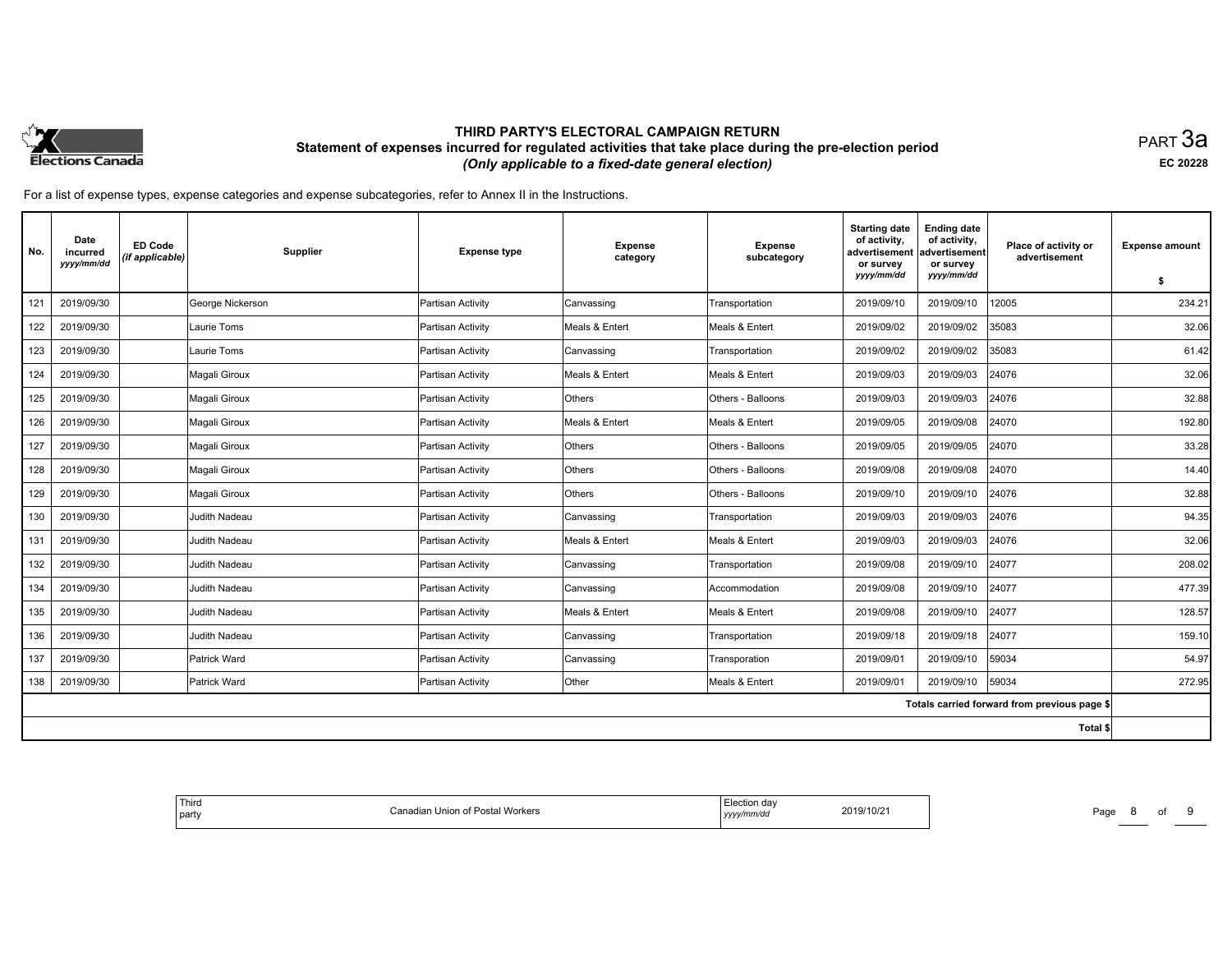

PART 3a **EC 20228**

| No. | Date<br>incurred<br>yyyy/mm/dd | <b>ED Code</b><br>(if applicable) | Supplier                  | <b>Expense type</b> | Expense<br>category | <b>Expense</b><br>subcategory | <b>Starting date</b><br>of activity,<br>advertisement<br>or survey<br>yyyy/mm/dd | <b>Ending date</b><br>of activity,<br>advertisement<br>or survey<br>yyyy/mm/dd | Place of activity or<br>advertisement        | <b>Expense amount</b><br>\$ |
|-----|--------------------------------|-----------------------------------|---------------------------|---------------------|---------------------|-------------------------------|----------------------------------------------------------------------------------|--------------------------------------------------------------------------------|----------------------------------------------|-----------------------------|
| 139 | 2019/08/31                     |                                   | Section Local de Montréal | Partisan Activity   | Salaries & Wages    | Remuneration                  | 2019/08/01                                                                       | 2019/08/31                                                                     | National                                     | 5,641.40                    |
| 140 | 2019/08/31                     |                                   | Canada Post Corp          | Partisan Activity   | Salaries & Wages    | Remuneration                  | 2019/08/01                                                                       | 2019/08/31                                                                     | National                                     | 5,831.27                    |
| 141 | 2019/07/31                     |                                   | Scarborough Local         | Partisan Activity   | Salaries & Wages    | Remuneration                  | 2019/07/11                                                                       | 2019/07/31                                                                     | National                                     | 5,256.16                    |
| 142 | 2019/09/30                     |                                   | Scarborough Local         | Partisan Activity   | Salaries & Wages    | Remuneration                  | 2019/08/18                                                                       | 2019/09/10                                                                     | National                                     | 2,957.92                    |
| 143 | 2019/10/01                     |                                   | <b>CUPW</b>               | Partisan Activity   | Salaries & Wages    | Remuneration                  | 2019/07/16                                                                       | 2019/09/10                                                                     | National                                     | 35,848.16                   |
|     |                                |                                   |                           |                     |                     |                               |                                                                                  |                                                                                |                                              |                             |
|     |                                |                                   |                           |                     |                     |                               |                                                                                  |                                                                                |                                              |                             |
|     |                                |                                   |                           |                     |                     |                               |                                                                                  |                                                                                |                                              |                             |
|     |                                |                                   |                           |                     |                     |                               |                                                                                  |                                                                                |                                              |                             |
|     |                                |                                   |                           |                     |                     |                               |                                                                                  |                                                                                |                                              |                             |
|     |                                |                                   |                           |                     |                     |                               |                                                                                  |                                                                                |                                              |                             |
|     |                                |                                   |                           |                     |                     |                               |                                                                                  |                                                                                |                                              |                             |
|     |                                |                                   |                           |                     |                     |                               |                                                                                  |                                                                                |                                              |                             |
|     |                                |                                   |                           |                     |                     |                               |                                                                                  |                                                                                |                                              |                             |
|     |                                |                                   |                           |                     |                     |                               |                                                                                  |                                                                                |                                              |                             |
|     |                                |                                   |                           |                     |                     |                               |                                                                                  |                                                                                |                                              |                             |
|     |                                |                                   |                           |                     |                     |                               |                                                                                  |                                                                                |                                              |                             |
|     |                                |                                   |                           |                     |                     |                               |                                                                                  |                                                                                | Totals carried forward from previous page \$ |                             |
|     |                                |                                   |                           |                     |                     |                               |                                                                                  |                                                                                | Total \$                                     | 162,448.58                  |

| Third<br>j party | Posta<br>Workers<br>. | 2019/10/2<br>,,,,,,,,,<br>, , , , , | Page<br> |
|------------------|-----------------------|-------------------------------------|----------|
|------------------|-----------------------|-------------------------------------|----------|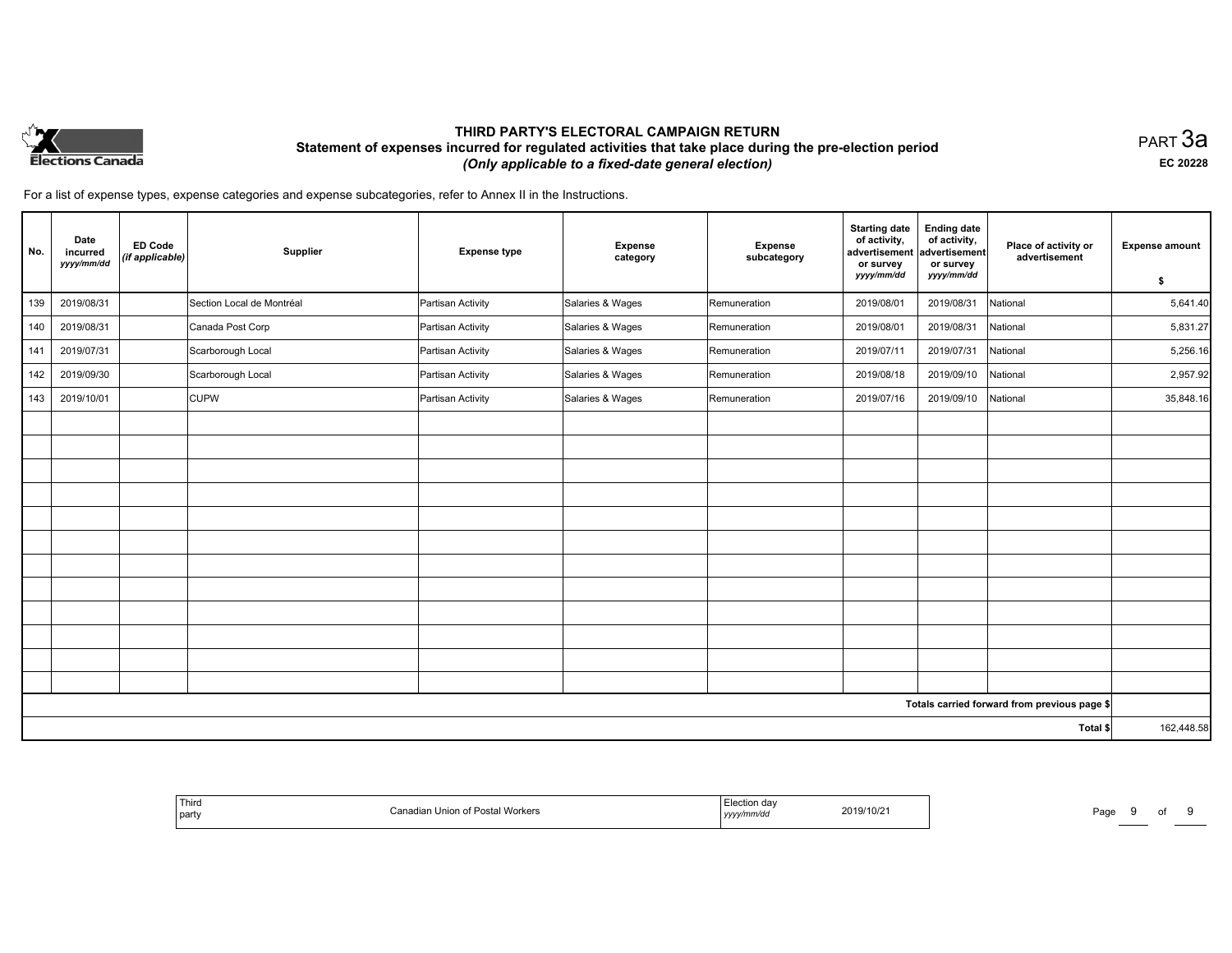

**EC 20228**

For a list of expense types, expense categories and expense subcategories, refer to Annex II in the Instructions.

| No.            | Date<br>incurred<br>yyyy/mm/dd | <b>ED Code</b><br>(if applicable) | Supplier                               | <b>Expense type</b>         | <b>Expense</b><br>category | <b>Expense</b><br>subcategory    | <b>Starting date</b><br>of activity,<br>advertisement<br>or survey | <b>Ending date</b><br>of activity,<br>advertisement<br>or survey | Place of activity or<br>advertisement        | <b>Expense amount</b> |
|----------------|--------------------------------|-----------------------------------|----------------------------------------|-----------------------------|----------------------------|----------------------------------|--------------------------------------------------------------------|------------------------------------------------------------------|----------------------------------------------|-----------------------|
|                |                                |                                   |                                        |                             |                            |                                  | yyyy/mm/dd                                                         | yyyy/mm/dd                                                       |                                              | \$                    |
|                | 0919                           |                                   | Jeremy Giles                           | Partisan Activity           | Salaries & Wages           | Remuneration                     | 2019/09/11                                                         | 2019/09/25                                                       | 35075                                        | 116.68                |
| $\overline{2}$ | 0919                           |                                   | Canadian Union of Postal Workers       | Partisan Activity           | Salaries & Wages           | Remuneration                     | 2019/09/11                                                         | 2019/09/25                                                       | National                                     | 10,461.32             |
| 3              | 2019/09/13                     |                                   | Imprimerie Plantagenet                 | Election Advertising        | Advertising                | Mail outs                        |                                                                    |                                                                  | National                                     | 5,717.22              |
| 4              | 2019/08/15                     |                                   | Magali Giroux                          | <b>Election Advertising</b> | Advertising                | Other Foire Ecosphère            | 2019/09/13                                                         | 2019/09/15                                                       | 24077                                        | 459.90                |
| 5              | 0912                           |                                   | Ville de St-Tite                       | Partisan Activity           | Event                      | Autre, permis pour kiosque fes   | 0912                                                               | 0915                                                             | 24070                                        | 280.00                |
| 6              | 0912                           |                                   | Locatente                              | Partisan Activity           | Event                      | Autre, location tente festival   | 0912                                                               | 0915                                                             | 24070                                        | 166.14                |
| $\overline{7}$ | 0912                           |                                   | Lucie Brousseau                        | Partisan Activity           | Event                      | Autre, Location terrain festival | 0912                                                               | 0915                                                             | 24070                                        | 750.00                |
| 8              | 0912                           |                                   | Yves Trudel                            | Partisan Activity           | Event                      | Autre location chambres festive  | 0912                                                               | 0915                                                             | 24070                                        | 487.50                |
| 9              | 0912                           |                                   | Véronique Turcotte                     | Partisan Activity           | Event                      | Autre, déplacement et perdien    | 0912                                                               | 0915                                                             | 24070                                        | 365.12                |
| 10             | 0913                           |                                   | Judith Nadeau                          | Partisan Activity           | Event                      | Autre, déplacement et perdieu    | 0913                                                               | 0913                                                             | 24070                                        | 175.23                |
| 11             | 0912                           |                                   | Richard Martin                         | Partisan Activity           | Event                      | Autre, déplacement et perdien    | 0913                                                               | 0915                                                             | 24070                                        | 265.86                |
| 12             | 0913                           |                                   | Magali Giroux                          | Partisan Activity           | Event                      | Autre, déplacement festival St.  | 0913                                                               | 0913                                                             | 24070                                        | 135.42                |
| 13             | 0917                           |                                   | Magali Giroux (hotel Universel Rivière | Partisan Activity           | Event                      | Autre, rencontre candidats, bé   | 0917                                                               | 0918                                                             | 24051                                        | 160.70                |
| 14             | 0917                           |                                   | Magali Giroux                          | Partisan Activity           | Event                      | Autre, Rencontre candidats de    | 0917                                                               | 0918                                                             | 24051                                        | 159.84                |
| 15             | 0919                           |                                   | Judith Nadeau                          | Partisan Activity           | Event                      | Autre, Rencontre Candidat, pe    | 2019/09/18                                                         | 2019/09/18                                                       | 24051                                        | 32.06                 |
| 16             | 2019/09/01                     |                                   | Judith Nadeau                          | Partisan Activity           | Event                      | Autre, Rencontre Candidat, dé    | 2019/09/18                                                         | 2019/09/18                                                       | 24051                                        | 108.78                |
| 17             | 2019/09/01                     |                                   | Judith Nadeau                          | Partisan Activity           | Event                      | Autre Rencontre maire Saint-E    | 2019/09/18                                                         | 2019/09/18                                                       | 24051                                        | 50.32                 |
|                |                                |                                   |                                        |                             |                            |                                  |                                                                    |                                                                  | Totals carried forward from previous page \$ |                       |
|                |                                |                                   |                                        |                             |                            |                                  |                                                                    |                                                                  | <b>Total \$</b>                              |                       |

| 2019/10/21<br>Postal Workers<br>`anadian<br>া Union of F.<br>  party<br>yyyy/mm/dd |
|------------------------------------------------------------------------------------|
|------------------------------------------------------------------------------------|

Page 1 of 14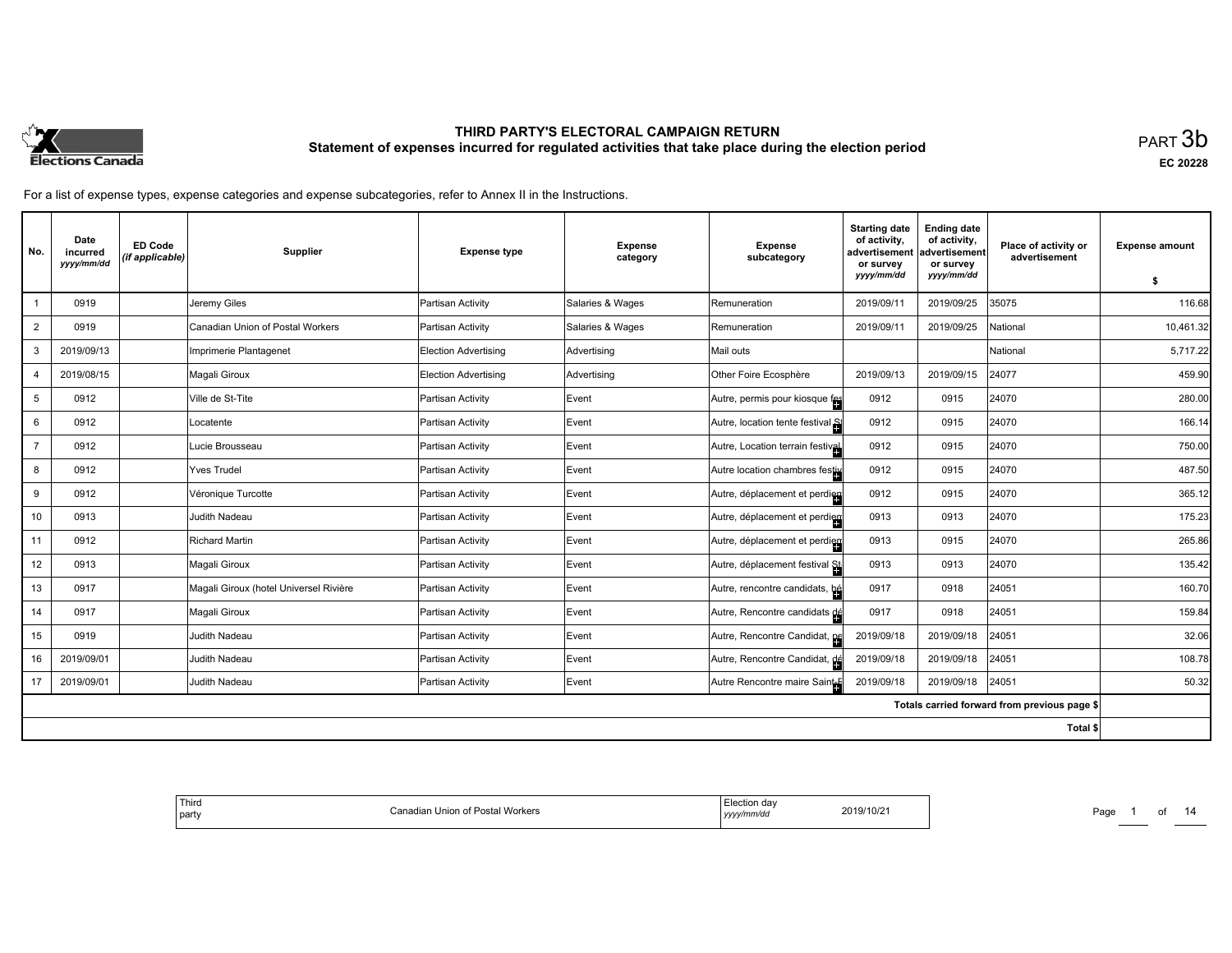

**EC 20228**

| No. | Date<br>incurred<br>yyyy/mm/dd | <b>ED Code</b><br>(if applicable) | Supplier                              | <b>Expense type</b> | <b>Expense</b><br>category | <b>Expense</b><br>subcategory  | <b>Starting date</b><br>of activity,<br>advertisement<br>or survey | <b>Ending date</b><br>of activity,<br>advertisement<br>or survey | Place of activity or<br>advertisement        | <b>Expense amount</b> |
|-----|--------------------------------|-----------------------------------|---------------------------------------|---------------------|----------------------------|--------------------------------|--------------------------------------------------------------------|------------------------------------------------------------------|----------------------------------------------|-----------------------|
|     |                                |                                   |                                       |                     |                            |                                | yyyy/mm/dd                                                         | yyyy/mm/dd                                                       |                                              | \$                    |
| 18  | 0918                           |                                   | Magali Giroux                         | Partisan Activity   | Event                      | Autre, Rencontre maire munic   | 0918                                                               | 0918                                                             | 24051                                        | 29.60                 |
| 19  | 0917                           |                                   | Magali Giroux                         | Partisan Activity   | Event                      | Autre rencontre candidat       | 2019/09/17                                                         | 2019/09/18                                                       | 24051                                        | 112.40                |
| 20  | 0918                           |                                   | Magali Giroux (Hotel Classique)       | Partisan Activity   | Event                      | Autre candidat hébergement     | 2019/09/18                                                         | 2019/09/19                                                       | 24008                                        | 189.22                |
| 21  | 0918                           |                                   | Magali Giroux                         | Partisan Activity   | Event                      | Autre, Rencontre candidat, de  | 0918                                                               | 0919                                                             | 24008                                        | 140.97                |
| 22  | 2019/09/01                     |                                   | Magali Giroux                         | Partisan Activity   | Event                      | Autre rencontre candidat perdi | 2019/09/19                                                         | 2019/09/19                                                       | 24008                                        | 64.20                 |
| 23  | 0925                           |                                   | Magali Giroux                         | Partisan Activity   | Event                      | Autre, Rencontre Candidat, dé  | 0925                                                               | 0925                                                             | 24076                                        | 48.84                 |
| 24  | 2019/09/01                     |                                   | <b>Judith Nadeau</b>                  | Partisan Activity   | Event                      | Autre, Rencontre Candidat dé   | 2019/09/25                                                         | 2019/09/25                                                       | 24076                                        | 96.20                 |
| 25  | 2019/09/01                     |                                   | Magali Giroux                         | Partisan Activity   | Event                      | Autre, Rencontre Candidat pe   | 2019/09/25                                                         | 2019/09/25                                                       | 24076                                        | 16.03                 |
| 26  | 0925                           |                                   | Magali Giroux                         | Partisan Activity   | Event                      | Autre FQM à Québec(déplace     | 0925                                                               | 0927                                                             | 24059                                        | 97.68                 |
| 27  | 0925                           |                                   | Magali Giroux Hotel le plaza Québec   | Partisan Activity   | Event                      | Autre FQM à Québec Kiosque     | 0925                                                               | 0927                                                             | 24059                                        | 394.10                |
| 28  | 0925                           |                                   | Magali Giroux                         | Partisan Activity   | Event                      | Autre, Kiosque FQM Québec      | 0925                                                               | 0927                                                             | 24059                                        | 144.43                |
| 29  | 0927                           |                                   | Magali Giroux (hotel manoir des sable | Partisan Activity   | Event                      | Autre, Kiosque Écosphère       | 0927                                                               | 0929                                                             | 24016                                        | 371.42                |
| 30  | 0927                           |                                   | Magali Giroux                         | Partisan Activity   | Event                      | Autre, Kiosque écosphère dén   | 0927                                                               | 0929                                                             | 24016                                        | 101.38                |
| 31  | 0927                           |                                   | Magali Giroux                         | Partisan Activity   | Event                      | Autre Kiosque Écosphère peu    | 0927                                                               | 0929                                                             | 24016                                        | 128.46                |
| 32  | 0927                           |                                   | Judith Nadeau                         | Partisan Activity   | Event                      | Autre, Kiosque écosphère héb   | 0927                                                               | 0929                                                             | 24016                                        | 328.12                |
| 33  | 0927                           |                                   | <b>Judith Nadeau</b>                  | Partisan Activity   | Event                      | Autre, Kiosque écosphère dég   | 0927                                                               | 0929                                                             | 24016                                        | 175.38                |
| 34  | 0927                           |                                   | Judith Nadeau                         | Partisan Activity   | Event                      | Autre, Kiosque écosphère peu   | 0927                                                               | 0929                                                             | 24016                                        | 128.46                |
|     |                                |                                   |                                       |                     |                            |                                |                                                                    |                                                                  | Totals carried forward from previous page \$ |                       |
|     |                                |                                   |                                       |                     |                            |                                |                                                                    |                                                                  | Total \$                                     |                       |

| ection day<br>2019/10/2<br>yy/mm/do | Workers<br>i Postal<br>. Union of "<br>danadian ' |
|-------------------------------------|---------------------------------------------------|
|-------------------------------------|---------------------------------------------------|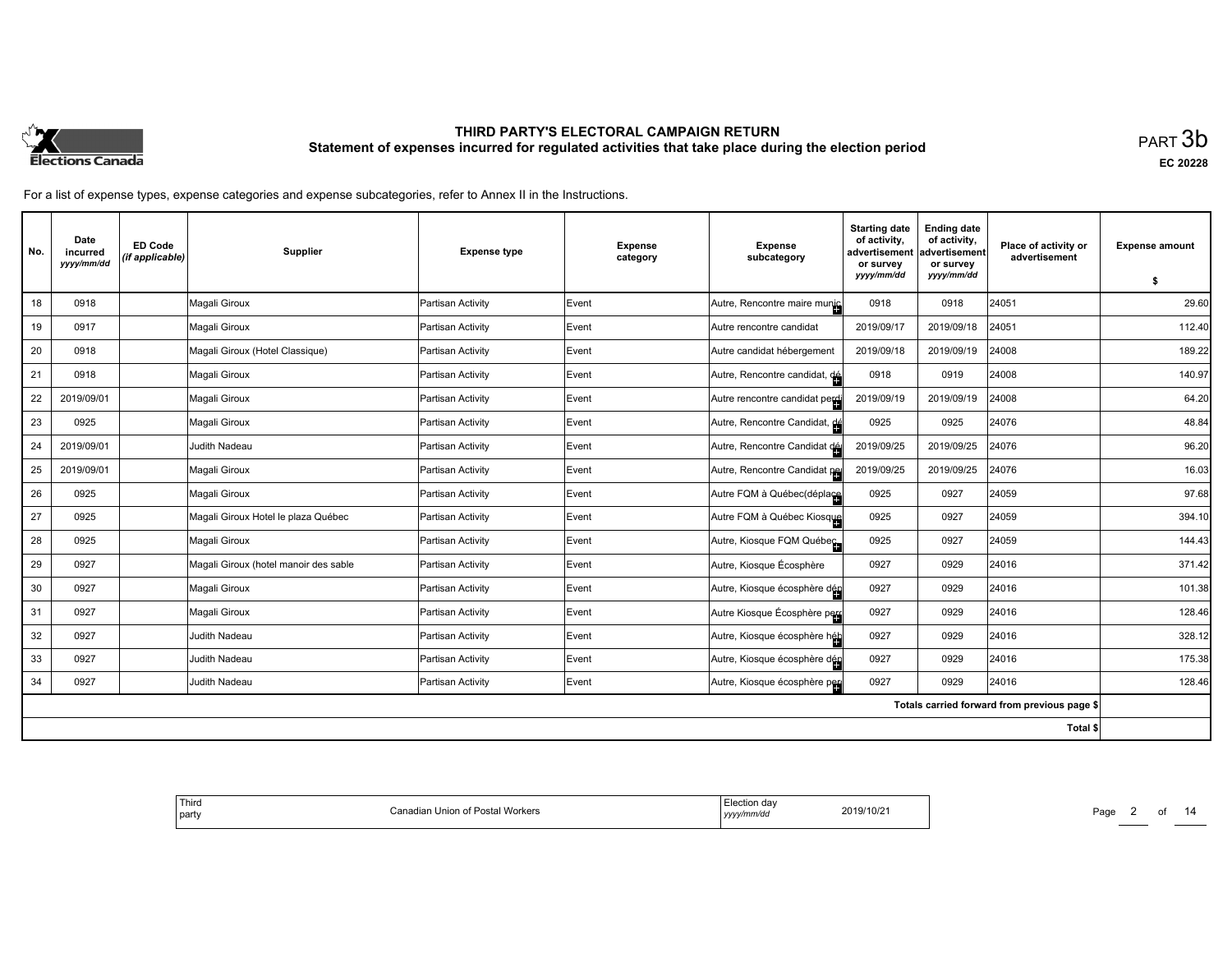

**EC 20228**

For a list of expense types, expense categories and expense subcategories, refer to Annex II in the Instructions.

| No. | Date<br>incurred<br>yyyy/mm/dd | <b>ED Code</b><br>(if applicable) | Supplier    | <b>Expense type</b> | <b>Expense</b><br>category | <b>Expense</b><br>subcategory | <b>Starting date</b><br>of activity.<br>advertisement<br>or survey | <b>Ending date</b><br>of activity,<br>advertisement<br>or survey | Place of activity or<br>advertisement        | <b>Expense amount</b> |
|-----|--------------------------------|-----------------------------------|-------------|---------------------|----------------------------|-------------------------------|--------------------------------------------------------------------|------------------------------------------------------------------|----------------------------------------------|-----------------------|
|     |                                |                                   |             |                     |                            |                               | yyyy/mm/dd                                                         | yyyy/mm/dd                                                       |                                              | \$                    |
| 35  | 2019/09/12                     |                                   | Canada Post | Partisan Activity   | Office                     | Other-mail out                | 2019/09/12                                                         | 2019/09/12                                                       | 48014                                        | 18.55                 |
| 36  | 2019/09/12                     |                                   | Canada Post | Partisan Activity   | Office                     | Other-mail out                | 2019/09/12                                                         | 2019/09/12                                                       | 48013                                        | 18.55                 |
| 37  | 2019/09/12                     |                                   | Canada Post | Partisan Activity   | Office                     | Other-mail out                | 2019/09/12                                                         | 2019/09/12                                                       | 47008                                        | 18.55                 |
| 38  | 2019/09/12                     |                                   | Canada Post | Partisan Activity   | Office                     | Other-mail out                | 2019/09/12                                                         | 2019/09/12                                                       | 48026                                        | 18.55                 |
| 39  | 2019/09/12                     |                                   | Canada Post | Partisan Activity   | <b>Office</b>              | Other-mail out                | 2019/09/12                                                         | 2019/09/12                                                       | 48001                                        | 20.21                 |
| 40  | 2019/09/12                     |                                   | Canada Post | Partisan Activity   | <b>Office</b>              | Other-mail out                | 2019/09/12                                                         | 2019/09/12                                                       | 47001                                        | 15.78                 |
| 41  | 2019/09/12                     |                                   | Canada Post | Partisan Activity   | Office                     | Other-mail out                | 2019/09/12                                                         | 2019/09/12                                                       | 46001                                        | 12.04                 |
| 42  | 2019/09/12                     |                                   | Canada Post | Partisan Activity   | Office                     | Other-mail out                | 2019/09/12                                                         | 2019/09/12                                                       | 47014                                        | 15.78                 |
| 43  | 2019/09/12                     |                                   | Canada Post | Partisan Activity   | Office                     | Other-mail out                | 2019/09/12                                                         | 2019/09/12                                                       | 46004                                        | 15.26                 |
| 44  | 2019/09/12                     |                                   | Canada Post | Partisan Activity   | Office                     | Other-mail out                | 2019/09/12                                                         | 2019/09/12                                                       | 48034                                        | 20.21                 |
| 45  | 2019/09/12                     |                                   | Canada Post | Partisan Activity   | <b>Office</b>              | Other-mail out                | 2019/09/12                                                         | 2019/09/12                                                       | 47013                                        | 15.78                 |
| 46  | 2019/09/12                     |                                   | Canada Post | Partisan Activity   | Office                     | Other-mail out                | 2019/09/12                                                         | 2019/09/12                                                       | 48023                                        | 20.21                 |
| 47  | 2019/09/12                     |                                   | Canada Post | Partisan Activity   | Office                     | Other-mail out                | 2019/09/12                                                         | 2019/09/12                                                       | 48024                                        | 16.75                 |
| 48  | 2019/09/12                     |                                   | Canada Post | Partisan Activity   | <b>Office</b>              | Other-mail out                | 2019/09/12                                                         | 2019/09/12                                                       | 61001                                        | 26.15                 |
| 49  | 2019/09/12                     |                                   | Canada Post | Partisan Activity   | Office                     | Other-mail out                | 2019/09/12                                                         | 2019/09/12                                                       | 61001                                        | 26.15                 |
| 50  | 2019/09/12                     |                                   | Canada Post | Partisan Activity   | Office                     | Other-mail out                | 2019/09/12                                                         | 2019/09/12                                                       | 47001                                        | 12.63                 |
| 51  | 2019/09/12                     |                                   | Canada Post | Partisan Activity   | <b>Office</b>              | Other-mail out                | 2019/09/12                                                         | 2019/09/12                                                       | 48027                                        | 15.89                 |
|     |                                |                                   |             |                     |                            |                               |                                                                    |                                                                  | Totals carried forward from previous page \$ |                       |
|     |                                |                                   |             |                     |                            |                               |                                                                    |                                                                  | Total \$                                     |                       |

| ,,,, |
|------|
|------|

Page 3 of 14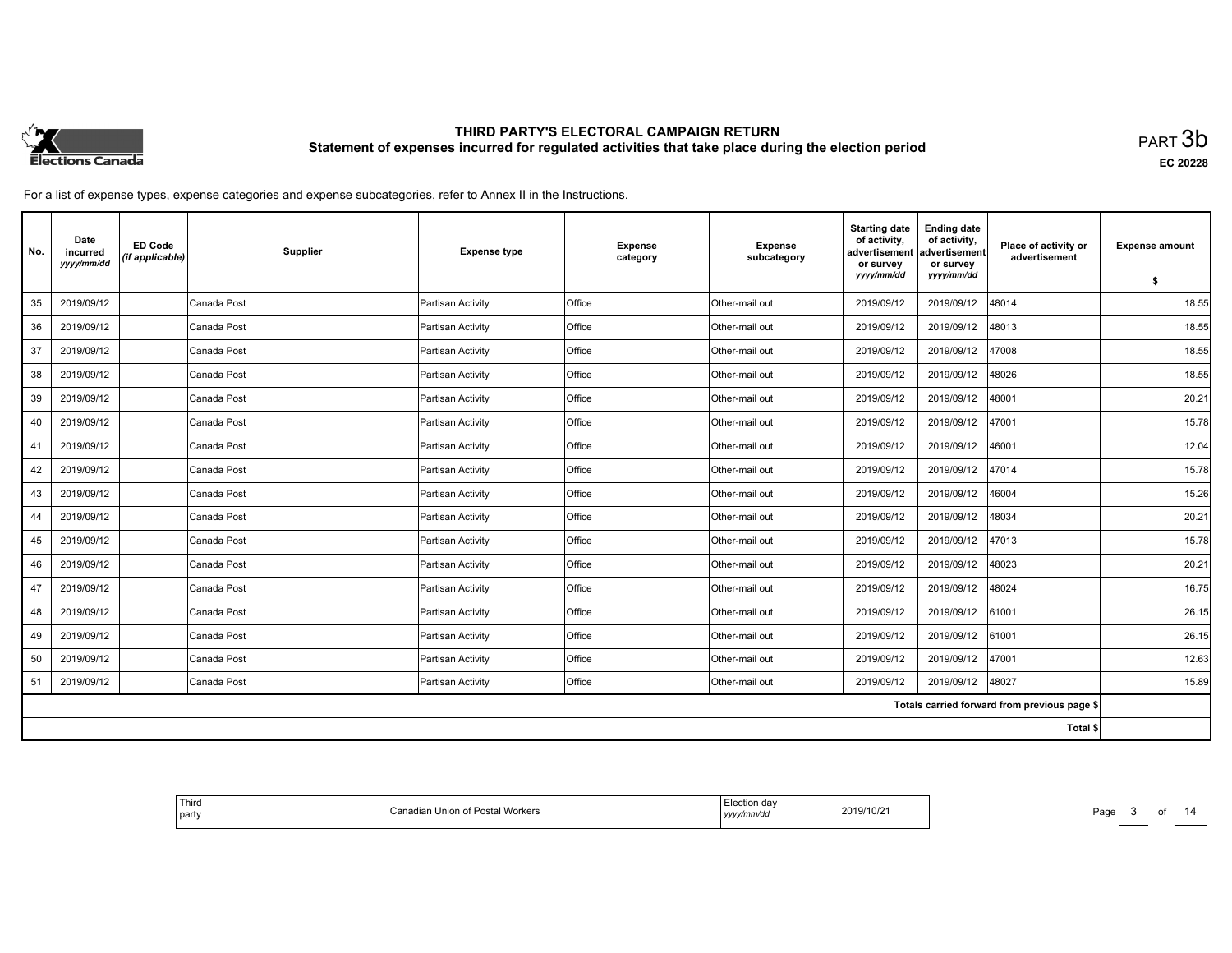

**EC 20228**

For a list of expense types, expense categories and expense subcategories, refer to Annex II in the Instructions.

| No. | Date<br>incurred<br>yyyy/mm/dd | <b>ED Code</b><br>(if applicable) | Supplier         | <b>Expense type</b> | <b>Expense</b><br>category | <b>Expense</b><br>subcategory | <b>Starting date</b><br>of activity.<br>advertisement<br>or survey<br>yyyy/mm/dd | <b>Ending date</b><br>of activity,<br>advertisement<br>or survey<br>yyyy/mm/dd | Place of activity or<br>advertisement        | <b>Expense amount</b> |
|-----|--------------------------------|-----------------------------------|------------------|---------------------|----------------------------|-------------------------------|----------------------------------------------------------------------------------|--------------------------------------------------------------------------------|----------------------------------------------|-----------------------|
|     |                                |                                   |                  |                     |                            |                               |                                                                                  |                                                                                |                                              | \$                    |
| 52  | 2019/09/12                     |                                   | Canada Post      | Partisan Activity   | Office                     | Other-mail out                | 2019/09/12                                                                       | 2019/09/12                                                                     | 47014                                        | 15.78                 |
| 53  | 2019/09/12                     |                                   | Canada Post      | Partisan Activity   | Office                     | Other-mail out                | 2019/09/12                                                                       | 2019/09/12                                                                     | 47005                                        | 12.63                 |
| 54  | 2019/09/12                     |                                   | Canada Post      | Partisan Activity   | Office                     | Other-mail out                | 2019/09/12                                                                       | 2019/09/12                                                                     | 48030                                        | 20.21                 |
| 55  | 2019/09/12                     |                                   | Canada Post      | Partisan Activity   | Office                     | Other-mail out                | 2019/09/12                                                                       | 2019/09/12                                                                     | 46007                                        | 15.26                 |
| 56  | 2019/09/12                     |                                   | Canada Post      | Partisan Activity   | Office                     | Other-mail out                | 2019/09/12                                                                       | 2019/09/12                                                                     | 47006                                        | 12.63                 |
| 57  | 2019/09/12                     |                                   | Canada Post      | Partisan Activity   | Office                     | Other-mail out                | 2019/09/12                                                                       | 2019/09/12                                                                     | 48029                                        | 15.89                 |
| 58  | 2019/09/12                     |                                   | Canada Post      | Partisan Activity   | Office                     | Other-mail out                | 2019/09/12                                                                       | 2019/09/12                                                                     | 47012                                        | 16.74                 |
| 59  | 2019/09/12                     |                                   | Canada Post      | Partisan Activity   | Office                     | Other-mail out                | 2019/09/12                                                                       | 2019/09/12                                                                     | 47002                                        | 15.78                 |
| 60  | 2019/09/12                     |                                   | Canada Post      | Partisan Activity   | Office                     | Other-mail out                | 2019/09/12                                                                       | 2019/09/12                                                                     | 47013                                        | 15.78                 |
| 61  | 2019/09/12                     |                                   | Canada Post      | Partisan Activity   | Office                     | Other-mail out                | 2019/09/12                                                                       | 2019/09/12                                                                     | 61001                                        | 19.01                 |
| 62  | 2019/09/12                     |                                   | Canada Post      | Partisan Activity   | Office                     | Other-mail out                | 2019/09/12                                                                       | 2019/09/12                                                                     | 47014                                        | 15.78                 |
| 63  | 2019/09/26                     |                                   | Line Doucet      | Partisan Activity   | Canvassing                 | Remuneration                  | 2019/09/26                                                                       | 2019/09/26                                                                     | 130007                                       | 109.76                |
| 64  | 2019/09/26                     |                                   | Kim Stiles       | Partisan Activity   | Canvassing                 | Remuneration                  | 2019/09/26                                                                       | 2019/09/26                                                                     | 130007                                       | 106.40                |
| 65  | 2019/09/26                     |                                   | Line Doucet      | Partisan Activity   | Canvassing                 | Transportation                | 2019/09/26                                                                       | 2019/09/26                                                                     | 130007                                       | 47.36                 |
| 66  | 2019/10/03                     |                                   | Sara Jean Friars | Partisan Activity   | Canvassing                 | Transportation                | 2019/10/03                                                                       | 2019/10/03                                                                     | 130002                                       | 9.25                  |
| 67  | 2019/10/03                     |                                   | Mike Keefe       | Partisan Activity   | Other                      | Meals & Entertainment         | 2019/10/03                                                                       | 2019/10/03                                                                     | 120005                                       | 32.17                 |
| 68  | 2019/09/30                     |                                   | Derek Richmond   | Partisan Activity   | Office                     | Telephone & Internet          |                                                                                  |                                                                                |                                              | 65.00                 |
|     |                                |                                   |                  |                     |                            |                               |                                                                                  |                                                                                | Totals carried forward from previous page \$ |                       |
|     |                                |                                   |                  |                     |                            |                               |                                                                                  |                                                                                | Total \$                                     |                       |

| Election dav<br>2019/10/2<br>Workers<br>` Posta⊩<br>Canadian Union of<br>√mm/dc<br>, , , , ,<br>$\sim$ $\sim$ |
|---------------------------------------------------------------------------------------------------------------|
|---------------------------------------------------------------------------------------------------------------|

Page 4 of 14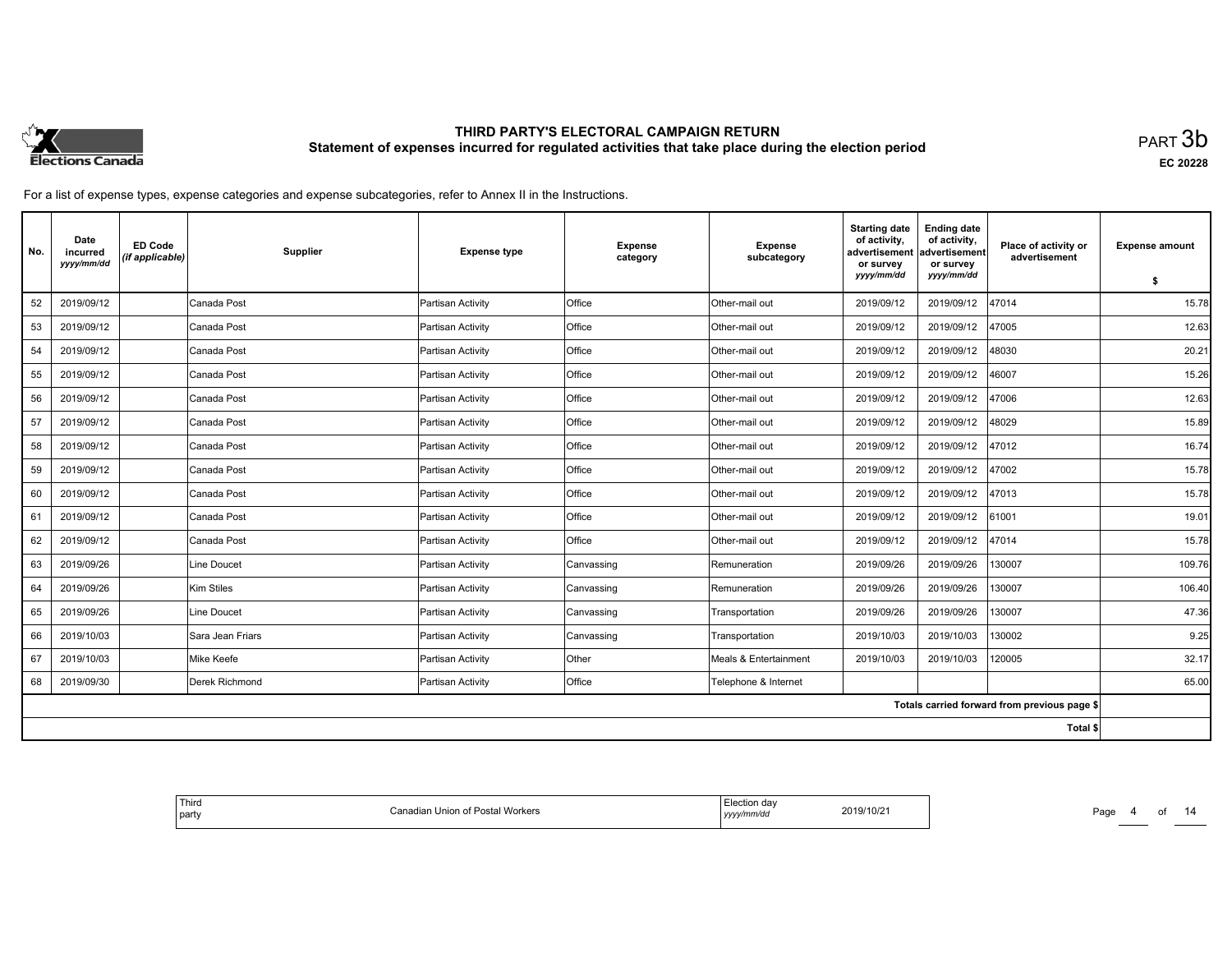

**EC 20228**

| No. | Date<br>incurred<br>yyyy/mm/dd | <b>ED Code</b><br>(if applicable) | Supplier       | <b>Expense type</b> | <b>Expense</b><br>category       | <b>Expense</b><br>subcategory | <b>Starting date</b><br>of activity.<br>advertisement<br>or survey | <b>Ending date</b><br>of activity,<br>advertisement<br>or survey | Place of activity or<br>advertisement        | <b>Expense amount</b> |
|-----|--------------------------------|-----------------------------------|----------------|---------------------|----------------------------------|-------------------------------|--------------------------------------------------------------------|------------------------------------------------------------------|----------------------------------------------|-----------------------|
|     |                                |                                   |                |                     |                                  |                               | yyyy/mm/dd                                                         | yyyy/mm/dd                                                       |                                              | S.                    |
| 69  | 2019/09/20                     |                                   | Derek Richmond | Partisan Activity   | <b>Meals &amp; Entertainment</b> | Meals & Entertainment         | 2019/09/16                                                         | 2019/09/20                                                       | 35052                                        | 272.95                |
| 70  | 2019/09/30                     |                                   | Derek Richmond | Partisan Activity   | Meals & Entertainment            | Meals & Entertainment         | 2019/09/30                                                         | 2019/09/30                                                       | 35066                                        | 48.20                 |
| 71  | 2019/09/16                     |                                   | Derek Richmond | Partisan Activity   | Canvassing                       | Transportation                | 2019/09/16                                                         | 2019/09/20                                                       | 35052                                        | 160.80                |
| 72  | 2019/09/16                     |                                   | Derek Richmond | Partisan Activity   | Canvassing                       | Other: Accommodation          | 2019/09/16                                                         | 2019/09/20                                                       | 35052                                        | 817.93                |
| 73  | 2019/09/20                     |                                   | Derek Richmond | Partisan Activity   | Canvassing                       | Transportation                | 2019/09/20                                                         | 2019/09/20                                                       | 35016                                        | 83.54                 |
| 74  | 2019/09/24                     |                                   | Derek Richmond | Partisan Activity   | Canvassing                       | Transportation                | 2019/09/24                                                         | 2019/09/24                                                       | 35054                                        | 13.32                 |
| 75  | 2019/09/25                     |                                   | Derek Richmond | Partisan Activity   | Canvassing                       | Transportation                | 2019/09/25                                                         | 2019/09/26                                                       | 35001                                        | 27.75                 |
| 76  | 2019/09/30                     |                                   | Derek Richmond | Partisan Activity   | Canvassing                       | Transportation                | 2019/09/30                                                         | 2019/09/30                                                       | 35072                                        | 59.94                 |
| 77  | 2019/09/18                     |                                   | Laurie Toms    | Partisan Activity   | <b>Meals &amp; Entertainment</b> | Meals & Entertainment         | 2019/09/18                                                         | 2019/09/19                                                       | 35078                                        | 112.43                |
| 78  | 2019/09/18                     |                                   | Laurie Toms    | Partisan Activity   | Canvassing                       | Transportation                | 2019/09/18                                                         | 2019/09/19                                                       | 35078                                        | 162.84                |
| 79  | 2019/09/30                     |                                   | Laurie Toms    | Partisan Activity   | <b>Office</b>                    | Telephone & Internet          |                                                                    |                                                                  |                                              | 65.00                 |
| 80  | 2019/09/30                     |                                   | Diane Mitchell | Partisan Activity   | <b>Office</b>                    | Telephone & Internet          |                                                                    |                                                                  |                                              | 65.00                 |
| 81  | 2019/09/27                     |                                   | Diane Mitchell | Partisan Activity   | Canvassing                       | Transportation                | 2019/09/23                                                         | 2019/09/27                                                       | 59034                                        | 872.17                |
| 82  | 2019/09/30                     |                                   | Diane Mitchell | Partisan Activity   | Canvassing                       | Other: Accommodation          | 2019/09/23                                                         | 2019/09/27                                                       | 59034                                        | 1,363.30              |
| 83  | 2019/09/30                     |                                   | Diane Mitchell | Partisan Activity   | Meals & Entertainment            | Meals & Entertainment         | 2019/09/23                                                         | 2019/09/27                                                       | 59034                                        | 321.15                |
| 84  | 2019/09/11                     |                                   | Angela Jones   | Partisan Activity   | Canvassing                       | Transportation                | 2019/09/11                                                         | 2019/09/11                                                       | 35101                                        | 19.68                 |
| 85  | 2019/09/12                     |                                   | Angela Jones   | Partisan Activity   | Canvassing                       | Transportation                | 2019/09/12                                                         | 2019/09/12                                                       | 35101                                        | 27.60                 |
|     |                                |                                   |                |                     |                                  |                               |                                                                    |                                                                  | Totals carried forward from previous page \$ |                       |
|     |                                |                                   |                |                     |                                  |                               |                                                                    |                                                                  | Total \$                                     |                       |

| Third<br>, Election dav<br>Canadian Union of Postal Workers<br>2019/10/21<br>.<br>  party<br>yyyy/mm/dd |
|---------------------------------------------------------------------------------------------------------|
|---------------------------------------------------------------------------------------------------------|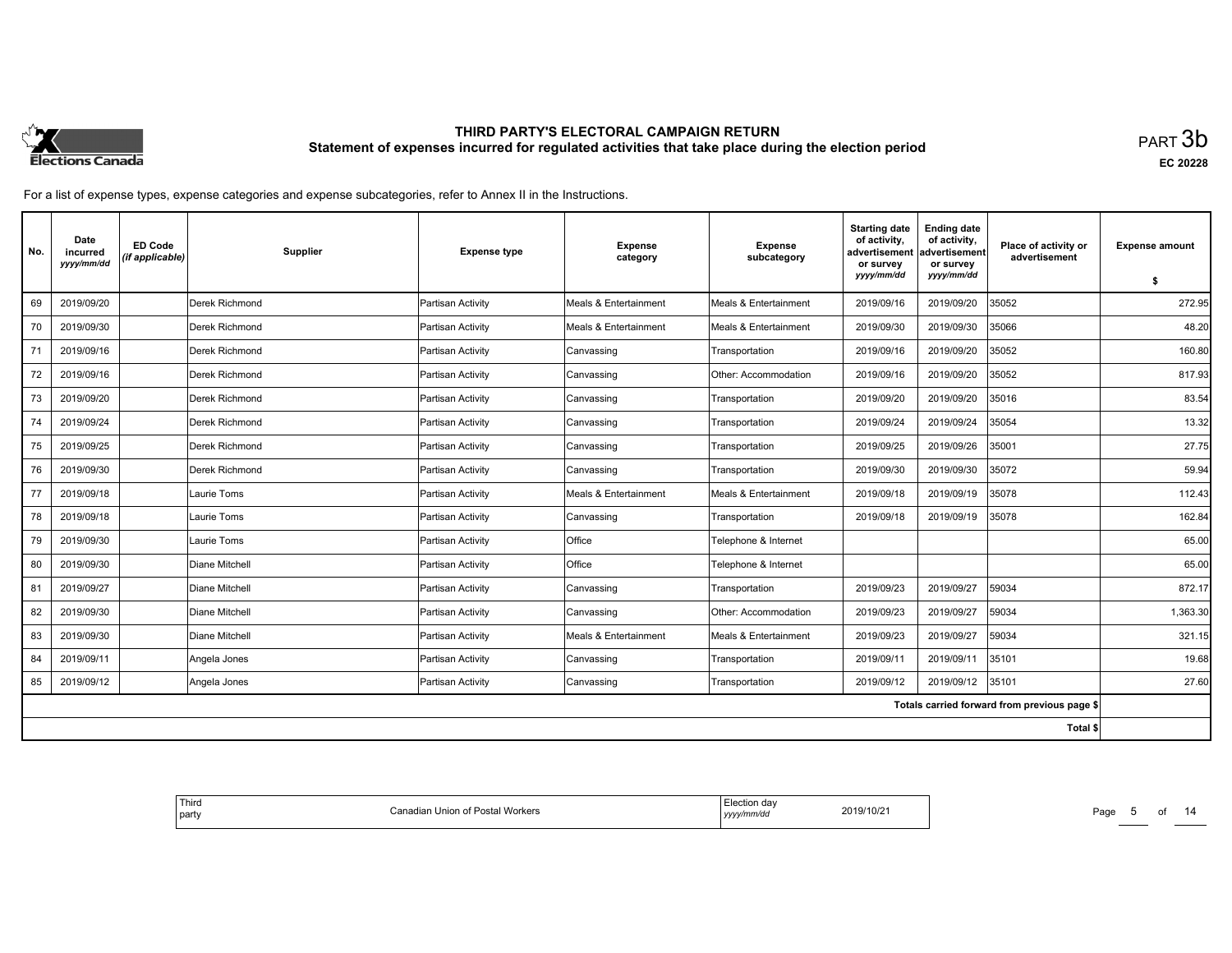

**EC 20228**

| No. | Date<br>incurred<br>yyyy/mm/dd | <b>ED Code</b><br>(if applicable) | <b>Supplier</b> | <b>Expense type</b> | <b>Expense</b><br>category       | <b>Expense</b><br>subcategory | <b>Starting date</b><br>of activity,<br>advertisement<br>or survey | <b>Ending date</b><br>of activity,<br>advertisement<br>or survey | Place of activity or<br>advertisement        | <b>Expense amount</b> |
|-----|--------------------------------|-----------------------------------|-----------------|---------------------|----------------------------------|-------------------------------|--------------------------------------------------------------------|------------------------------------------------------------------|----------------------------------------------|-----------------------|
|     |                                |                                   |                 |                     |                                  |                               | yyyy/mm/dd                                                         | yyyy/mm/dd                                                       |                                              | s.                    |
| 86  | 2019/09/14                     |                                   | Angela Jones    | Partisan Activity   | <b>Meals &amp; Entertainment</b> | Meals & Entertainment         | 2019/09/14                                                         | 2019/09/14                                                       | 35108                                        | 16.03                 |
| 87  | 2019/09/14                     |                                   | Angela Jones    | Partisan Activity   | Canvassing                       | Transportation                | 2019/09/14                                                         | 2019/09/14                                                       | 35108                                        | 7.15                  |
| 88  | 2019/09/16                     |                                   | Angela Jones    | Partisan Activity   | Canvassing                       | Transportation                | 2019/09/16                                                         | 2019/09/16                                                       | 35118                                        | 13.17                 |
| 89  | 2019/09/17                     |                                   | Angela Jones    | Partisan Activity   | Canvassing                       | Transportation                | 2019/09/17                                                         | 2019/09/17                                                       | 35110                                        | 32.79                 |
| 90  | 2019/09/17                     |                                   | Angela Jones    | Partisan Activity   | Meals & Entertainment            | Meals & Entertainment         | 2019/09/17                                                         | 2019/09/17                                                       | 35110                                        | 32.17                 |
| 91  | 2019/09/18                     |                                   | Angela Jones    | Partisan Activity   | Canvassing                       | Transportation                | 2019/09/18                                                         | 2019/09/18                                                       | 35108                                        | 8.55                  |
| 92  | 2019/09/20                     |                                   | Angela Jones    | Partisan Activity   | Canvassing                       | Transportation                | 2019/09/20                                                         | 2019/09/20                                                       | 35024                                        | 17.02                 |
| 93  | 2019/09/20                     |                                   | Angela Jones    | Partisan Activity   | Meals & Entertainment            | Meals & Entertainment         | 2019/09/20                                                         | 2019/09/20                                                       | 35024                                        | 16.03                 |
| 94  | 2019/09/23                     |                                   | Angela Jones    | Partisan Activity   | Canvassing                       | Transportation                | 2019/09/23                                                         | 2019/09/23                                                       | 35120                                        | 27.16                 |
| 95  | 2019/09/25                     |                                   | Angela Jones    | Partisan Activity   | Canvassing                       | Transportation                | 2019/09/25                                                         | 2019/09/25                                                       | 35111                                        | 38.16                 |
| 96  | 2019/09/25                     |                                   | Angela Jones    | Partisan Activity   | Meals & Entertainment            | Meals & Entertainment         | 2019/09/25                                                         | 2019/09/25                                                       | 35111                                        | 32.17                 |
| 97  | 2019/09/26                     |                                   | Angela Jones    | Partisan Activity   | Canvassing                       | Transportation                | 2019/09/26                                                         | 2019/09/26                                                       | 35101                                        | 35.00                 |
| 98  | 2019/09/26                     |                                   | Angela Jones    | Partisan Activity   | Meals & Entertainment            | Meals & Entertainment         | 2019/09/26                                                         | 2019/09/26                                                       | 35101                                        | 32.17                 |
| 99  | 2019/09/27                     |                                   | Angela Jones    | Partisan Activity   | Canvassing                       | Transportation                | 2019/09/27                                                         | 2019/09/27                                                       | 35110                                        | 27.77                 |
| 100 | 2019/09/27                     |                                   | Angela Jones    | Partisan Activity   | Meals & Entertainment            | Meals & Entertainment         | 2019/09/27                                                         | 2019/09/27                                                       | 35110                                        | 16.03                 |
| 101 | 2019/09/28                     |                                   | Angela Jones    | Partisan Activity   | Canvassing                       | Transportation                | 2019/09/28                                                         | 2019/09/28                                                       | 35101                                        | 47.98                 |
| 102 | 2019/09/28                     |                                   | Angela Jones    | Partisan Activity   | Meals & Entertainment            | Meals & Entertainment         | 2019/09/28                                                         | 2019/09/28                                                       | 35101                                        | 16.03                 |
|     |                                |                                   |                 |                     |                                  |                               |                                                                    |                                                                  | Totals carried forward from previous page \$ |                       |
|     |                                |                                   |                 |                     |                                  |                               |                                                                    |                                                                  | Total \$                                     |                       |

| ' Third<br>∟lection dav<br>2019/10/21<br>ا Union of Postal Workers<br>;anadiar<br>party<br>, yyyy/mm/dd |
|---------------------------------------------------------------------------------------------------------|
|---------------------------------------------------------------------------------------------------------|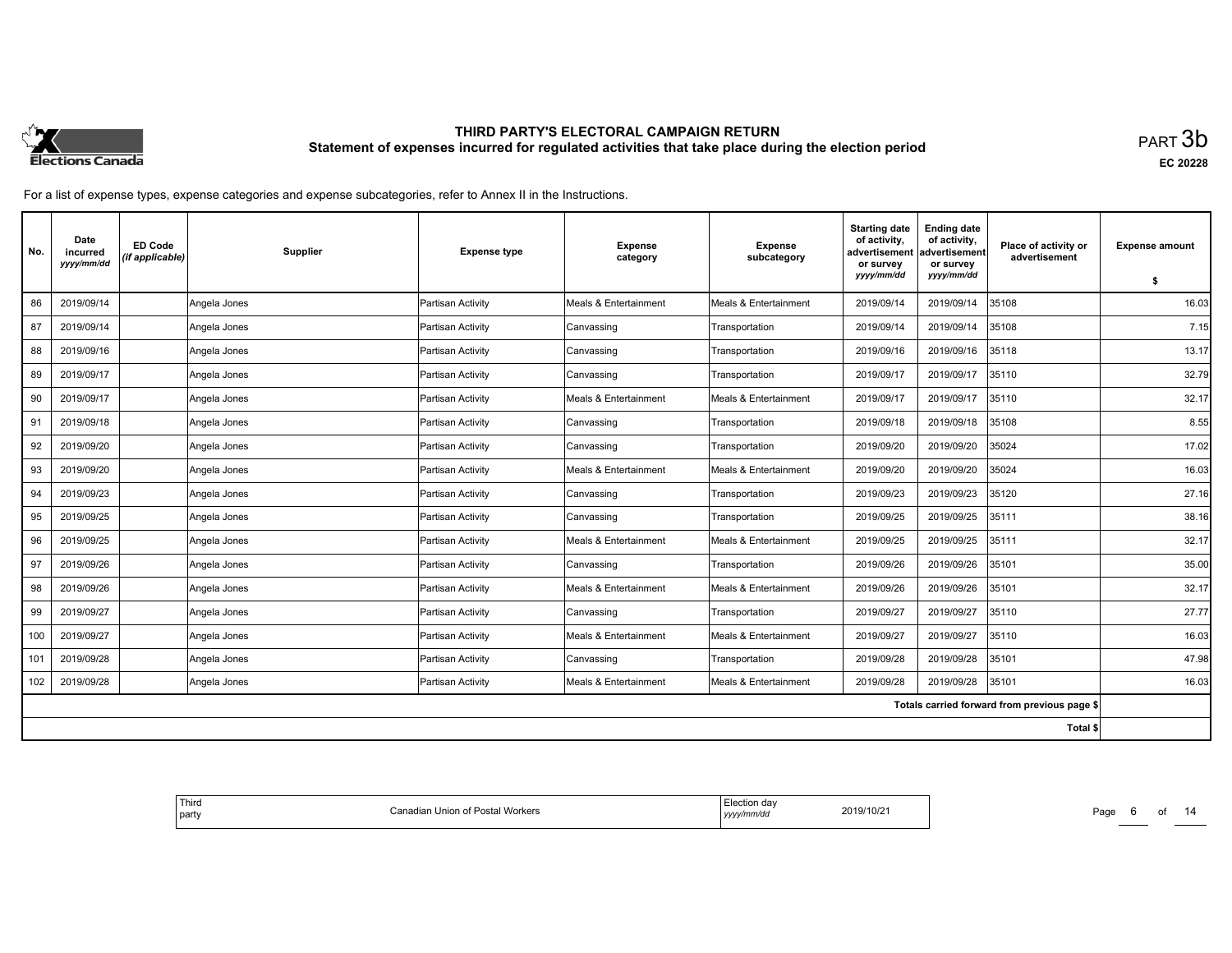

**EC 20228**

For a list of expense types, expense categories and expense subcategories, refer to Annex II in the Instructions.

| No. | Date<br>incurred<br>yyyy/mm/dd | <b>ED Code</b><br>(if applicable) | Supplier                     | <b>Expense type</b>         | <b>Expense</b><br>category | <b>Expense</b><br>subcategory | <b>Starting date</b><br>of activity.<br>advertisement<br>or survey | <b>Ending date</b><br>of activity,<br>ladvertisement<br>or survey | Place of activity or<br>advertisement        | <b>Expense amount</b> |
|-----|--------------------------------|-----------------------------------|------------------------------|-----------------------------|----------------------------|-------------------------------|--------------------------------------------------------------------|-------------------------------------------------------------------|----------------------------------------------|-----------------------|
|     |                                |                                   |                              |                             |                            |                               | yyyy/mm/dd                                                         | yyyy/mm/dd                                                        |                                              | s.                    |
| 103 | 2019/09/30                     |                                   | Angela jones                 | Partisan Activity           | Canvassing                 | Transportation                | 2019/09/30                                                         | 2019/09/30                                                        | 35101                                        | 21.26                 |
| 104 | 2019/09/15                     |                                   | André Jacob                  | Partisan Activity           | levent                     | Kiosque Saint-Tite            | 2019/09/12                                                         | 2019/09/15                                                        | 24070                                        | 144.60                |
| 105 | 2019/09/30                     |                                   | Canada Post                  | Partisan Activity           | Salaries & Wages           | Remuneration                  | 2019/09/01                                                         | 2019/09/30                                                        | National                                     | 5,610.81              |
| 106 | 2019/10/15                     |                                   | Canada Post                  | Partisan Activity           | Salaries & Wages           | Remuneration                  | 2019/09/10                                                         | 2019/09/10                                                        | 35080                                        | 226.32                |
| 107 | 2019/10/15                     |                                   | Section Locale de Montréal   | Partisan Activity           | Salaries & Wages           | Remuneration                  | 2019/09/03                                                         | 2019/09/30                                                        | National                                     | 5,360.47              |
| 108 | 2019/10/16                     |                                   | Pattison Outdoor Advertising | Election Advertising        | Advertising                | Other: Posters                | 2019/09/16                                                         | 2019/10/13                                                        | 35094                                        | 1,977.50              |
| 109 | 2019/10/16                     |                                   | Pattison Outdoor Advertising | Election Advertising        | Advertising                | Other: Posters                | 2019/09/16                                                         | 2019/10/13                                                        | 35091                                        | 1,130.00              |
| 110 | 2019/10/16                     |                                   | Pattison Outdoor Advertising | Election Advertising        | Advertising                | Other: Posters                | 2019/09/16                                                         | 2019/10/13                                                        | 35116                                        | 1.130.00              |
| 111 | 2019/10/16                     |                                   | Pattison Outdoor Advertising | <b>Election Advertising</b> | Advertising                | Other: Posters                | 2019/09/16                                                         | 2019/10/13                                                        | 35108                                        | 3,955.00              |
| 112 | 2019/10/16                     |                                   | Pattison Outdoor Advertising | Election Advertising        | Advertising                | Other: Posters                | 2019/09/16                                                         | 2019/10/13                                                        | 35089                                        | 1,695.00              |
| 113 | 2019/10/16                     |                                   | Pattison Outdoor Advertising | Election Advertising        | Advertising                | Other: Posters                | 2019/09/16                                                         | 2019/10/13                                                        | 35052                                        | 1,695.00              |
| 114 | 2019/10/16                     |                                   | Pattison Outdoor Advertising | Election Advertising        | Advertising                | Other: Posters                | 2019/09/16                                                         | 2019/10/13                                                        | National                                     | 791.00                |
| 115 | 2019/10/16                     |                                   | Pattison Outdoor Advertising | Election Advertising        | Advertising                | Other: Posters                | 2019/09/16                                                         | 2019/10/13                                                        | 35089                                        | 1,271.25              |
| 116 | 2019/10/16                     |                                   | Pattison Outdoor Advertising | Election Advertising        | Advertising                | Other: Posters                | 2019/09/16                                                         | 2019/10/13                                                        | 35089                                        | 423.75                |
| 117 | 2019/10/15                     |                                   | Canada Post                  | Partisan Activity           | Salaries & Wages           | Remuneration                  | 2019/09/11                                                         | 2019/09/30                                                        | National                                     | 3.911.32              |
| 118 | 2019/10/10                     |                                   | Imprimerie Plantagenet       | Partisan Activity           | Other                      | Other-Election report         |                                                                    |                                                                   | National                                     | 3.971.00              |
| 119 | 2019/10/01                     |                                   | Angela Jones                 | Partisan Activity           | levent                     | All candidates debate         | 2019/10/01                                                         | 2019/10/01                                                        | 35108                                        | 22.94                 |
|     |                                |                                   |                              |                             |                            |                               |                                                                    |                                                                   | Totals carried forward from previous page \$ |                       |
|     |                                |                                   |                              |                             |                            |                               |                                                                    |                                                                   | Total \$                                     |                       |

| l Thiro<br>Flection day<br>2019/10/21<br>Canadian Union of Postal Workers<br>  party<br>yyyy/mm/dd<br>. |
|---------------------------------------------------------------------------------------------------------|
|---------------------------------------------------------------------------------------------------------|

Page 7 of 14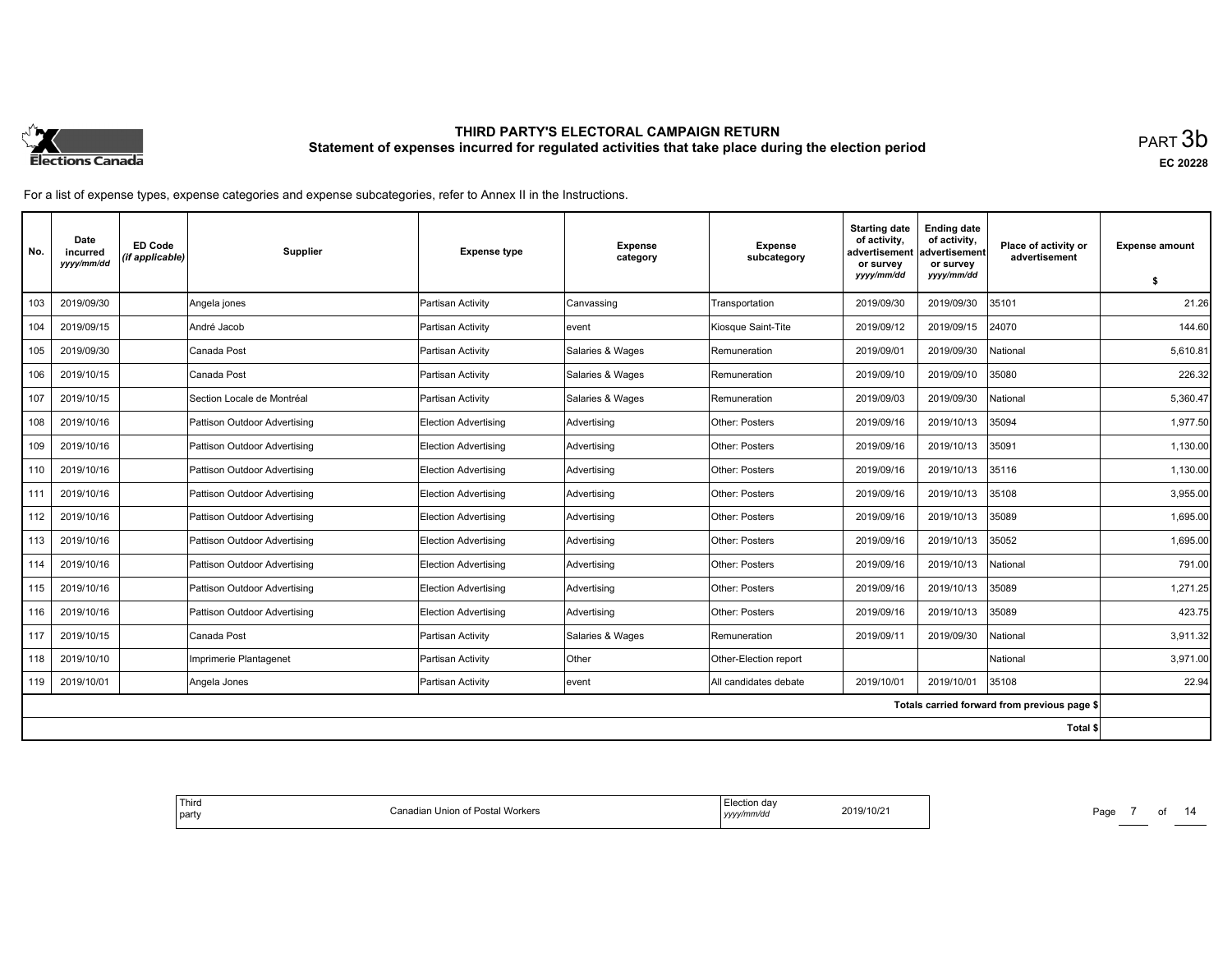

**EC 20228**

| No. | Date<br>incurred<br>yyyy/mm/dd | <b>ED Code</b><br>(if applicable) | Supplier       | <b>Expense type</b> | <b>Expense</b><br>category | <b>Expense</b><br>subcategory  | <b>Starting date</b><br>of activity,<br>advertisement<br>or survey<br>yyyy/mm/dd | <b>Ending date</b><br>of activity,<br>advertisement<br>or survey<br>yyyy/mm/dd | Place of activity or<br>advertisement        | <b>Expense amount</b> |
|-----|--------------------------------|-----------------------------------|----------------|---------------------|----------------------------|--------------------------------|----------------------------------------------------------------------------------|--------------------------------------------------------------------------------|----------------------------------------------|-----------------------|
|     |                                |                                   |                |                     |                            |                                |                                                                                  |                                                                                |                                              | \$                    |
| 120 | 2019/10/01                     |                                   | Angela Jones   | Partisan Activity   | Other                      | Meals & Entertainment          | 2019/10/01                                                                       | 2019/10/01                                                                     | 35109                                        | 32.17                 |
| 121 | 2019/10/02                     |                                   | Angela Jones   | Partisan Activity   | levent                     | <b>Climate Crisis Motion</b>   | 2019/10/02                                                                       | 2019/10/02                                                                     | 35101                                        | 29.40                 |
| 122 | 2019/10/02                     |                                   | Angela Jones   | Partisan Activity   | levent                     | Demo Temp Worker Death         | 2019/10/02                                                                       | 2019/10/02                                                                     | 35101                                        | 7.25                  |
| 123 | 2019/10/01                     |                                   | Angela Jones   | Partisan Activity   | Other                      | Meals & Entertainment          | 2019/10/02                                                                       | 2019/10/02                                                                     | 35101                                        | 16.03                 |
| 124 | 2019/10/03                     |                                   | Angela Jones   | Partisan Activity   | levent                     | All candidates debate          | 2019/10/03                                                                       | 2019/10/03                                                                     | 35018                                        | 9.47                  |
| 125 | 2019/10/01                     |                                   | Angela Jones   | Partisan Activity   | Other                      | Meals & Entertainment          | 2019/10/03                                                                       | 2019/10/03                                                                     | 35108                                        | 32.17                 |
| 126 | 2019/09/21                     |                                   | Angela Jones   | Partisan Activity   | levent                     | On Floor Meetings with Memb    | 2019/10/05                                                                       | 2019/10/21                                                                     | 35062                                        | 172.01                |
| 127 | 2019/10/22                     |                                   | Angela Jones   | Partisan Activity   | event                      | <b>Climate Exhibit Meeting</b> | 2019/10/22                                                                       | 2019/10/22                                                                     | 35062                                        | 37.16                 |
| 128 | 2019/10/22                     |                                   | Angela Jones   | Partisan Activity   | levent                     | <b>Climate Exhibit Meeting</b> | 2019/10/22                                                                       | 2019/10/22                                                                     | 35108                                        | 128.25                |
| 129 | 2019/10/31                     |                                   | Derek Richmond | Partisan Activity   | Office                     | Telephone & Internet           |                                                                                  |                                                                                |                                              | 65.00                 |
| 130 | 2019/10/31                     |                                   | Derek Richmond | Partisan Activity   | Other                      | Meals & Entertainment          | 2019/10/01                                                                       | 2019/10/04                                                                     | 35066                                        | 224.75                |
| 131 | 2019/10/31                     |                                   | Derek Richmond | Partisan Activity   | Other                      | Accommodation                  | 2019/10/01                                                                       | 2019/10/04                                                                     | 35066                                        | 665.62                |
| 132 | 2019/10/31                     |                                   | Derek Richmond | Partisan Activity   | Canvassing                 | Transportation                 | 2019/10/01                                                                       | 2019/10/04                                                                     | 35066                                        | 84.69                 |
| 133 | 2019/10/31                     |                                   | Derek Richmond | Partisan Activity   | Other                      | Meals & Entertainment          | 2019/10/22                                                                       | 2019/10/24                                                                     | 35052                                        | 144.49                |
| 134 | 2019/10/31                     |                                   | Derek Richmond | Partisan Activity   | Other                      | Accommodation                  | 2019/10/22                                                                       | 2019/10/24                                                                     | 35052                                        | 340.78                |
| 135 | 2019/10/31                     |                                   | Derek Richmond | Partisan Activity   | Canvassing                 | Transportation                 | 2019/10/22                                                                       | 2019/10/24                                                                     | 35052                                        | 156.88                |
| 136 | 2019/10/31                     |                                   | Derek Richmond | Partisan Activity   | Canvassing                 | Transportation                 | 2019/10/08                                                                       | 2019/10/08                                                                     | 35114                                        | 29.93                 |
|     |                                |                                   |                |                     |                            |                                |                                                                                  |                                                                                | Totals carried forward from previous page \$ |                       |
|     |                                |                                   |                |                     |                            |                                |                                                                                  |                                                                                | Total \$                                     |                       |

| ' Third<br>Election day<br>t Union of Postal Workers<br>2019/10/21<br>ำลnadian ∟<br>party<br>yyyy/mm/dd |
|---------------------------------------------------------------------------------------------------------|
|---------------------------------------------------------------------------------------------------------|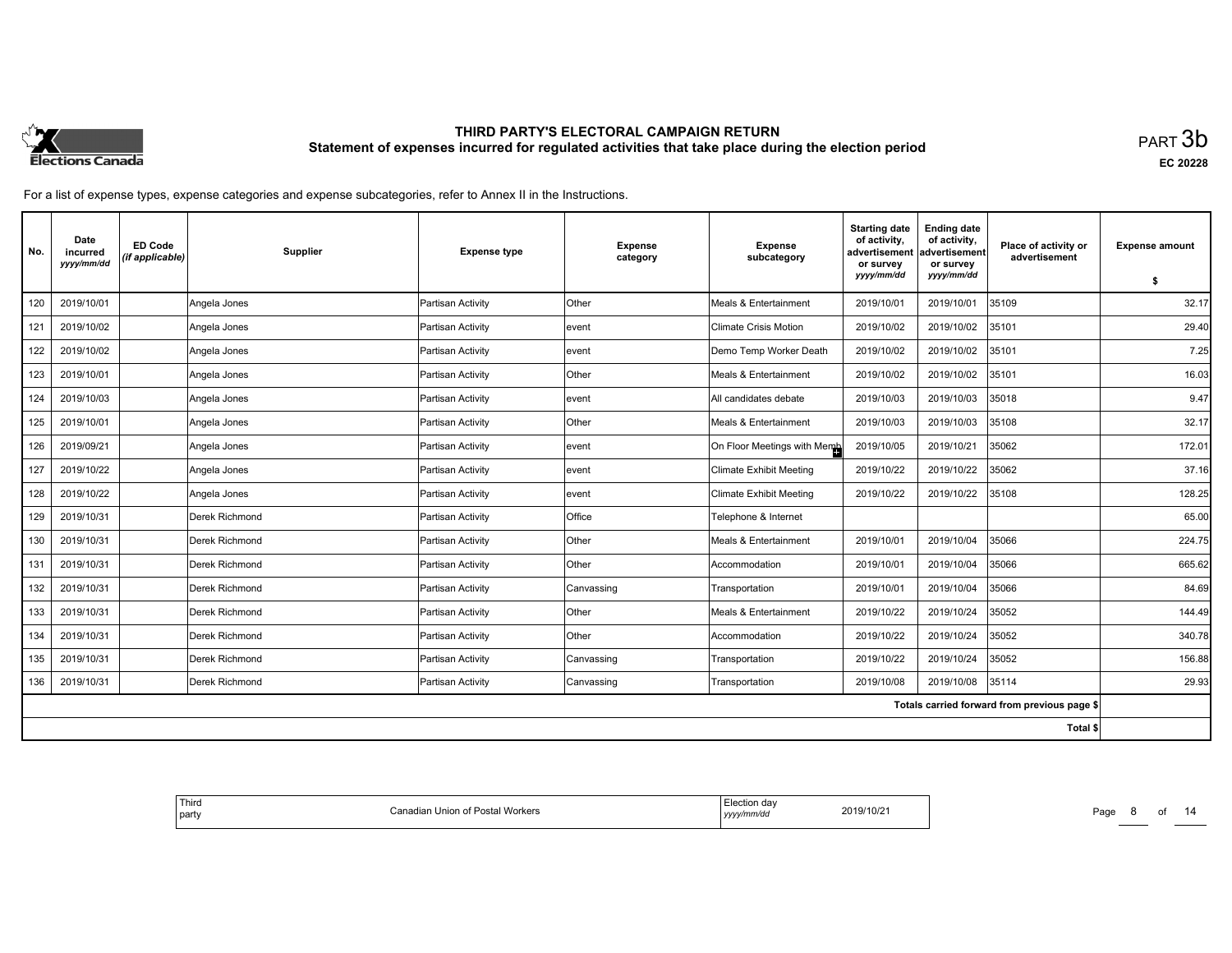

**EC 20228**

For a list of expense types, expense categories and expense subcategories, refer to Annex II in the Instructions.

| No. | Date<br>incurred<br>yyyy/mm/dd | <b>ED Code</b><br>(if applicable) | Supplier              | <b>Expense type</b> | <b>Expense</b><br>category | <b>Expense</b><br>subcategory | <b>Starting date</b><br>of activity.<br>advertisement<br>or survey | <b>Ending date</b><br>of activity,<br>advertisement<br>or survey | Place of activity or<br>advertisement        | <b>Expense amount</b> |
|-----|--------------------------------|-----------------------------------|-----------------------|---------------------|----------------------------|-------------------------------|--------------------------------------------------------------------|------------------------------------------------------------------|----------------------------------------------|-----------------------|
|     |                                |                                   |                       |                     |                            |                               | yyyy/mm/dd                                                         | yyyy/mm/dd                                                       |                                              | \$                    |
| 137 | 2019/10/31                     |                                   | Derek Richmond        | Partisan Activity   | Canvassing                 | Transportation                | 2019/10/09                                                         | 2019/10/09                                                       | 35108                                        | 8.58                  |
| 138 | 2019/10/31                     |                                   | Derek Richmond        | Partisan Activity   | Canvassing                 | Transportation                | 2019/10/09                                                         | 2019/10/10                                                       | 35023                                        | 27.38                 |
| 139 | 2019/10/31                     |                                   | Derek Richmond        | Partisan Activity   | Canvassing                 | Transportation                | 2019/10/11                                                         | 2019/10/11                                                       | 35071                                        | 73.19                 |
| 140 | 2019/10/10                     |                                   | Derek Richmond        | Partisan Activity   | Others                     | Mail outs                     |                                                                    |                                                                  | National                                     | 28.67                 |
| 141 | 2019/09/11                     |                                   | Jean-Philippe Grenier | Partisan Activity   | Others                     | Other - Training Coordinator  | 2019/09/11                                                         | 2019/09/13                                                       | National                                     | 2,400.18              |
| 142 | 2019/09/20                     |                                   | Daniela McMaster      | Partisan Activity   | Other                      | Meals & Entertainment         | 2019/09/16                                                         | 2019/09/20                                                       | 35052                                        | 288.98                |
| 143 | 2019/09/20                     |                                   | Daniela McMaster      | Partisan Activity   | Other                      | Accommodation                 | 2019/09/16                                                         | 2019/09/20                                                       | 35052                                        | 408.97                |
| 144 | 2019/09/20                     |                                   | Daniela McMaster      | Partisan Activity   | Other                      | Accommodation                 | 2019/09/16                                                         | 2019/09/20                                                       | 35053                                        | 408.97                |
| 145 | 2019/09/30                     |                                   | Daniela McMaster      | Partisan Activity   | <b>Other</b>               | Accommodation                 | 2019/09/07                                                         | 2019/09/30                                                       | 35066                                        | 64.23                 |
| 146 | 2019/09/30                     |                                   | Daniela McMaster      | Partisan Activity   | Office                     | Telephone & Internet          |                                                                    |                                                                  |                                              | 65.00                 |
| 147 | 2019/09/30                     |                                   | Daniela McMaster      | Partisan Activity   | Canvassing                 | Transportation                | 2019/09/16                                                         | 2019/09/16                                                       | 35017                                        | 30.19                 |
| 148 | 2019/09/30                     |                                   | Daniela McMaster      | Partisan Activity   | Canvassing                 | Transportation                | 2019/09/16                                                         | 2019/09/20                                                       | 35052                                        | 70.63                 |
| 149 | 2019/09/30                     |                                   | Daniela McMaster      | Partisan Activity   | Canvassing                 | Transportation                | 2019/09/20                                                         | 2019/09/25                                                       | 35117                                        | 96.42                 |
| 150 | 2019/09/30                     |                                   | Daniela McMaster      | Partisan Activity   | Canvassing                 | Transportation                | 2019/09/30                                                         | 2019/09/30                                                       | 35017                                        | 17.13                 |
| 151 | 2019/09/30                     |                                   | Daniela McMaster      | Partisan Activity   | Canvassing                 | Transportation                | 2019/09/30                                                         | 2019/09/30                                                       | 35067                                        | 130.98                |
| 152 | 2019/10/31                     |                                   | Laurie Toms           | Partisan Activity   | Canvassing                 | Transportation                | 2019/10/02                                                         | 2019/10/16                                                       | 35075                                        | 272.32                |
| 153 | 2019/10/31                     |                                   | Laurie Toms           | Partisan Activity   | Other                      | Meals & Entertainment         | 2019/10/02                                                         | 2019/10/16                                                       | 35075                                        | 160.41                |
|     |                                |                                   |                       |                     |                            |                               |                                                                    |                                                                  | Totals carried forward from previous page \$ |                       |
|     |                                |                                   |                       |                     |                            |                               |                                                                    |                                                                  | Total \$                                     |                       |

| 2019/10/21<br>Union of Postal Workers<br>ำจnadia⊪<br>party<br>v/mm/ac<br>,,,,, |
|--------------------------------------------------------------------------------|
|--------------------------------------------------------------------------------|

Page 9 of 14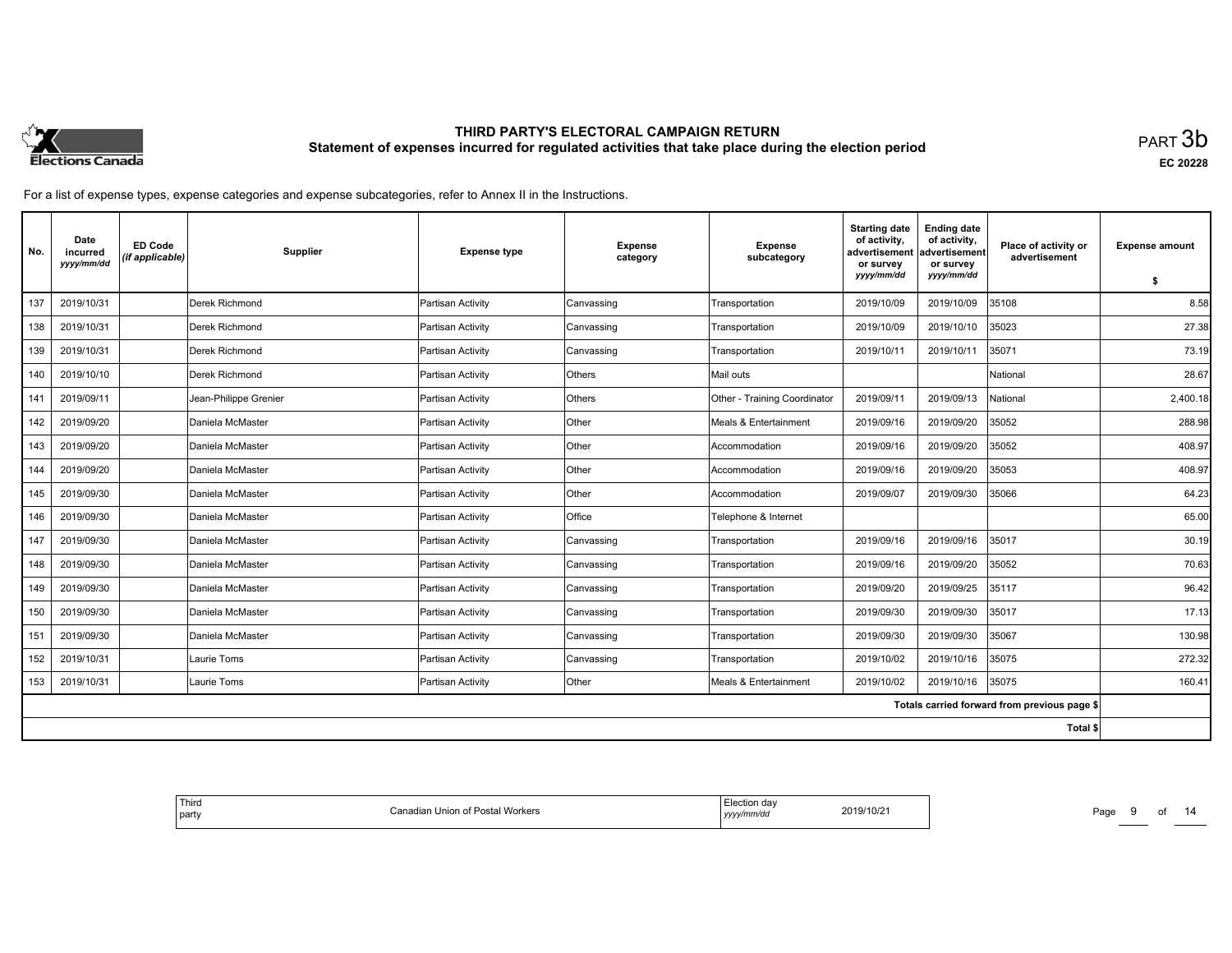

**EC 20228**

For a list of expense types, expense categories and expense subcategories, refer to Annex II in the Instructions.

| No. | Date<br>incurred<br>yyyy/mm/dd | <b>ED Code</b><br>(if applicable) | Supplier                          | <b>Expense type</b> | <b>Expense</b><br>category | <b>Expense</b><br>subcategory | <b>Starting date</b><br>of activity.<br>advertisement<br>or survey | <b>Ending date</b><br>of activity,<br>ladvertisement<br>or survey | Place of activity or<br>advertisement        | <b>Expense amount</b> |
|-----|--------------------------------|-----------------------------------|-----------------------------------|---------------------|----------------------------|-------------------------------|--------------------------------------------------------------------|-------------------------------------------------------------------|----------------------------------------------|-----------------------|
|     |                                |                                   |                                   |                     |                            |                               | yyyy/mm/dd                                                         | yyyy/mm/dd                                                        |                                              | s.                    |
| 154 | 2019/10/31                     |                                   | Diane Mitchell                    | Partisan Activity   | Office                     | Telephone & Internet          |                                                                    |                                                                   |                                              | 65.00                 |
| 155 | 2019/10/31                     |                                   | Diane Mitchell                    | Partisan Activity   | Canvassing                 | Transportation                | 2019/10/02                                                         | 2019/10/16                                                        | 35075                                        | 84.72                 |
| 156 | 2019/10/16                     |                                   | Bell Mobilité                     | Partisan Activity   | <b>Office</b>              | Telephone & Internet          |                                                                    |                                                                   |                                              | 174.05                |
| 157 | 2019/11/11                     |                                   | Homewood Suites                   | Partisan Activity   | Other                      | Accommodation                 | 2019/09/11                                                         | 2019/10/21                                                        | 12005                                        | 3,324.07              |
| 158 | 2019/11/11                     |                                   | Homewood Suites                   | Partisan Activity   | Other                      | Accommodation                 | 2019/09/11                                                         | 2019/10/21                                                        | 12006                                        | 3,324.06              |
| 159 | 2019/10/21                     |                                   | Conference Interpreters of Canada | Partisan Activity   | Other                      | Others - Translation meetings | 2019/10/08                                                         | 2019/10/08                                                        | National                                     | 1,806.70              |
| 160 | 2019/09/30                     |                                   | George Nickerson                  | Partisan Activity   | Other                      | Meals & Entert                | 2019/09/11                                                         | 2019/09/30                                                        | 12006                                        | 538.19                |
| 161 | 2019/09/30                     |                                   | George Nickerson                  | Partisan Activity   | <b>Other</b>               | Meals & Entert                | 2019/09/24                                                         | 2019/09/25                                                        | 13007                                        | 112.43                |
| 162 | 2019/09/30                     |                                   | George Nickerson                  | Partisan Activity   | Other                      | Accommodation                 | 2019/09/24                                                         | 2019/09/25                                                        | 13007                                        | 142.82                |
| 163 | 2019/09/30                     |                                   | George Nickerson                  | Partisan Activity   | Office                     | Telephone & Internet          |                                                                    |                                                                   |                                              | 165.00                |
| 164 | 2019/09/30                     |                                   | George Nickerson                  | Partisan Activity   | Canvassing                 | Transportation                | 2019/09/24                                                         | 2019/09/25                                                        | 13007                                        | 510.60                |
| 165 | 2019/09/30                     |                                   | Amanda Nicholls                   | Partisan Acvtivity  | Other                      | Meals & Entert                | 2019/09/16                                                         | 2019/09/17                                                        | 46003                                        | 128.46                |
| 166 | 2019/09/30                     |                                   | Amanda Nicholls                   | Partisan Acvtivity  | Other                      | Meals & Entert                | 2019/09/18                                                         | 2019/09/20                                                        | 46003                                        | 192.69                |
| 167 | 2019/09/30                     |                                   | Amanda Nicholls                   | Partisan Acvtivity  | Other                      | Accommodation                 | 2019/09/16                                                         | 2019/09/17                                                        | 46003                                        | 398.66                |
| 168 | 2019/09/30                     |                                   | Amanda Nicholls                   | Partisan Acvtivity  | <b>Other</b>               | Accommodation                 | 2019/09/18                                                         | 2019/09/20                                                        | 46003                                        | 519.40                |
| 169 | 2019/09/30                     |                                   | Amanda Nicholls                   | Partisan Acvtivity  | Canvassing                 | Transportation                | 2019/09/18                                                         | 2019/09/20                                                        | 46003                                        | 574.00                |
| 170 | 2019/09/30                     |                                   | Amanda Nicholls                   | Partisan Acvtivity  | Other                      | Meals & Entert                | 2019/09/23                                                         | 2019/09/25                                                        | 48026                                        | 176.66                |
|     |                                |                                   |                                   |                     |                            |                               |                                                                    |                                                                   | Totals carried forward from previous page \$ |                       |
|     |                                |                                   |                                   |                     |                            |                               |                                                                    |                                                                   | Total \$                                     |                       |

| ' Third<br>l party | Canadian Union of Postal Workers | Election day<br>.<br>yyyy/mm/dd | 2019/10/21 |
|--------------------|----------------------------------|---------------------------------|------------|
|                    |                                  |                                 |            |

Page 10 of 14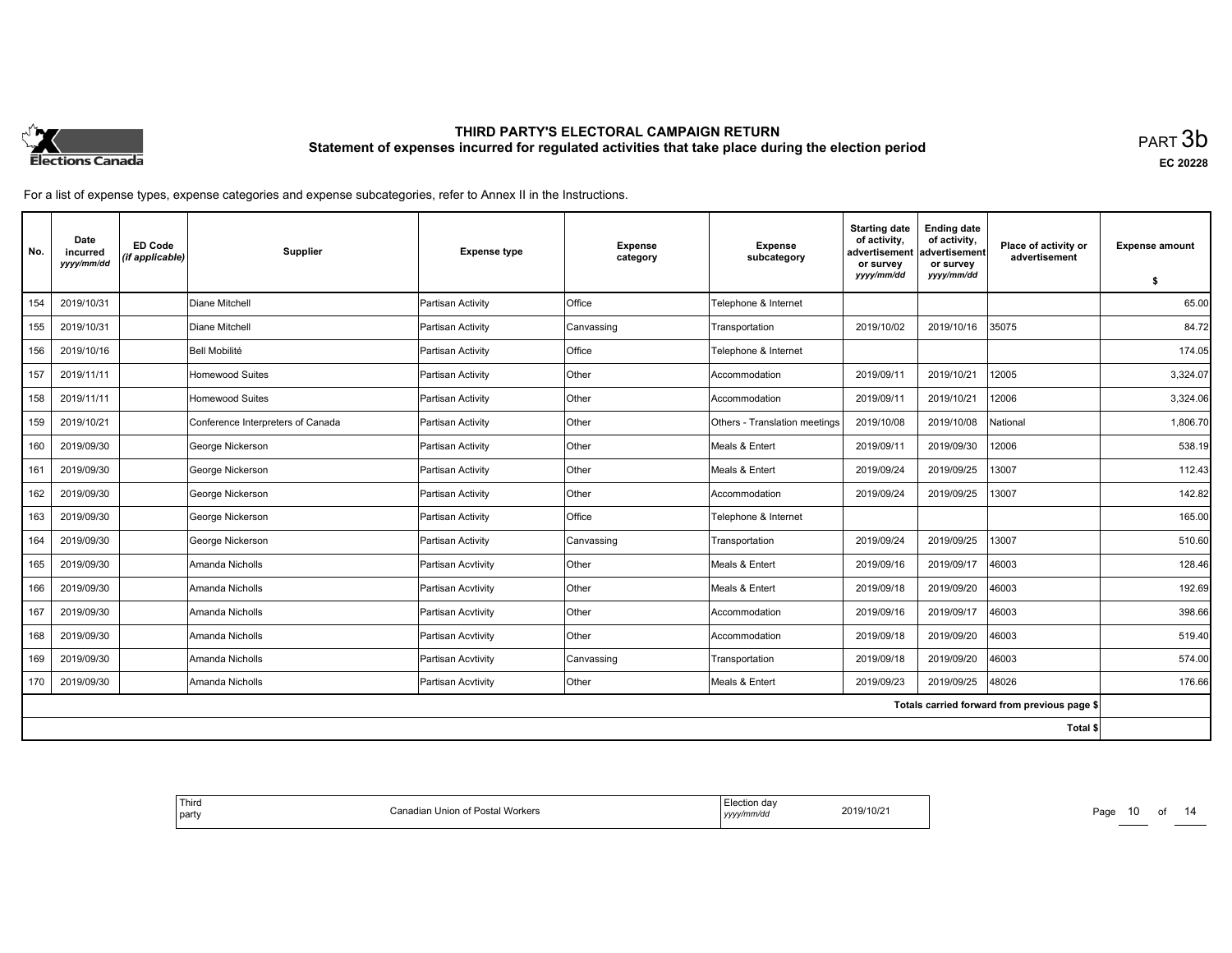

**EC 20228**

For a list of expense types, expense categories and expense subcategories, refer to Annex II in the Instructions.

| No. | Date<br>incurred<br>yyyy/mm/dd | <b>ED Code</b><br>(if applicable) | <b>Supplier</b> | <b>Expense type</b> | <b>Expense</b><br>category | <b>Expense</b><br>subcategory | <b>Starting date</b><br>of activity,<br>advertisement<br>or survey | <b>Ending date</b><br>of activity,<br>advertisement<br>or survey | Place of activity or<br>advertisement        | <b>Expense amount</b> |
|-----|--------------------------------|-----------------------------------|-----------------|---------------------|----------------------------|-------------------------------|--------------------------------------------------------------------|------------------------------------------------------------------|----------------------------------------------|-----------------------|
|     |                                |                                   |                 |                     |                            |                               | yyyy/mm/dd                                                         | yyyy/mm/dd                                                       |                                              | S.                    |
| 171 | 2019/09/30                     |                                   | Amanda Nicholls | Partisan Activity   | lOther                     | Meals & Entert                | 2019/09/25                                                         | 2019/09/26                                                       | 47009                                        | 96.29                 |
| 172 | 2019/09/30                     |                                   | Amanda Nicholls | Partisan Activity   | Other                      | Accommodation                 | 2019/09/23                                                         | 2019/09/25                                                       | 48026                                        | 293.00                |
| 173 | 2019/09/30                     |                                   | Amanda Nicholls | Partisan Activity   | Canvassing                 | Transportation                | 2019/09/23                                                         | 2019/09/25                                                       | 48026                                        | 1,185.30              |
| 174 | 2019/09/30                     |                                   | Amanda Nicholls | Partisan Activity   | Other                      | Accommodation                 | 2019/09/25                                                         | 2019/09/26                                                       | 47009                                        | 185.20                |
| 175 | 2019/09/30                     |                                   | Amanda Nicholls | Partisan Activity   | <b>Other</b>               | <b>Office Supplies</b>        |                                                                    |                                                                  |                                              | 132.17                |
| 176 | 2019/09/30                     |                                   | Laurie Toms     | Partisan Activity   | <b>Other</b>               | Meals & Entert                | 2019/09/19                                                         | 2019/09/19                                                       | 35049                                        | 16.03                 |
| 177 | 2019/09/30                     |                                   | Laurie Toms     | Partisan Activity   | Other                      | Meals & Entert                | 2019/09/25                                                         | 2019/09/25                                                       | 35083                                        | 16.03                 |
| 178 | 2019/09/30                     |                                   | Laurie Toms     | Partisan Activity   | <b>Other</b>               | Meals & Entert                | 2019/09/26                                                         | 2019/09/26                                                       | 35075                                        | 16.03                 |
| 179 | 2019/09/30                     |                                   | Laurie Toms     | Partisan Activity   | Canvassing                 | Transportation                | 2019/09/16                                                         | 2019/09/16                                                       | 35075                                        | 2.96                  |
| 180 | 2019/09/30                     |                                   | Laurie Toms     | Partisan Activity   | Canvassing                 | Transportation                | 2019/09/19                                                         | 2019/09/19                                                       | 35049                                        | 51.80                 |
| 181 | 2019/09/30                     |                                   | Laurie Toms     | Partisan Activity   | Canvassing                 | Transportation                | 2019/09/25                                                         | 2019/09/25                                                       | 35083                                        | 62.16                 |
| 182 | 2019/09/30                     |                                   | Laurie Toms     | Partisan Activity   | Canvassing                 | Transportation                | 2019/09/26                                                         | 2019/09/26                                                       | 35077                                        | 58.46                 |
| 183 | 2019/09/30                     |                                   | Magali Giroux   | Partisan Activity   | <b>Office</b>              | Telephone & Internet          |                                                                    |                                                                  |                                              | 65.00                 |
| 184 | 2019/09/30                     |                                   | Judith Nadeau   | Partisan Activity   | Office                     | Telephone & Internet          |                                                                    |                                                                  |                                              | 70.83                 |
| 185 | 2019/10/31                     |                                   | Magali Giroux   | Partisan Activity   | <b>Office</b>              | Telephone & Internet          |                                                                    |                                                                  |                                              | 65.00                 |
| 186 | 2019/10/31                     |                                   | Magali Giroux   | Partisan Activity   | Other                      | Transportation                | 2019/10/03                                                         | 2019/10/03                                                       | 24066                                        | 47.73                 |
| 187 | 2019/10/31                     |                                   | Magali Giroux   | Partisan Activity   | Canvassing                 | Meals                         | 2019/10/03                                                         | 2019/10/03                                                       | 24066                                        | 64.23                 |
|     |                                |                                   |                 |                     |                            |                               |                                                                    |                                                                  | Totals carried forward from previous page \$ |                       |
|     |                                |                                   |                 |                     |                            |                               |                                                                    |                                                                  | Total \$                                     |                       |

| Third<br>Election day<br>2019/10/2<br>.<br>iadian Union of Postal Workers<br>ົ`ລnລ∩⊫<br>party<br>yy/mm/dd<br>,,,, |
|-------------------------------------------------------------------------------------------------------------------|
|-------------------------------------------------------------------------------------------------------------------|

Page 11 of 14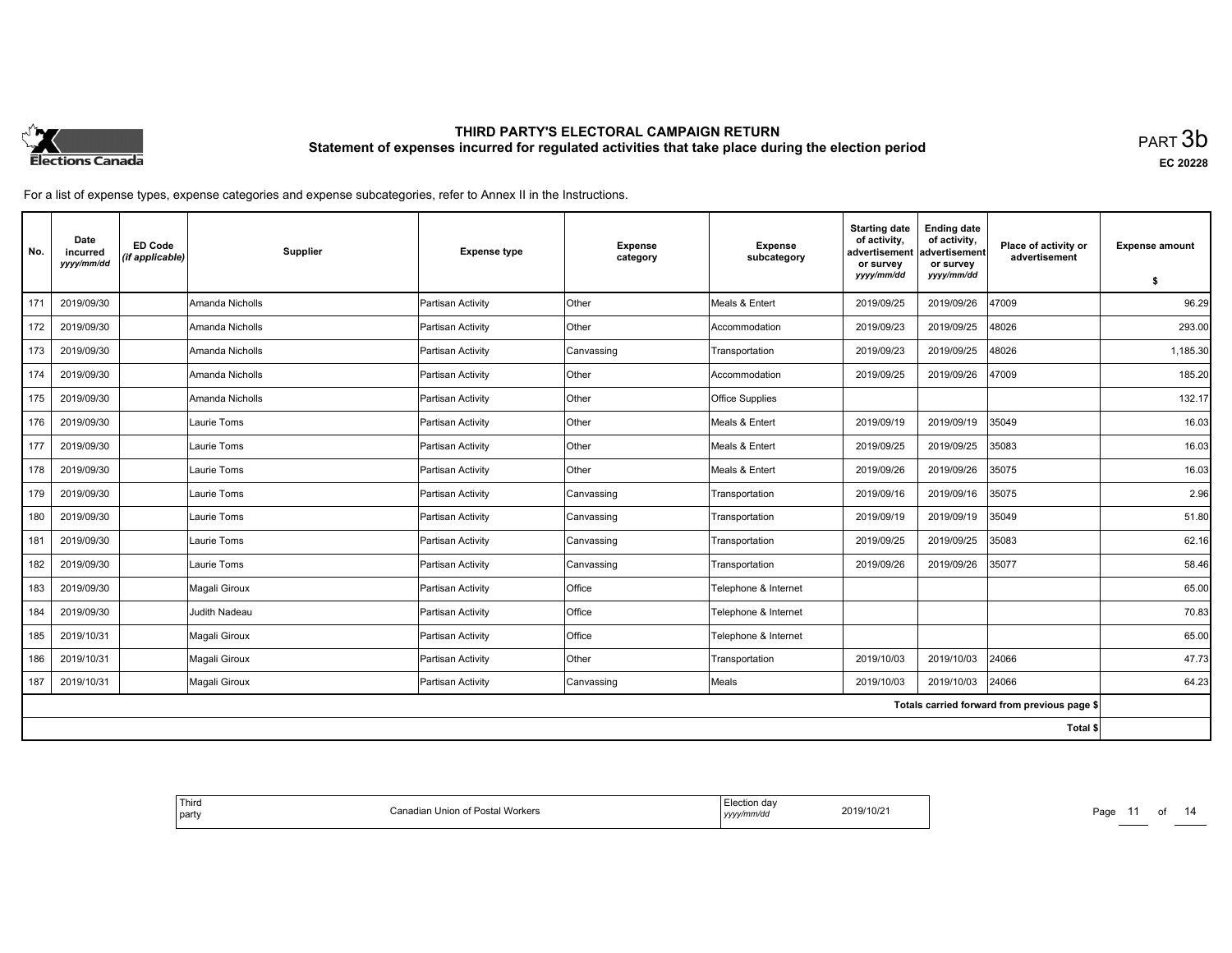

**EC 20228**

| No. | Date<br>incurred<br>yyyy/mm/dd | <b>ED Code</b><br>(if applicable) | Supplier         | <b>Expense type</b> | <b>Expense</b><br>category | <b>Expense</b><br>subcategory | <b>Starting date</b><br>of activity,<br>advertisement<br>or survey | <b>Ending date</b><br>of activity,<br>advertisement<br>or survey | Place of activity or<br>advertisement        | <b>Expense amount</b> |
|-----|--------------------------------|-----------------------------------|------------------|---------------------|----------------------------|-------------------------------|--------------------------------------------------------------------|------------------------------------------------------------------|----------------------------------------------|-----------------------|
|     |                                |                                   |                  |                     |                            |                               | yyyy/mm/dd                                                         | yyyy/mm/dd                                                       |                                              | \$                    |
| 188 | 2019/10/31                     |                                   | Magali Giroux    | Partisan Activity   | lOther                     | Meals & Entert                | 2019/10/07                                                         | 2019/10/07                                                       | 24013                                        | 16.03                 |
| 189 | 2019/10/31                     |                                   | Magali Giroux    | Partisan Activity   | Canvassing                 | Transportation                | 2019/10/07                                                         | 2019/10/07                                                       | 24013                                        | 20.72                 |
| 190 | 2019/10/31                     |                                   | Magali Giroux    | Partisan Activity   | Other                      | Meals & Entert                | 2019/10/09                                                         | 2019/10/11                                                       | 24032                                        | 176.66                |
| 191 | 2019/10/31                     |                                   | Magali Giroux    | Partisan Activity   | Other                      | Meals & Entert                | 2019/10/15                                                         | 2019/10/15                                                       | 24066                                        | 16.03                 |
| 192 | 2019/10/31                     |                                   | Magali Giroux    | Partisan Activity   | Canvassing                 | Transportation                | 2019/10/15                                                         | 2019/10/15                                                       | 24066                                        | 46.62                 |
| 193 | 2019/10/31                     |                                   | Magali Giroux    | Partisan Activity   | Other                      | Meals & Entert                | 2019/10/16                                                         | 2019/10/17                                                       | 24066                                        | 64.23                 |
| 194 | 2019/10/31                     |                                   | Magali Giroux    | Partisan Activity   | Other                      | Accommodation                 | 2019/10/09                                                         | 2019/10/11                                                       | 24032                                        | 332.66                |
| 195 | 2019/10/31                     |                                   | Magali Giroux    | Partisan Activity   | Other                      | Accommodation                 | 2019/10/16                                                         | 2019/10/17                                                       | 24066                                        | 148.86                |
| 196 | 2019/10/31                     |                                   | Magali Giroux    | Partisan Activity   | Canvassing                 | Transportation                | 2019/10/16                                                         | 2019/10/17                                                       | 24066                                        | 227.66                |
| 197 | 2019/10/31                     |                                   | Magali Giroux    | Partisan Activity   | Canvassing                 | Transportation                | 2019/10/09                                                         | 2019/10/11                                                       | 24032                                        | 219.95                |
| 198 | 2019/10/31                     |                                   | George Nickerson | Partisan Activity   | Canvassing                 | Transportation                | 2019/10/09                                                         | 2019/10/09                                                       | 11002                                        | 129.80                |
| 199 | 2019/10/31                     |                                   | George Nickerson | Partisan Activity   | Canvassing                 | Transportation                | 2019/10/10                                                         | 2019/10/10                                                       | 11004                                        | 22.20                 |
| 200 | 2019/10/31                     |                                   | George Nickerson | Partisan Activity   | Canvassing                 | Transportation                | 2019/10/11                                                         | 2019/10/11                                                       | 12005                                        | 166.45                |
| 201 | 2019/10/31                     |                                   | George Nickerson | Partisan Activity   | Other                      | Meals & Entert                | 2019/10/01                                                         | 2019/10/08                                                       | 12005                                        | 176.69                |
| 202 | 2019/10/31                     |                                   | George Nickerson | Partisan Activity   | Other                      | Meals & Entert                | 2019/10/09                                                         | 2019/10/09                                                       | 11002                                        | 48.21                 |
| 203 | 2019/10/31                     |                                   | George Nickerson | Partisan Activity   | Other                      | Meals & Entert                | 2019/10/10                                                         | 2019/10/10                                                       | 11004                                        | 64.23                 |
| 204 | 2019/10/31                     |                                   | George Nickerson | Partisan Activity   | Other                      | Meals & Entert                | 2019/10/11                                                         | 2019/10/11                                                       | 12005                                        | 16.04                 |
|     |                                |                                   |                  |                     |                            |                               |                                                                    |                                                                  | Totals carried forward from previous page \$ |                       |
|     |                                |                                   |                  |                     |                            |                               |                                                                    |                                                                  | Total \$                                     |                       |

| Thira<br>ection dav.<br>2019/10/2 <sup>-</sup><br>dian Union of Postal Workers<br>$\sim$<br>' party<br>vyyy/mm/da<br>. |
|------------------------------------------------------------------------------------------------------------------------|
|------------------------------------------------------------------------------------------------------------------------|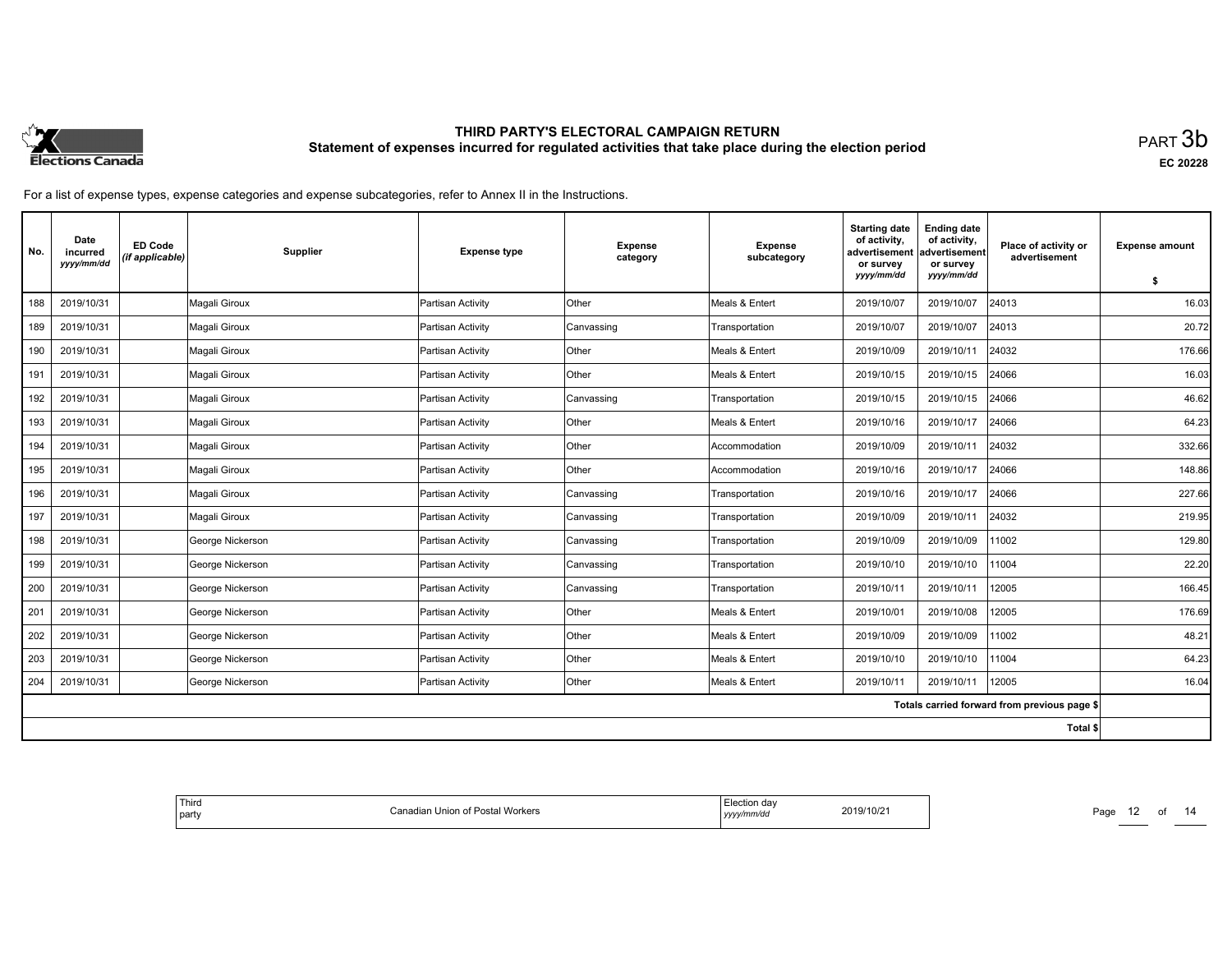

**EC 20228**

| No. | Date<br>incurred<br>yyyy/mm/dd | <b>ED Code</b><br>(if applicable) | Supplier         | <b>Expense type</b> | <b>Expense</b><br>category | <b>Expense</b><br>subcategory | <b>Starting date</b><br>of activity.<br>advertisement<br>or survey | <b>Ending date</b><br>of activity,<br>advertisement<br>or survey | Place of activity or<br>advertisement        | <b>Expense amount</b> |
|-----|--------------------------------|-----------------------------------|------------------|---------------------|----------------------------|-------------------------------|--------------------------------------------------------------------|------------------------------------------------------------------|----------------------------------------------|-----------------------|
|     |                                |                                   |                  |                     |                            |                               | yyyy/mm/dd                                                         | yyyy/mm/dd                                                       |                                              | s.                    |
| 205 | 2019/10/31                     |                                   | George Nickerson | Partisan Activity   | <b>Other</b>               | Accommodation                 | 2019/10/19                                                         | 2019/10/09                                                       | 11002                                        | 164.65                |
| 206 | 2019/10/31                     |                                   | George Nickerson | Partisan Activity   | Other                      | Accommodation                 | 2019/10/09                                                         | 2019/10/09                                                       | 11004                                        | 117.27                |
| 207 | 2019/10/31                     |                                   | George Nickerson | Partisan Activity   | Other                      | Meals & Entert                | 2019/10/11                                                         | 2019/10/21                                                       | 12005                                        | 305.26                |
| 208 | 2019/10/31                     |                                   | George Nickerson | Partisan Activity   | Office                     | Telephone & Internet          |                                                                    |                                                                  |                                              | 65.00                 |
| 209 | 2019/10/31                     |                                   | Daniela McMaster | Partisan Activity   | Office                     | Telephone & Internet          |                                                                    |                                                                  |                                              | 65.00                 |
| 210 | 2019/10/31                     |                                   | Daniela McMaster | Partisan Activity   | Other                      | Meals & Entert                | 2019/10/01                                                         | 2019/10/04                                                       | 35067                                        | 224.75                |
| 211 | 2019/10/31                     |                                   | Daniela McMaster | Partisan Activity   | Other                      | Accommodation                 | 2019/10/01                                                         | 2019/10/04                                                       | 35067                                        | 665.62                |
| 212 | 2019/10/31                     |                                   | Daniela McMaster | Partisan Activity   | <b>Other</b>               | Meals & Entert                | 2019/10/15                                                         | 2019/10/16                                                       | 35091                                        | 48.20                 |
| 213 | 2019/10/31                     |                                   | Daniela McMaster | Partisan Activity   | Other                      | Accommodation                 | 2019/10/15                                                         | 2019/10/16                                                       | 35091                                        | 168.37                |
| 214 | 2019/10/31                     |                                   | Daniela McMaster | Partisan Activity   | Canvassing                 | Transportation                | 2019/10/01                                                         | 2019/10/04                                                       | 35067                                        | 79.58                 |
| 215 | 2019/10/31                     |                                   | Daniela McMaster | Partisan Activity   | Canvassing                 | Transportation                | 2019/10/07                                                         | 2019/10/07                                                       | 35045                                        | 4.59                  |
| 216 | 2019/10/31                     |                                   | Daniela McMaster | Partisan Activity   | Canvassing                 | Transportation                | 2019/10/10                                                         | 2019/10/10                                                       | 35017                                        | 53.58                 |
| 217 | 2019/10/31                     |                                   | Daniela McMaster | Partisan Activity   | Canvassing                 | Transportation                | 2019/10/10                                                         | 2019/10/15                                                       | 35116                                        | 26.64                 |
| 218 | 2019/10/31                     |                                   | Daniela McMaster | Partisan Activity   | Canvassing                 | Transportation                | 2019/10/15                                                         | 2019/10/16                                                       | 35091                                        | 114.77                |
| 219 | 2019/10/31                     |                                   | Daniela McMaster | Partisan Activity   | Canvassing                 | Transportation                | 2019/10/17                                                         | 2019/10/21                                                       | 35116                                        | 37.37                 |
| 220 | 2019/09/30                     |                                   | Patrick Ward     | Partisan Activity   | Canvassing                 | Transportation                | 2019/09/11                                                         | 2019/09/26                                                       | 59034                                        | 300.98                |
| 221 | 2019/09/30                     |                                   | Patrick Ward     | Partisan Activity   | Other                      | Meals & Entert                | 2019/09/11                                                         | 2019/09/26                                                       | 59034                                        | 706.53                |
|     |                                |                                   |                  |                     |                            |                               |                                                                    |                                                                  | Totals carried forward from previous page \$ |                       |
|     |                                |                                   |                  |                     |                            |                               |                                                                    |                                                                  | Total \$                                     |                       |

| ' Thirr<br>Election day<br>11 III U<br>2019/10/21<br>Postal Workers<br>:anao<br>Union of<br>party<br>yyyy/mm/dd<br>. |
|----------------------------------------------------------------------------------------------------------------------|
|----------------------------------------------------------------------------------------------------------------------|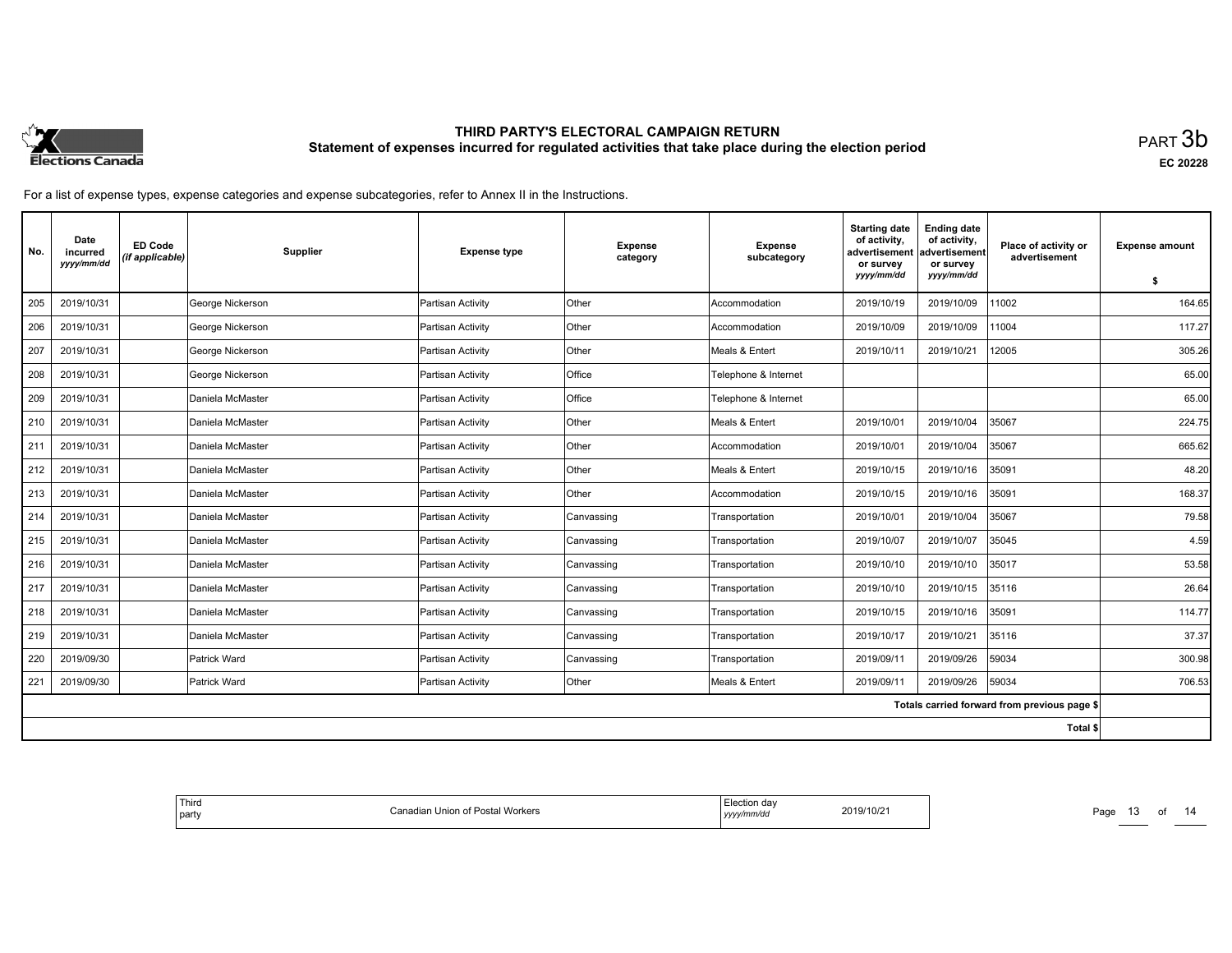

**EC 20228**

| No. | Date<br>incurred<br>yyyy/mm/dd | <b>ED Code</b><br>(if applicable) | Supplier             | <b>Expense type</b>  | <b>Expense</b><br>category | <b>Expense</b><br>subcategory | <b>Starting date</b><br>of activity,<br>advertisement<br>or survey | <b>Ending date</b><br>of activity,<br>advertisement<br>or survey | Place of activity or<br>advertisement        | <b>Expense amount</b> |
|-----|--------------------------------|-----------------------------------|----------------------|----------------------|----------------------------|-------------------------------|--------------------------------------------------------------------|------------------------------------------------------------------|----------------------------------------------|-----------------------|
|     |                                |                                   |                      |                      |                            |                               | yyyy/mm/dd                                                         | yyyy/mm/dd                                                       |                                              | \$                    |
| 222 | 2019/10/31                     |                                   | Amanda Nicholls      | Partisan Activity    | <b>Other</b>               | Meals & Entert                | 2019/09/18                                                         | 2019/09/21                                                       | 48014                                        | 96.29                 |
| 223 | 2019/10/31                     |                                   | Amanda Nicholls      | Partisan Activity    | <b>Other</b>               | Accommodation                 | 2019/09/18                                                         | 2019/09/21                                                       | 48014                                        | 546.09                |
| 224 | 2019/10/31                     |                                   | Amanda Nicholls      | Partisan Activity    | Canvassing                 | Transportation                | 2019/09/18                                                         | 2019/09/21                                                       | 48014                                        | 464.84                |
| 225 | 2019/10/25                     |                                   | Briarpatch Magasine  | Partisan Advertising | Advertising                | Print Media                   | 2019/09/11                                                         | 2019/10/21                                                       | 35075                                        | 981.75                |
| 226 | 2019/09/15                     |                                   | Ads At Work          | Partisan Advertising | Advertising                | Signs                         | 2019/09/16                                                         | 2019/10/16                                                       | 35075                                        | 847.50                |
| 227 | 2019/09/30                     |                                   | Scarborough Local    | Partisan Activity    | Salaries & Wages           | Remuneration                  | 2019/09/11                                                         | 2019/09/30                                                       | National                                     | 3.872.96              |
| 228 | 2019/10/21                     |                                   | Judith Nadeau        | Partisan Activity    | Other                      | Meals & Entert                | 2019/10/10                                                         | 2019/10/12                                                       | 24059                                        | 96.29                 |
| 229 | 2019/10/21                     |                                   | Judith Nadeau        | Partisan Activity    | Other                      | Accommodation                 | 2019/10/10                                                         | 2019/10/12                                                       | 24059                                        | 177.31                |
| 230 | 2019/10/21                     |                                   | Judith Nadeau        | Partisan Activity    | Canvassing                 | Transportation                | 2019/10/10                                                         | 2019/10/12                                                       | 24059                                        | 90.62                 |
| 231 | 2019/10/21                     |                                   | Judith Nadeau        | Partisan Activity    | Office                     | Telephone & Internet          |                                                                    |                                                                  |                                              | 65.00                 |
| 232 | 2019/09/30                     |                                   | Flight Centre        | Partisan Activity    | Canvassing                 | Transportation                | 2019/09/23                                                         | 2019/09/25                                                       | 48026                                        | 926.71                |
| 233 | 2019/09/30                     |                                   | <b>Flight Centre</b> | Partisan Activity    | Canvassing                 | Transportation                | 2019/09/18                                                         | 2019/09/21                                                       | 48020                                        | 465.76                |
| 234 | 2019/10/01                     |                                   | <b>CUPW</b>          | Partisan Activity    | Salaries & Wages           | Remuneration                  | 2019/09/11                                                         | 2019/10/21                                                       | National                                     | 25,315.22             |
| 235 | 2019/10/01                     |                                   | <b>CUPW</b>          | Partisan Activity    | Salaries & Wages           | Remuneration                  | 2019/07/16                                                         | 2019/09/10                                                       | National                                     | 3,666.26              |
|     |                                |                                   |                      |                      |                            |                               |                                                                    |                                                                  |                                              |                       |
|     |                                |                                   |                      |                      |                            |                               |                                                                    |                                                                  |                                              |                       |
|     |                                |                                   |                      |                      |                            |                               |                                                                    |                                                                  |                                              |                       |
|     |                                |                                   |                      |                      |                            |                               |                                                                    |                                                                  | Totals carried forward from previous page \$ |                       |
|     |                                |                                   |                      |                      |                            |                               |                                                                    |                                                                  | Total \$                                     | 125,605.49            |

| da<br>19/10/2<br>חה<br>'Worker.<br>Union<br>`on<br>$\cdots$<br>$-1$<br>1m/dc<br>$\sim$ | Third<br>party |
|----------------------------------------------------------------------------------------|----------------|
|----------------------------------------------------------------------------------------|----------------|